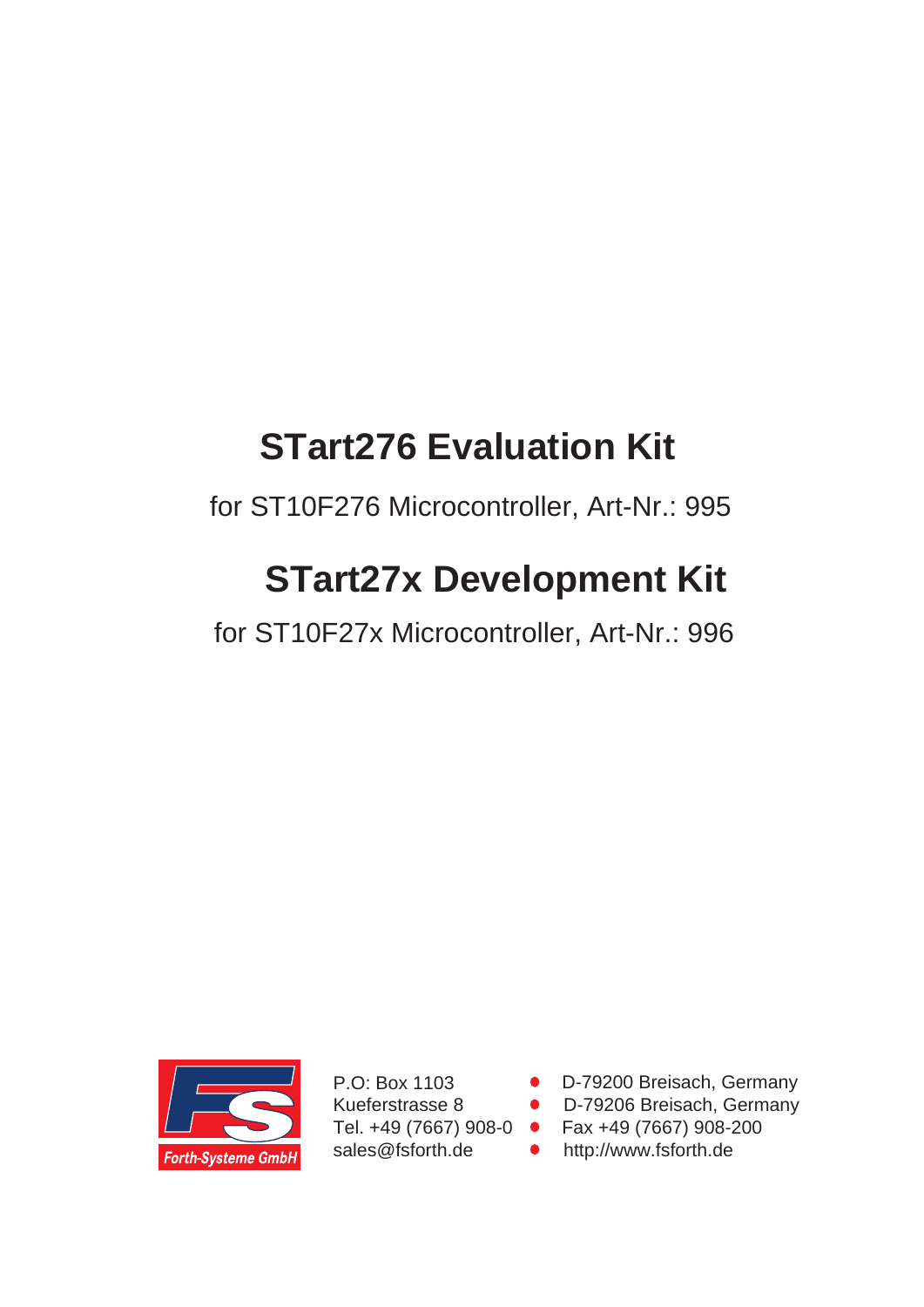Copyright 2003:

FS FORTH-SYSTEME GmbH Postfach 1103, D-79200 Breisach a. Rh., Germany

| Release of Document: | February 02, 2004 |
|----------------------|-------------------|
| Filename:            | STRT27xc.doc      |
| Author:              | Joachim Jaeger    |

All rights reserved. No part of this document may be copied or reproduced in any form or by any means without the prior written consent of FS FORTH-SYSTEME GmbH.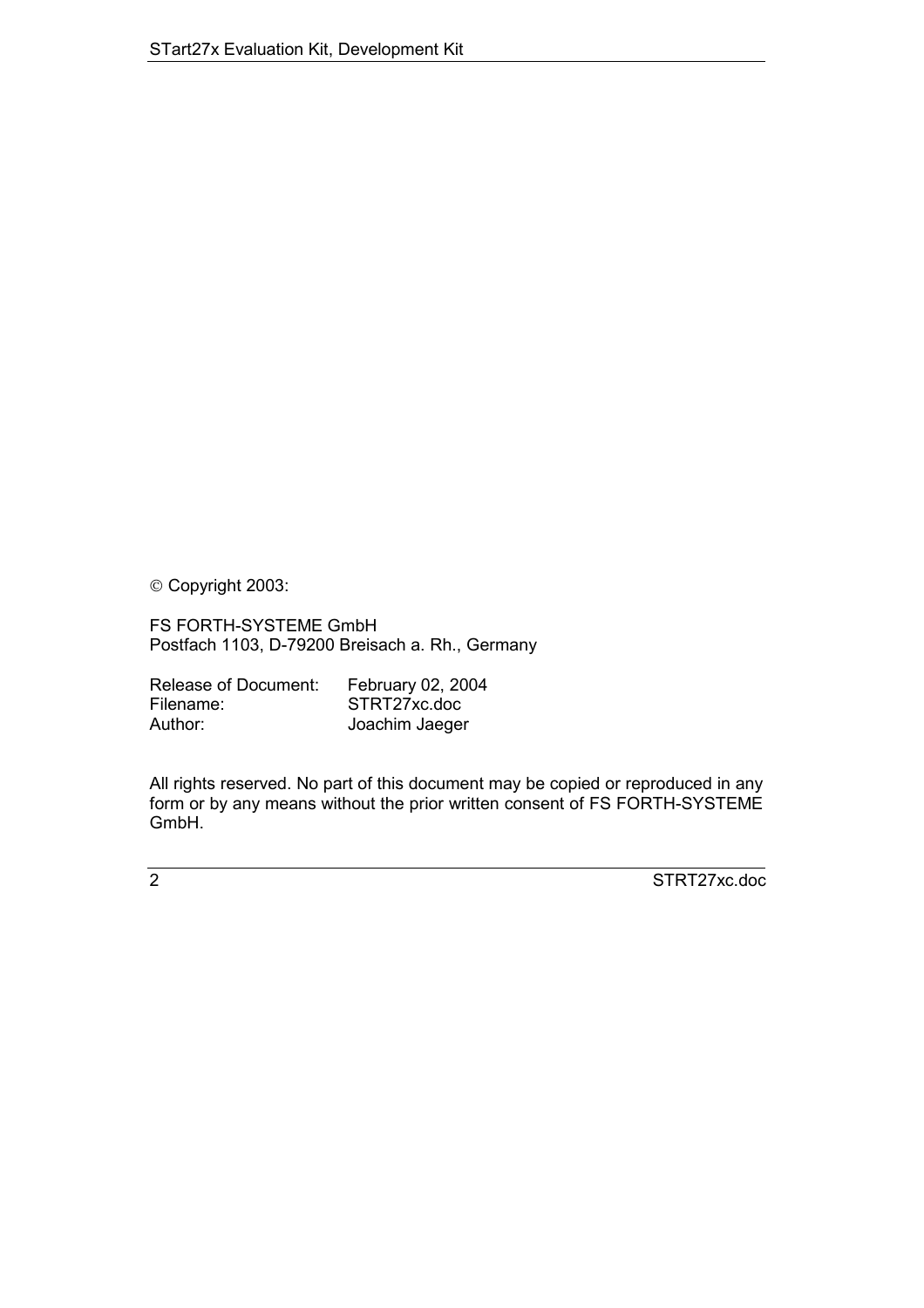# **Table of Contents**

| 1.             |  |
|----------------|--|
| 2 <sub>1</sub> |  |
| 3.             |  |
| 4.             |  |
| 5.             |  |
| 6.             |  |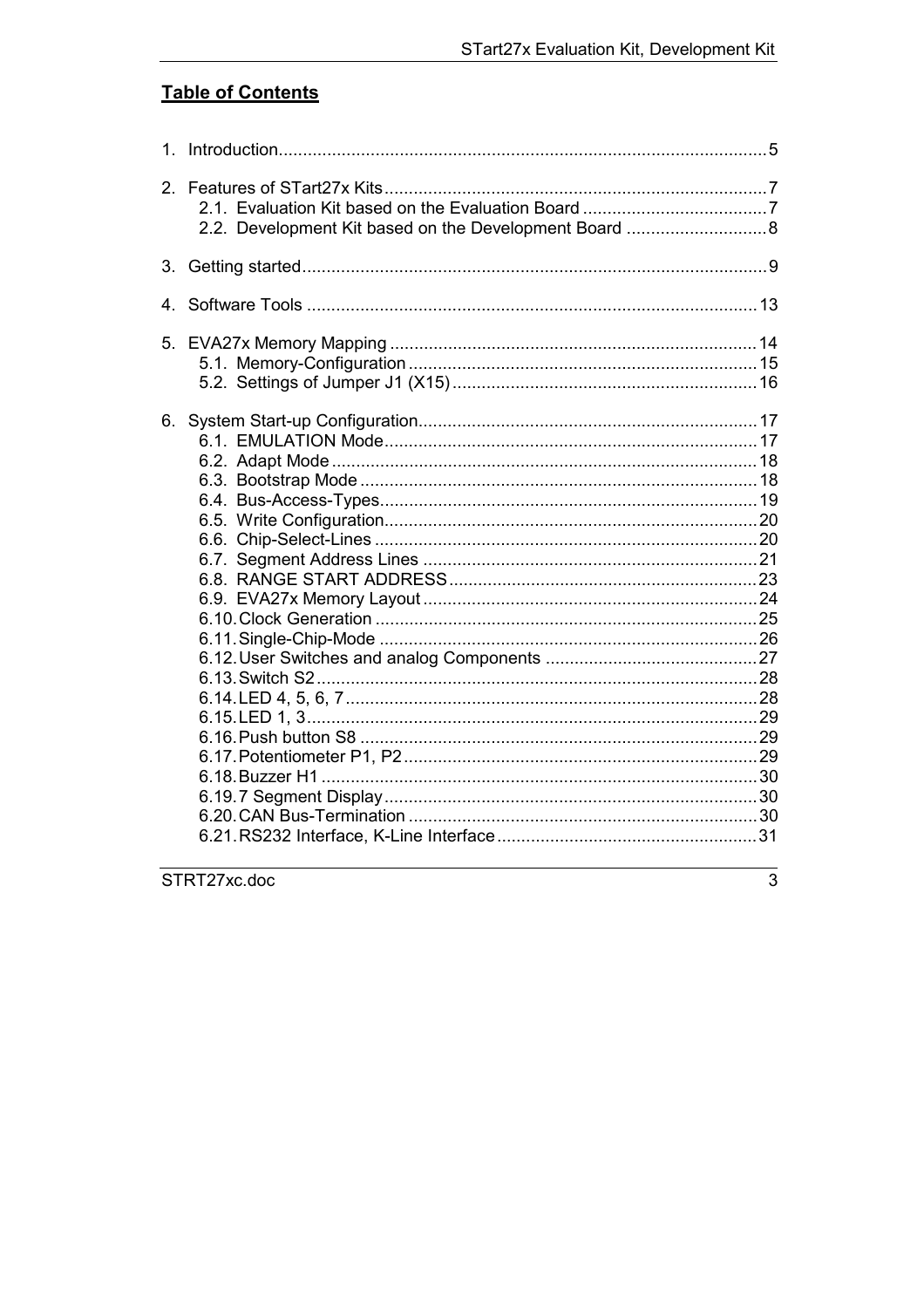# STart27x Evaluation Kit, Development Kit

| 7.3. X4, CAN1 Connector (bottom), CAN2 Connector (top)  34                                                                   |  |
|------------------------------------------------------------------------------------------------------------------------------|--|
|                                                                                                                              |  |
|                                                                                                                              |  |
|                                                                                                                              |  |
| 11. Building the sample project with the TASKING C-Compiler  46<br>11.3. Project for the internal Flash with ST10Flasher  49 |  |
|                                                                                                                              |  |
|                                                                                                                              |  |
|                                                                                                                              |  |
|                                                                                                                              |  |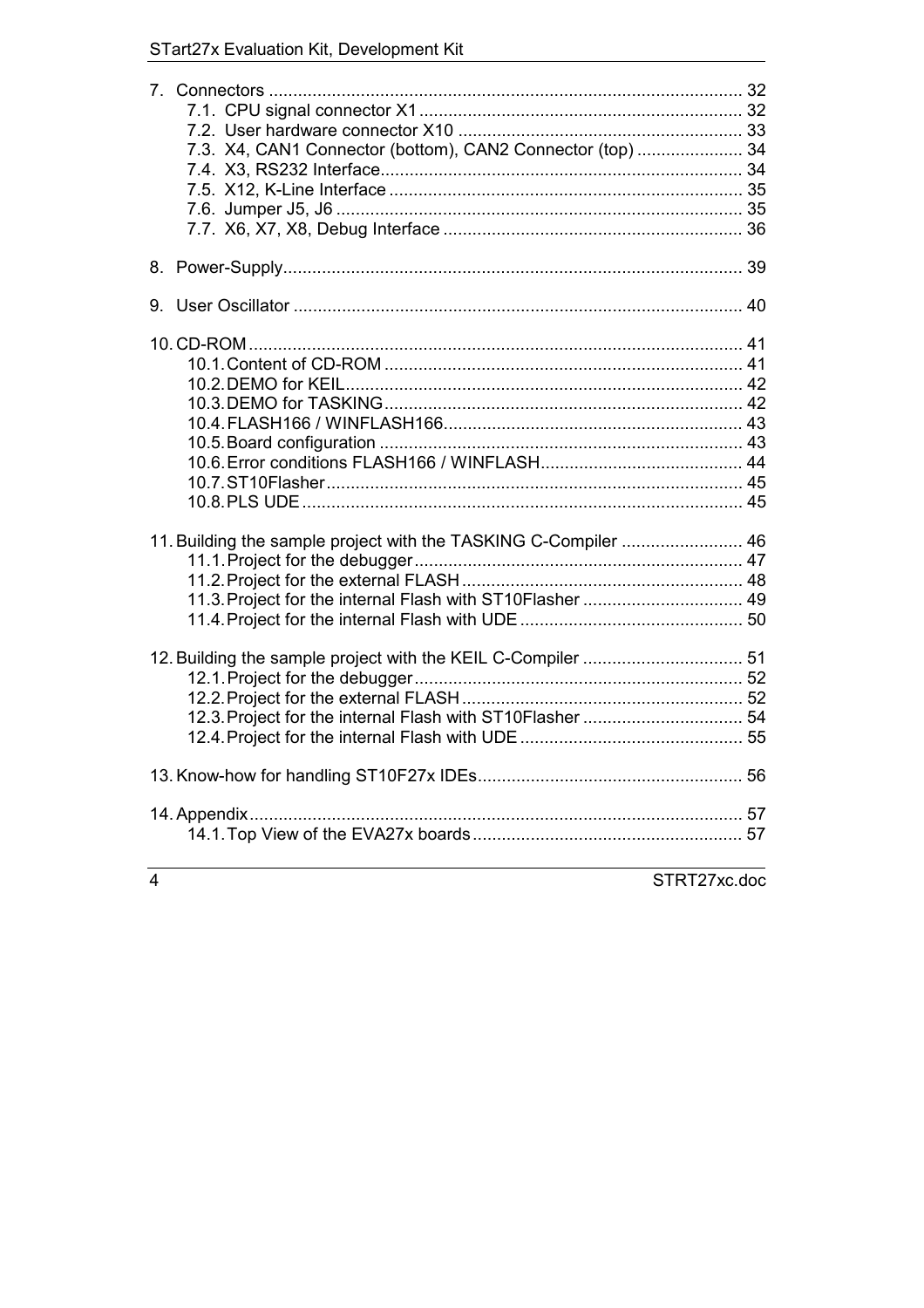# <span id="page-4-0"></span>**1. Introduction**

The product line of FS FORTH-SYSTEME got brand new members of userfriendly, easy-to-use and powerful evaluation kits which are offered as "STart276 Evaluation Kit" (995) and "STart27x Development Kit" (996). The kits differ from each other by their boards, a development board and an evaluation board. The development board can be used for different CPUs from the ST10F27x series and is equipped with debug connectors, external SRAM and external FLASH memory. The evaluation board is a subset of the development board and has no debug connectors, no external FLASH memory and the CPU is soldered, while the development board only has a socket for different CPUs. At the moment there is only the ST10F276 CPU available for the boards. Therefore all of the features mentioned in this manual, depend on the ST10F276 CPU.

The evaluation board is shipped with a ST10F276 controller which provides a 512 kByte on-chip IFLASH memory with 32bit access, a 320 kByte on-chip XFLASH memory with 16bit access, a 66 kByte on-chip extension RAM (XRAM), a 2 kByte internal SRAM (IRAM) two CAN controller which are working according to ISO11898 (profile 2.0B) and with many additional I/O features. The board supports up to 2MByte external Flash memory and up to 1MByte Fast-SRAM which allows to build a large number of sophisticated applications.

The ST10F276 is a derivative component of the ST10 series with many features. Please refer to the ST10F276 datasheet on the CD-ROM shipped with this package. Check the web page of STMicroelectronics (*www.st.com*) for updated versions of the device datasheet. A set of user selectable switches (DIP) offers a very flexible handling of the CPU specific start-up configuration. Therefore the STart27x Kits promises a successful start-up development for beginners and experienced users. The kit comes with a Flash programming tool and a well prepared demo software which helps you to become an experienced specialist for ST10 controllers.

The engineers of FS FORTH-SYSTEME created these boards to fulfill a lot of current and future user requirements. Therefore the boards come with two preassembled CAN transceivers. Both can easily be used without the need of additional hardware. Furthermore the controllers can run up to their maximum CPU-clock of 64 MHz (ST10F276). For fast prototyping the boards include a small wire wrap field, two potentiometers for analog input signals, a serial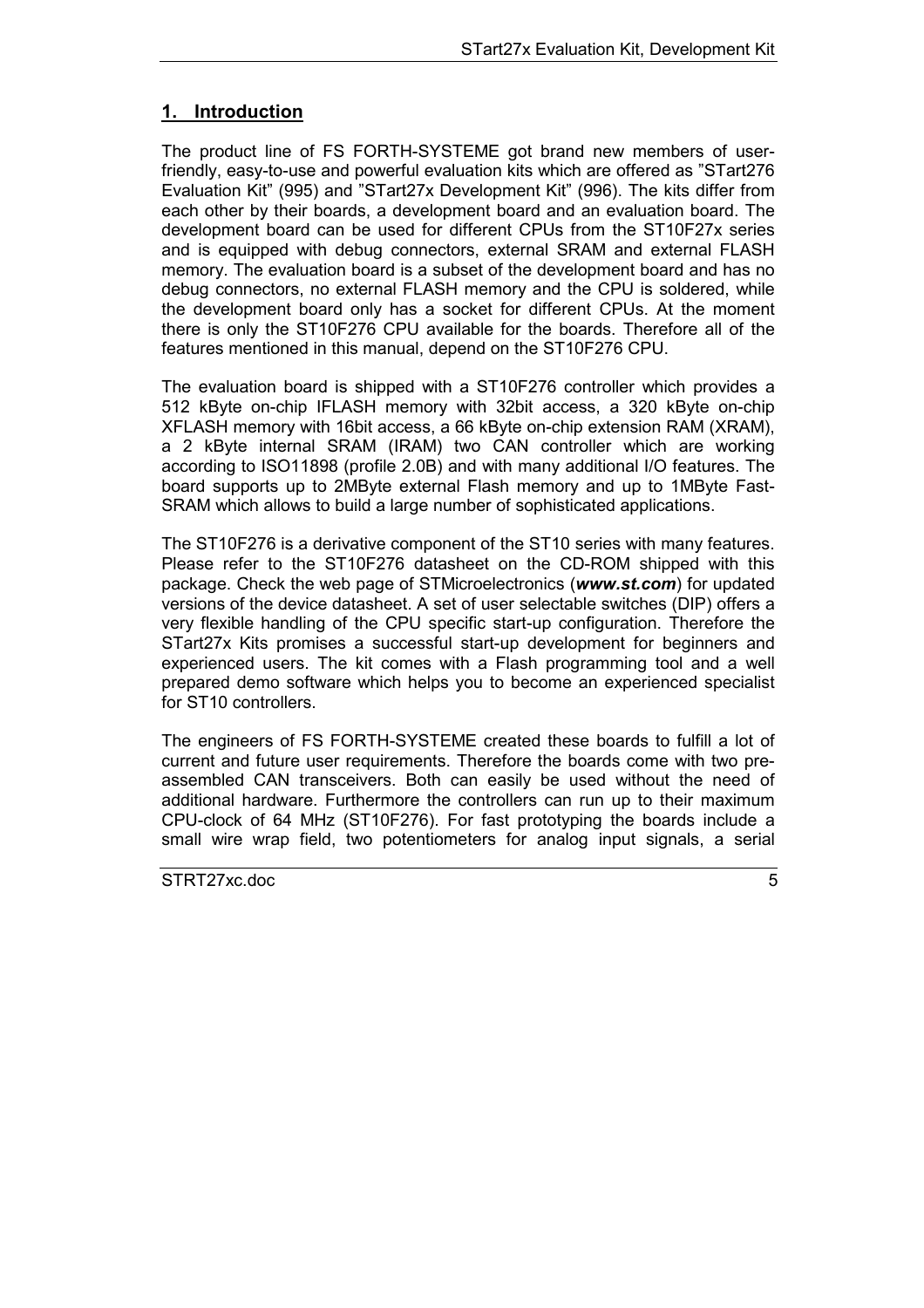EEPROM, a set of LEDs, a 7-segment display, a buzzer and a push button to make development easy and simple. Please refer to the following chapters to get more details about the ST10F276, the board's capabilities and the tools which are coming with the STart276 Evaluation Kit and STart27x Development Kit.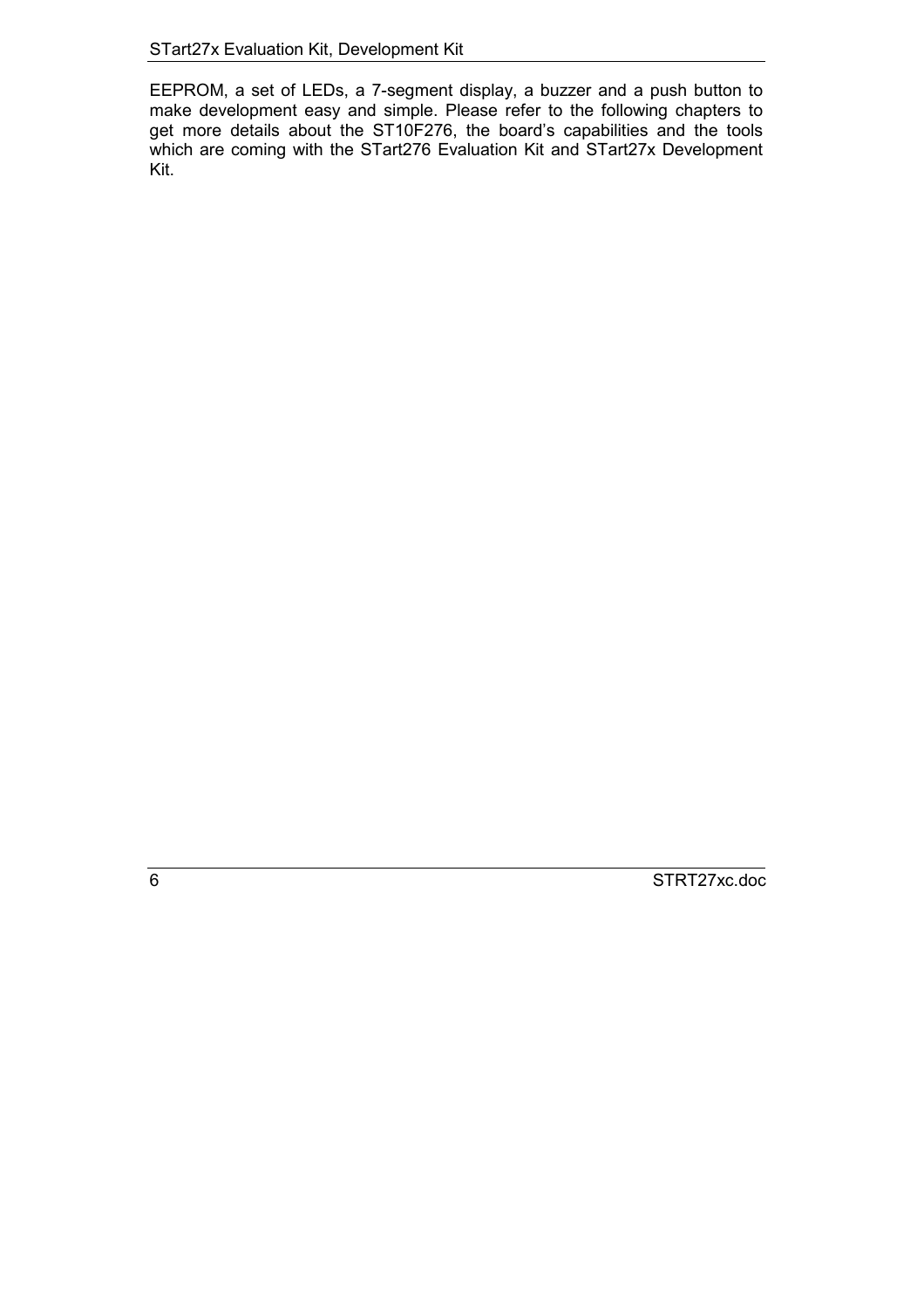# <span id="page-6-0"></span>**2. Features of STart27x Kits**

# **2.1. Evaluation Kit based on the Evaluation Board**

- ♦ CPU soldered on the board (e.g. ST10F276)
- ♦ 256 kByte high speed SRAM, expandable up to 1MByte
- ♦ no external Flash fitted, but expandable up to 2MByte
- ◆ Real Time Clock on chip
- ♦ Two CAN transceiver (PCA82C250T, ±15V common mode offset voltage)
- ♦ Two CAN plugs (DSUB-9)
- ♦ Selectable bus configuration via DIP switch
- ♦ Selectable bootstrap mode via DIP switch
- ♦ 128 pin connector providing all CPU signals for user purposes
- ♦ Additional wire-wrap field for individual hardwired applications
- ♦ External, serial EEPROM (24LC02, I2C-Interface) for user purposes
- ♦ The Evaluation Board is designed for running ST10F27x CPUs (e.g. ST10F276 at 64 MHz)
- ♦ Power supply 90..264VAC/5VDC enclosed. Input voltage to the Evaluation Board (X2) connector is 5VDC only
- ♦ RS232-Interface cable enclosed
- ♦ Flash programming utility for easy downloading user specific code to external Flash memory.
- ♦ Hex-to-binary converter tool provided on CD-ROM as freeware
- ♦ Stand alone Flash programming utility to program the embedded on-chip Flash of the ST10F27x, provided by STMicroelectronics
- ♦ C compiler (demo version only) provided by TASKING and KEIL
- ♦ Demo version of the PLS-debugger
- ♦ Including a socket to carry a four pin crystal oscillator device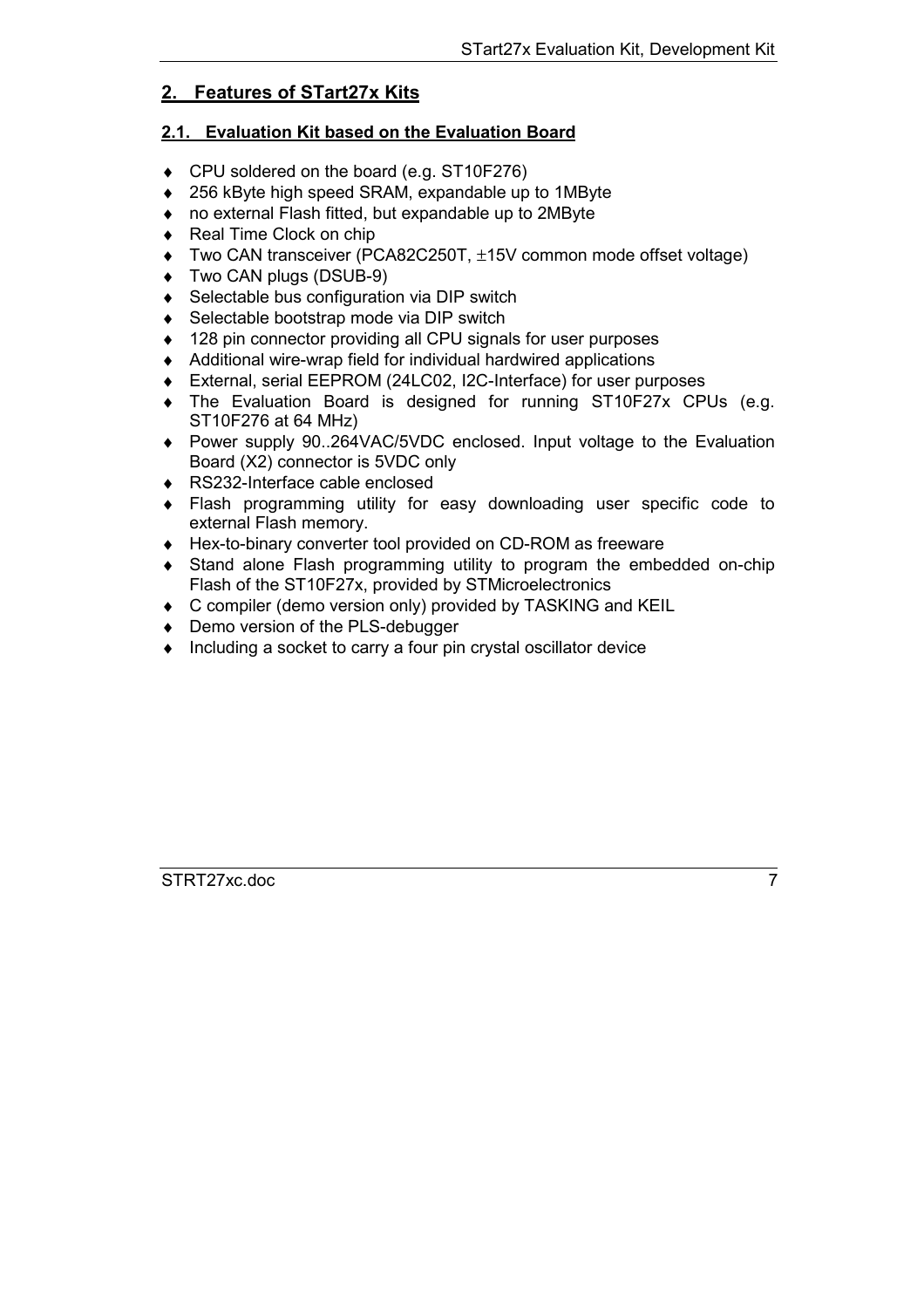# <span id="page-7-0"></span>**2.2. Development Kit based on the Development Board**

- ♦ Socket for CPU soldered on the board, no CPU is shipped
- ♦ 256 kByte high speed SRAM, expandable up to 1MByte
- ♦ 512 kByte external Flash, expandable up to 2MByte
- ♦ Connectors for a logic analyzer
- ♦ Two CAN transceiver (PCA82C250T, ±15V common mode offset voltage)
- ♦ Two CAN plugs (DSUB-9)
- ♦ Selectable bus configuration via DIP switch
- ♦ Selectable bootstrap mode via DIP switch
- ♦ 128 pin connector providing all CPU signals for user purposes
- ♦ Additional wire-wrap field for individual hardwired applications
- ♦ External, serial EEPROM (24LC02, I2C-Interface) for user purposes
- ♦ The Development Board is designed for running ST10F27x CPUs (e.g. ST10F276 at 64 MHz)
- ♦ Power supply 90..264VAC/5VDC enclosed. Input voltage to the Evaluation Board (X2) connector is 5VDC only
- ♦ RS232-Interface cable enclosed
- ♦ Flash programming utility for easy downloading user specific code to external Flash memory.
- ♦ Hex-to-binary converter tool provided on CD-ROM as freeware
- ♦ Stand alone Flash programming utility to program the embedded on-chip Flash of the ST10F27x, provided by STMicroelectronics
- ♦ C compiler (demo version only) provided by TASKING and KEIL
- ♦ Demo version of the PLS-debugger
- ♦ Including a socket to carry a four pin crystal oscillator device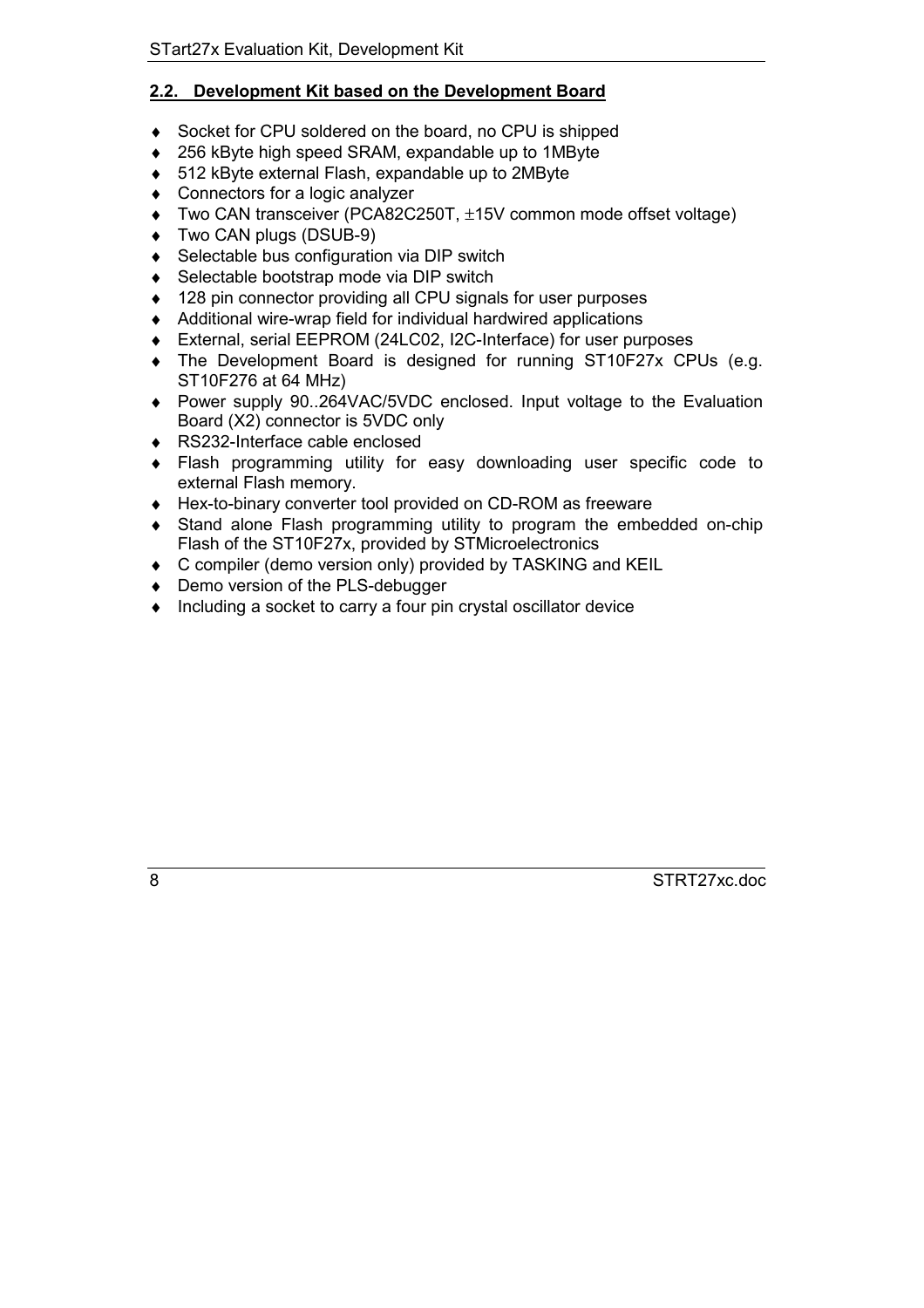# <span id="page-8-0"></span>**3. Getting started**

As already mentioned above, this paragraph intents to explain how you can run the board without writing own software. You will learn how the controller's internal bootstrap mode can be used to initiate a simple download of a binary program file to the embedded on-chip and external Flash memories. If you would like to use the environments of KEIL or TASKING you should refer to chapter [10.](#page-40-0)

First we recommend to create a project path to copy the demonstration software FLASH166, from CD-ROM. This software includes a bootstrap and a monitor program. The bootstrap module is a tiny piece of FS FORTH-SYSTEME firmware which is downloaded to the internal 2 kByte SRAM (IRAM) memory of the controller. It makes sure that other programs, like the monitor can be loaded to any memory location. For more details please refer to chapter [5.1](#page-14-0) "[Memory-](#page-14-0)[Configuration"](#page-14-0). By the way: the user may select either, the external FLASH (if equipped on board), the external SRAM memory, or the internal Flash memory to download his individual application software.

To setup your board successfully, please take care of the following steps:

- ♦ Setup the board's DIP switches as shown in Figure 1 (the board is preconfigured by FS FORTH-SYSTEME according to Figure 1) and the jumper J1 (X15). Refer to chapter [6](#page-16-0) "[System Start-up Configuration"](#page-16-0) for detailed information about these settings.
- ♦ Check the connections of the cables at the X1-and X10-connector: C16(X1) to 5(X10), D16(X1) to 8(X10), C17(X1) to 7(X10), D17(X1) to 6(X10), A25(X1) to 12(X10), B25(X1) to 13(X10), A17(X1) to 15(X10). These connections are necessary to toggle the LEDs LE4 to LE7, to read the potentiometers P1, P2 and to send a PWM signal to the buzzer H1.
- ♦ Make sure that the BSL-Mode 0 switch is set to ON (S3-5=ON / P0L.4=low) and the BSL-Mode 1 switch is set to OFF (S3-6=OFF / P0L.5=high). This will force the CPU to bootstrap mode right after reset or power on. The Standard Bootstrap mode is always entered by the CPU whenever pin P0L.4 has been grounded prior to a reset.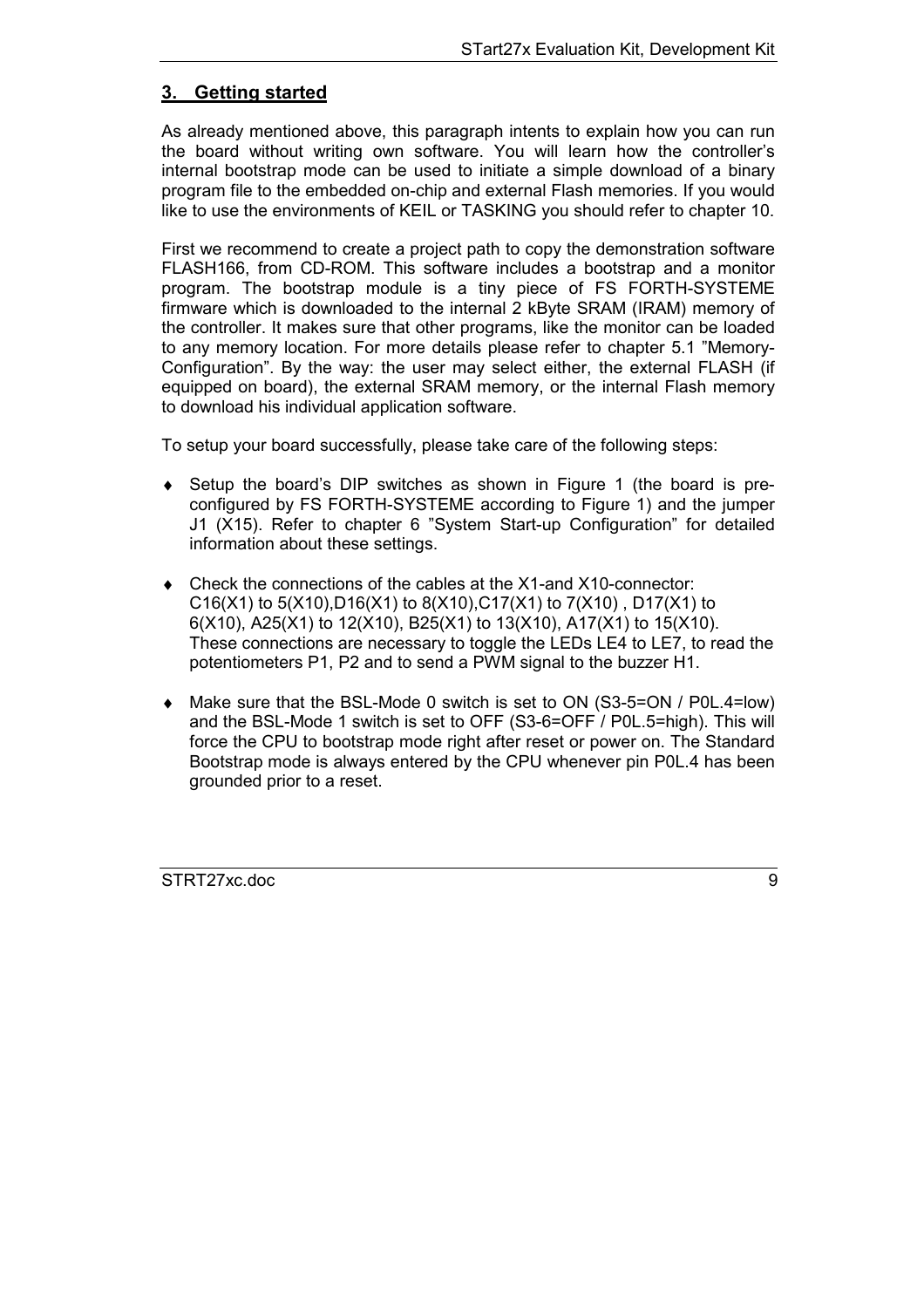- ♦ Connect the board's serial interface (X3) to COM1 or COM2 of your Personal Computer. Caution: CTS and RTS signals are not supervised by the board's serial interface and the bootstrap loader software.
- ♦ Copy the sample project, depending on your board, from the attached CD-ROM into your project path: "\STart27x\Keil\C166\Examples\Boards\FORTH\_EVA27x\RTC27X\Release\ RTC27X.BIN"
- ♦ Copy "FLASH166.EXE" and "FLASH166.OVL" onto your hard disk. Both files allow you to run the bootstrap loader and monitor in an opened DOS box.
- ♦ Make sure that the path of the "FLASH166" directory is included in your path environment, if you choose another directory than for your project before. To choose between SRAM and FLASH, you have to remark the corresponding command in the file "PROG.BAT".
- ♦ The tool ST10Flasher is provided within the tool directory on CD-ROM. Just unzip the file and run Setup.exe to install it. This tool allows programming the internal Flash memory of the ST10F27x controllers. Now you can run the ST10Flasher and select the Hex file to download into the internal Flash: "\STart27x\Keil\C166\Examples\Boards\FORTH\_EVA27x\RTC27X\Intern\obj\ RTC27X.h86"
- ♦ Another tool to program the internal Flash memory is the UDE from PLS, which is also provided on CD-ROM.
- ♦ Now move the BSL-Mode 0 switch to OFF (S3-5=OFF), and press the reset button S1. Run a terminal program and select the line parameters: 9600Baud, No parity, 8 bit data, 1stopbit.

If everything is working properly a small text will appear on your PC screen as shown in Figure 2. Also the LEDs LE4 to LE7 will represent a flashing light from LE4 to LE7.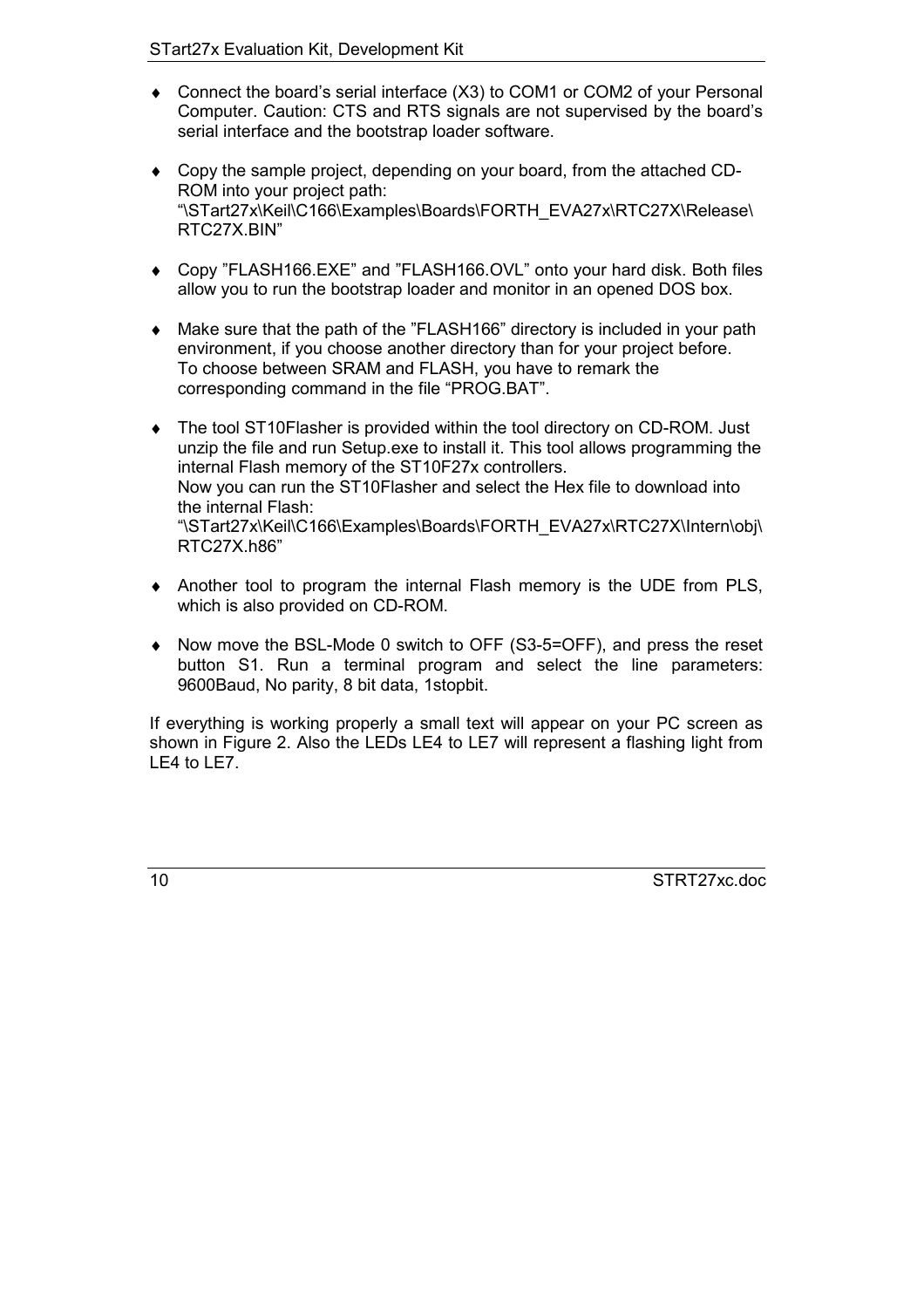



Single CHIP is enabled at evaluation board by default.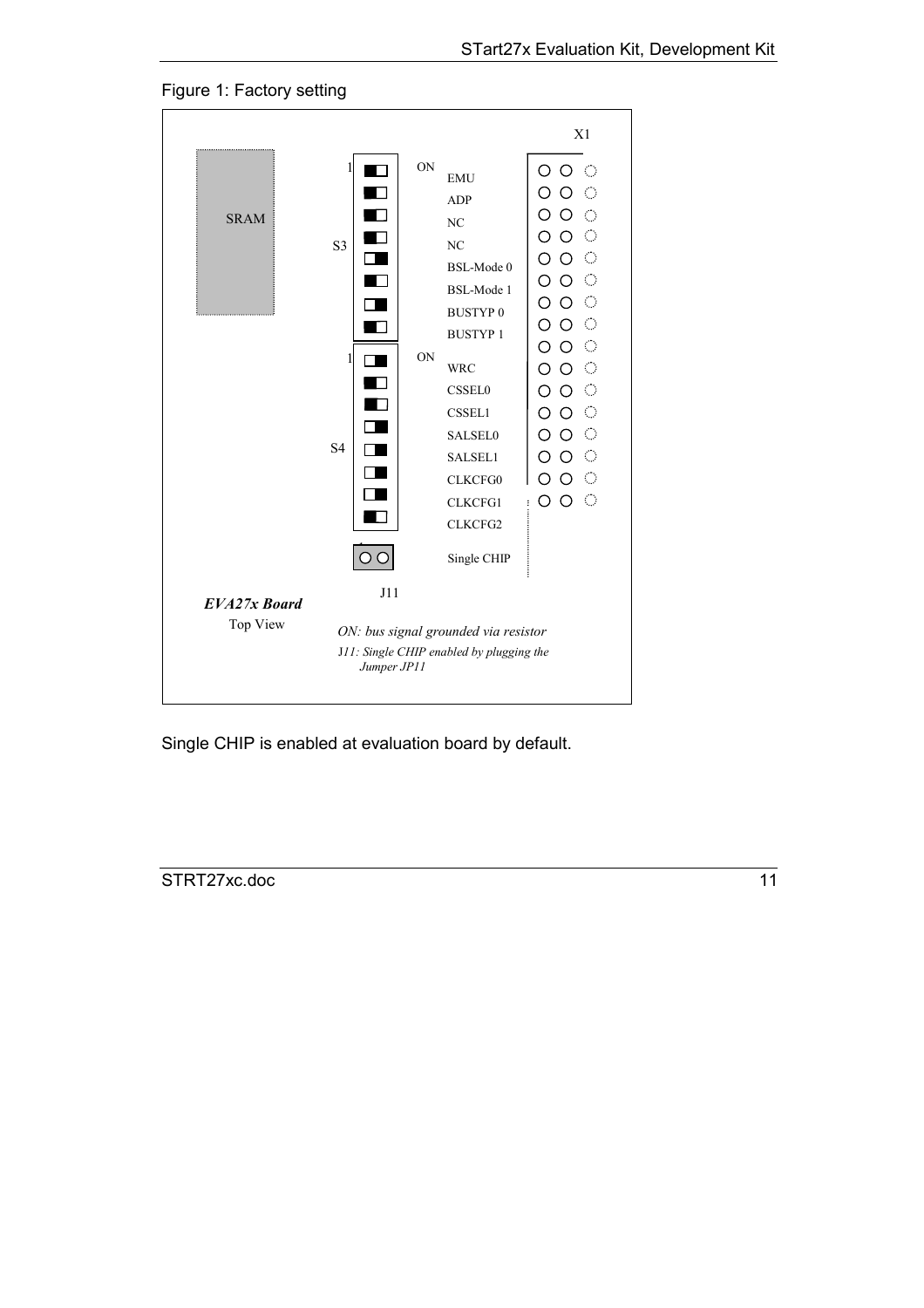# Figure 2: Output of the example RTC27x

**Test program for the Evaluation Board EVA27x**

**(c) 2003, FS FORTH-SYSTEME GmbH**

**Kueferstrasse 8**

**79206 Breisach am Rhein, Germany**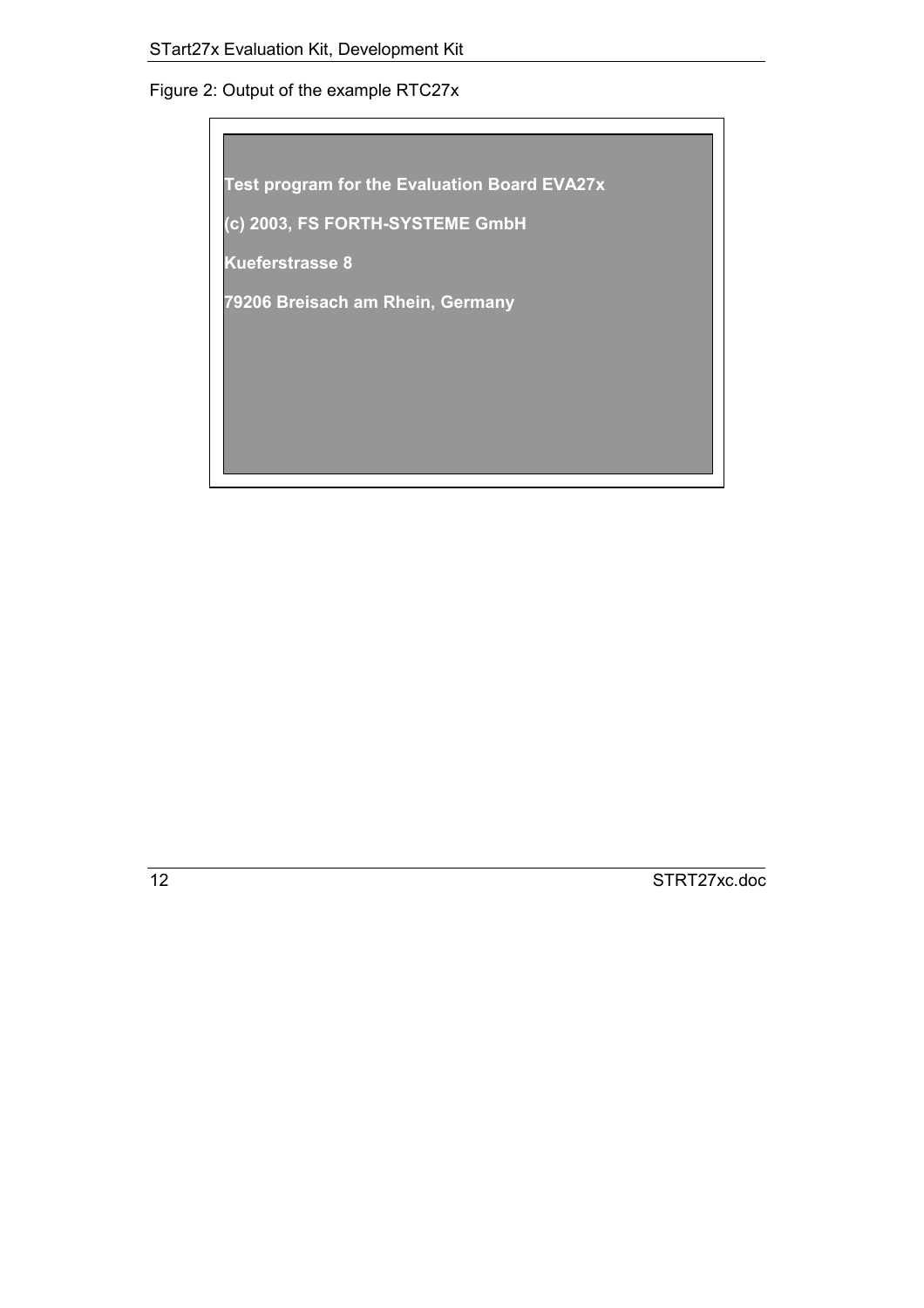# <span id="page-12-0"></span>**4. Software Tools**

The *STart27x* Kits always includes the bootstrap loader and monitor program (FLASH166) from FS FORTH-SYSTEME, as well as the ST10Flasher from STMicroelectronics and the UDE from PLS. That's everything you need to run your individual software on a ST10F27x controller. This software is a part of the *STart27x* Kits.

FLASH166 / WINFLASH166 package allows you

- ♦ to download your program to an external Flash or SRAM
- ♦ to request a memory dump from the target
- ♦ to test serial interface, CPU-I/Os and a lot of more things

#### ST10Flasher allows you

◆ to download your program to the internal Flash

#### UDE allows you

- ♦ to download your program to the internal Flash
- $\bullet$  to debug your application

If you would like to use a sophisticated programming tool which provides you the advantages and performance of "C", we would appreciate to make you an interesting offer at any time. FS FORTH-SYSTEME is distributor for KEIL and TASKING. Both companies are manufacturer of well known "C/C++" compilers and debugging tools. For the very first beginning you may use a free demo of the KEIL and TASKING "C" compilers which allow you to create individual programs with a restricted size of program code.

A detailed and well documented description of writing software with TASKING and KEIL environments is attached to this manual. If you want to run the ST10F27x as a standalone controller you may use the ST10Flasher utility which is designed and provided by STMicroelectronics, or the UDE from PLS. They allow a fast download of your program into the internal memory section of the CPU.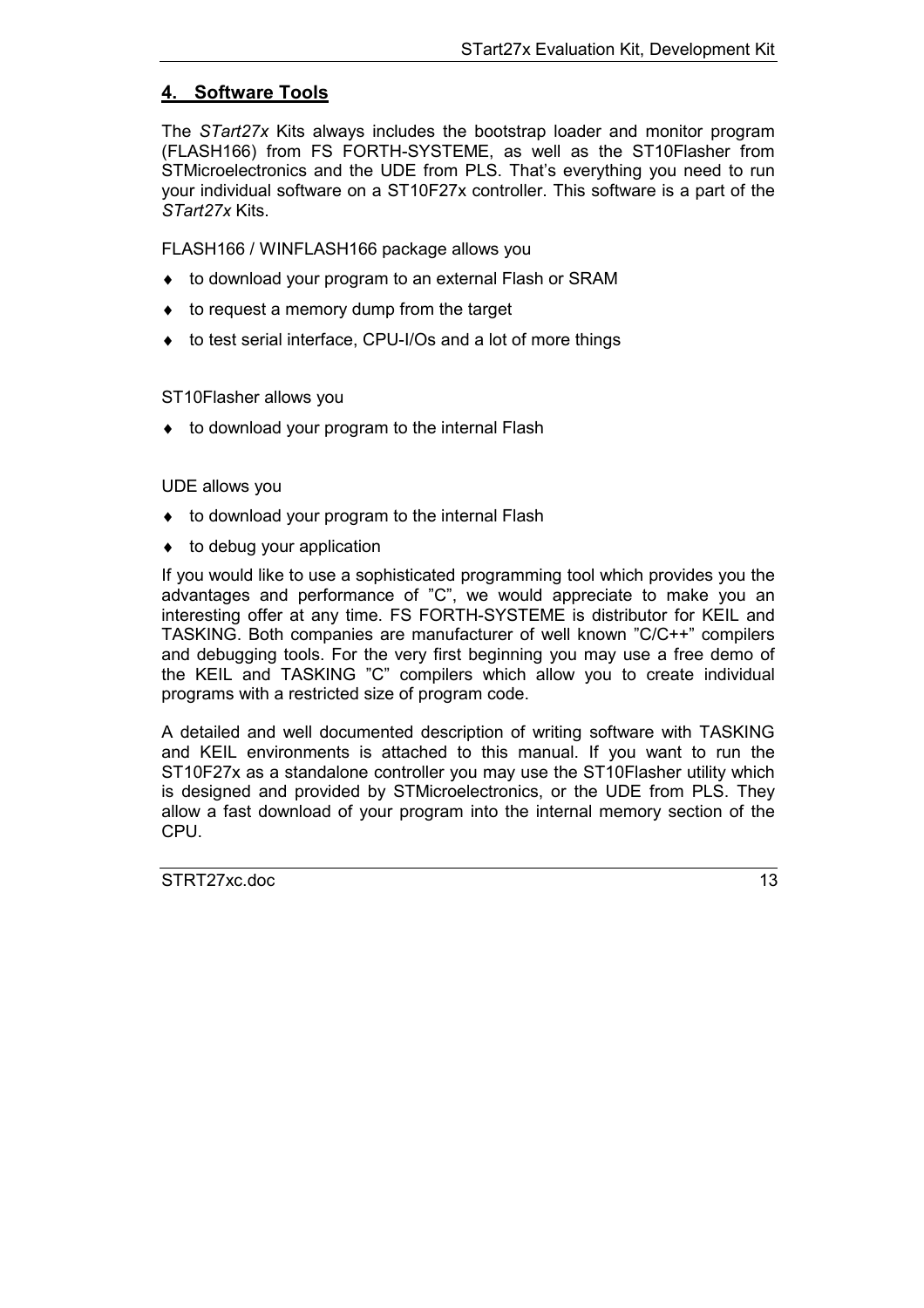# <span id="page-13-0"></span>**5. EVA27x Memory Mapping**

The EVA27x board supports a number of memory architectures according to the capability of the ST10F27x controller.

The evaluation board is provided with the following components:

Table 1: Memory evaluation board

|              | <b>Memory</b>           | <b>Type</b>                                            | <b>Chip-Select</b> | <b>Size</b>                                        | <b>Comment</b>                               |
|--------------|-------------------------|--------------------------------------------------------|--------------------|----------------------------------------------------|----------------------------------------------|
|              | FLASH, Boot             | M29F400BB90N1<br>or<br>M29F800BB90N1<br>or<br>M29F160D | <b>CSFLSHA</b>     | 256k * 16<br>or<br>$512k * 16$<br>or<br>1024k * 16 | optional<br>or<br>optional<br>or<br>optional |
| $\mathbf{2}$ | <b>SRAM, High Speed</b> | 2 * µPD431008LE<br>or<br>2 *uPD434008LE                | <b>CSRAM</b>       | $2 * 128k * 8$<br>or<br>$2 * 512k * 8$             | assembled<br>or<br>optional                  |

The development board is provided with the following components:

|  | Table 2: Memory development board |  |  |
|--|-----------------------------------|--|--|
|  |                                   |  |  |

|              | <b>Memory</b>           | <b>Type</b>                                            | <b>Chip-Select</b> | <b>Size</b>                                        | <b>Comment</b>                                |
|--------------|-------------------------|--------------------------------------------------------|--------------------|----------------------------------------------------|-----------------------------------------------|
|              | <b>FLASH, Boot</b>      | M29F400BB90N1<br>or<br>M29F800BB90N1<br>or<br>M29F160D | <b>CSFLSHA</b>     | 256k * 16<br>or<br>$512k * 16$<br>or<br>1024k * 16 | assembled<br>or<br>optional<br>or<br>optional |
| $\mathbf{2}$ | <b>SRAM, High Speed</b> | 2 * µPD431008LE<br>or<br>2 *uPD434008LE                | <b>CSRAM</b>       | $2 * 128k * 8$<br>or<br>$2 * 512k * 8$             | assembled<br>or<br>optional                   |

All components marked "optional" are not mounted when the board is leaving FS FORTH-SYSTEME. You may expand the board's addressable and non-volatile program memory up to a maximum of 2 MByte (Flash part must be a 29F160D).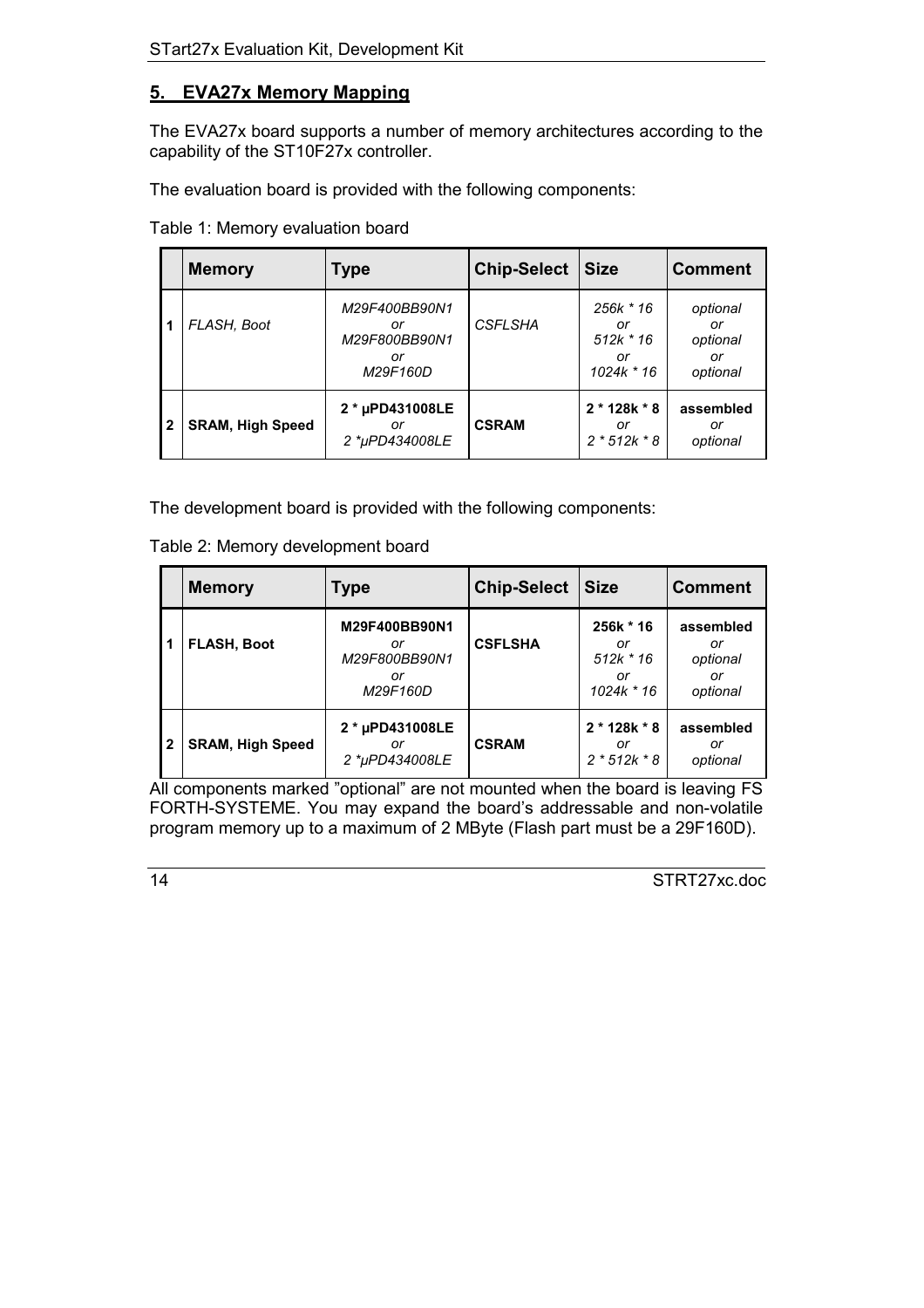# <span id="page-14-0"></span>**5.1. Memory-Configuration**

Figure 3: Selection of Chip Select

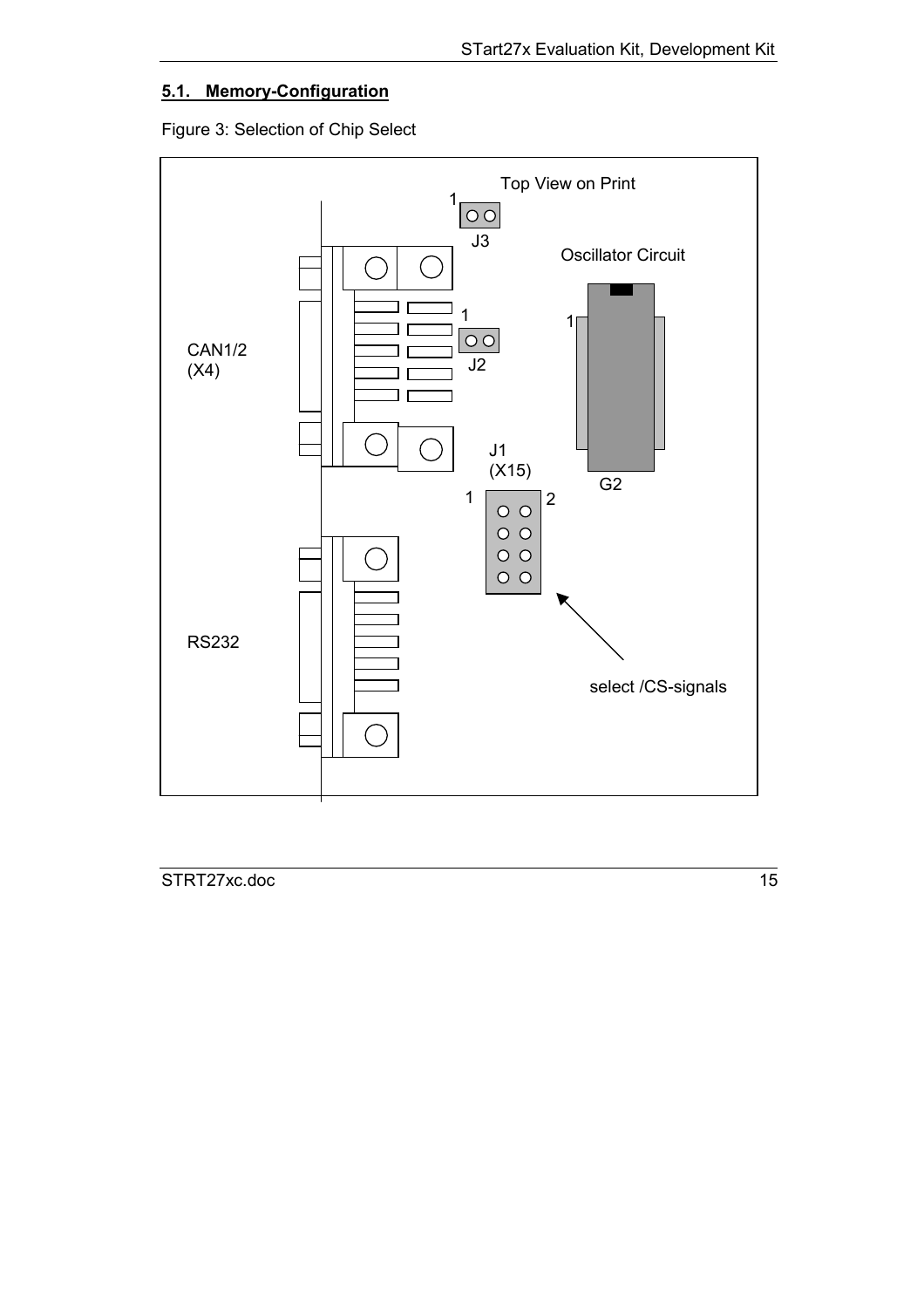## <span id="page-15-0"></span>**5.2. Settings of Jumper J1 (X15)**

Table 3: Chip Select

| <b>PIN</b>   | A                | B | <b>Chip Select</b> | Pre-configured   | <b>Pre-configured</b> |  |
|--------------|------------------|---|--------------------|------------------|-----------------------|--|
|              |                  |   |                    | evaluation board | development board     |  |
| 1            |                  |   | /CS0 -> CSFLSHA    | Yes              | Yes                   |  |
| $\mathbf{2}$ |                  |   |                    |                  |                       |  |
| 3            |                  |   | /CS1 -> CSRAM      | Yes              | Yes                   |  |
| 4            |                  |   |                    |                  |                       |  |
| 5            |                  |   | /CS0 -> CSRAM      | <b>No</b>        | <b>No</b>             |  |
| 6            |                  |   |                    |                  |                       |  |
| 7            |                  |   | /CS1 -> CSFLSHA    | <b>No</b>        | <b>No</b>             |  |
| 8            |                  |   |                    |                  |                       |  |
|              | = connected pins |   |                    |                  |                       |  |

To make sure that your system works properly you may choose the setting shown in column (A), this provides that the system boots from an external Flash device, if mounted. Otherwise if the program resides within an external SRAM you should select column (B). All jumpers which are marked as pre-configured are set by FS FORTH-SYSTEME prior to delivery.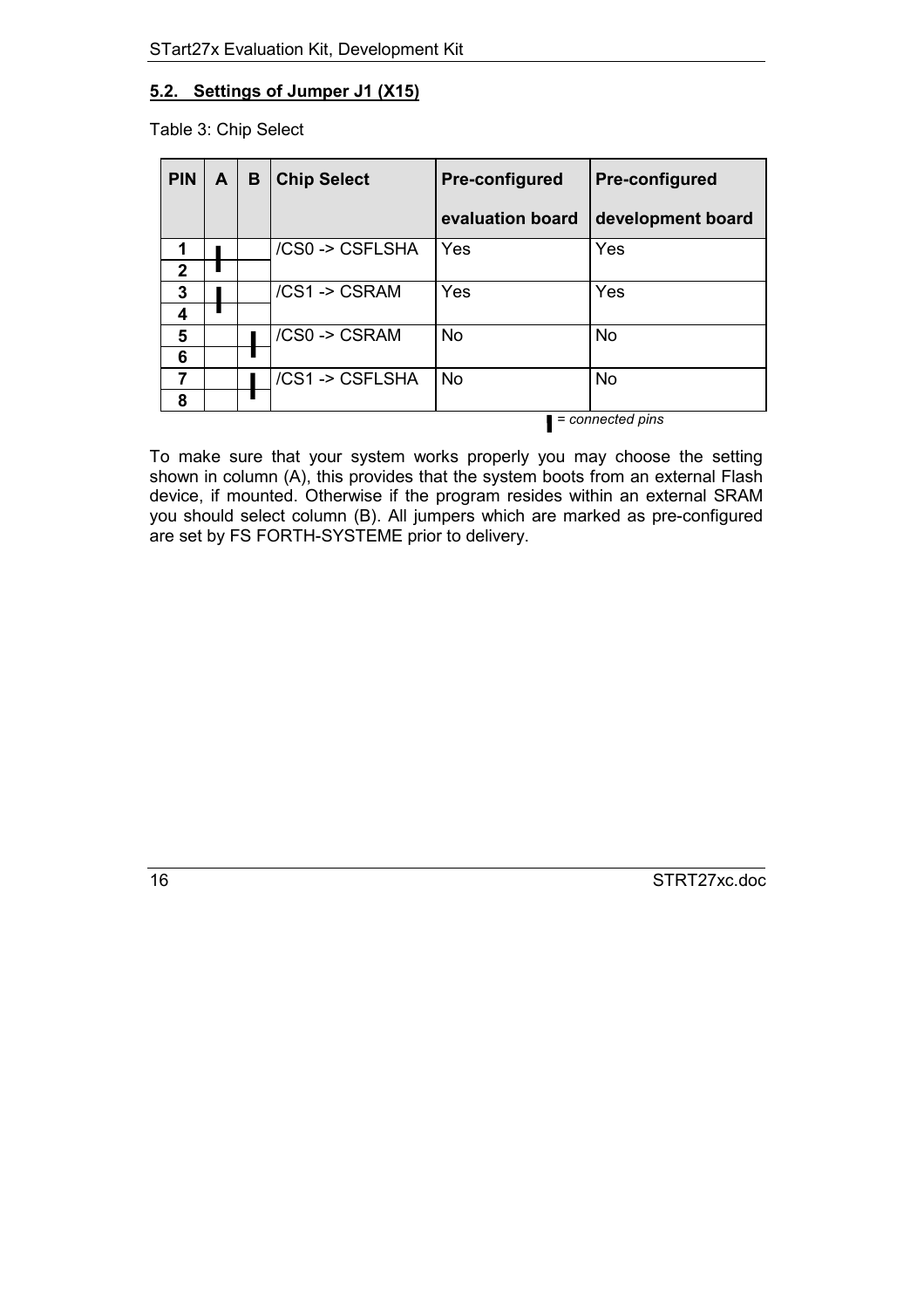# <span id="page-16-0"></span>**6. System Start-up Configuration**

Although most of the programmable features of the ST10F27x are either selected during the initialization phase (software) or repeatedly done during the program execution (software), there are some configurations that MUST be selected earlier, because they are used for the very first access of the CPU (hardware). For example, the CPU has to know how to deal with the external bus interface since the external memory may be organized as an 8 bit multiplexed/non multiplexed or a 16 bit multiplexed/non multiplexed bus. These selections are made during reset at the pins of PORT0, which are read at the end of the internal reset sequence. During reset, CPU-internal pull-up devices at the PORT0 lines are active, so a high level will be read, if the respective pin is left open. To get a low level, the pin must be pulled down by an external resistor (4.7k..8.2k). These resistors are already provided on the board.

The following paragraphs explain how to set all of these start-up configuration pins. Please refer to Figure 1 to find the corresponding location at the S3 and S4 switches. If a signal has to be configured as "0" (low level), move the switch to the ON-position. A "1" (high level) appears when the switch is left open (OFFposition).

## **6.1. EMULATION Mode**

PIN EMU, S3-1

Pin P0L.0 selects the Emulation Mode, when low during reset. This mode allows the access to the integrated XBUS peripherals via the external bus interface. This mode is used for special emulator purposes and, in general, is of no use in basic applications.

Default: Emulation Mode off (P0L.0=1 / S3-1=OFF)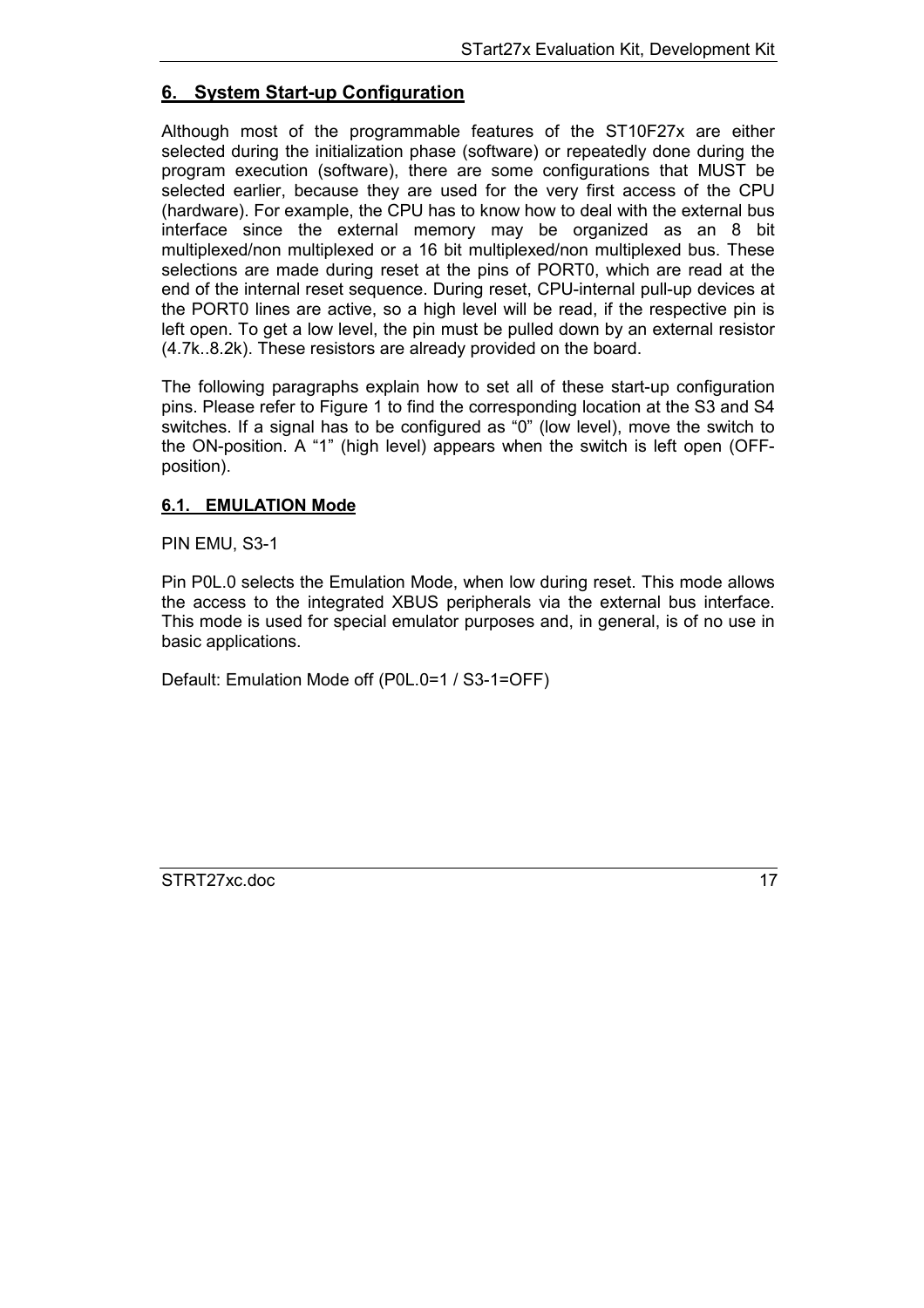## <span id="page-17-0"></span>**6.2. Adapt Mode**

PIN ADP, S3-2

Pin P0L.1 selects the ADAPT Mode when low during reset. In this mode, the ST10F27x goes into a passive, floating state, which is similar to the state during reset. This mode allows, to switch the ST10F27x virtually off, so that an emulator may control the circuitry, since the pins are floating. This mode is used for special emulator purposes only.

Default: Adapt Mode off (P0L.1=1 / S3-2=OFF)

#### **6.3. Bootstrap Mode**

PIN BSL-Mode 0, S3-5 PIN BSL-Mode 1, S3-6

With the BSL-Mode pins it is possible to select between user code, standard Bootstrap Loader and alternate Bootstrap Loader:

Table 4: Bootstrap Loader Mode Selection

| <b>S3-6</b> | $S3-5$     | <b>Bootstrap Loader Mode</b>   |  |
|-------------|------------|--------------------------------|--|
| <b>OFF</b>  | <b>OFF</b> | User Code execution            |  |
| <b>OFF</b>  | <b>ON</b>  | Standard Bootstrap Loader Mode |  |
| ON          | <b>OFF</b> | <b>Alternate Boot Mode</b>     |  |
| ON          | <b>ON</b>  | Reserved                       |  |

The Standard Bootstrap loader allows moving a tiny start code (32 Bytes) into the internal RAM of the ST10F27x via the serial interface ASC0 (asynchronous, serial mode), or 64 Bytes via the CAN (P4.5 CAN1 RXD). The controller remains in BSL mode until a hardware reset with S3-5=OFF occurs. Bootstrap loader mode may also be exited through a software reset instruction. In this case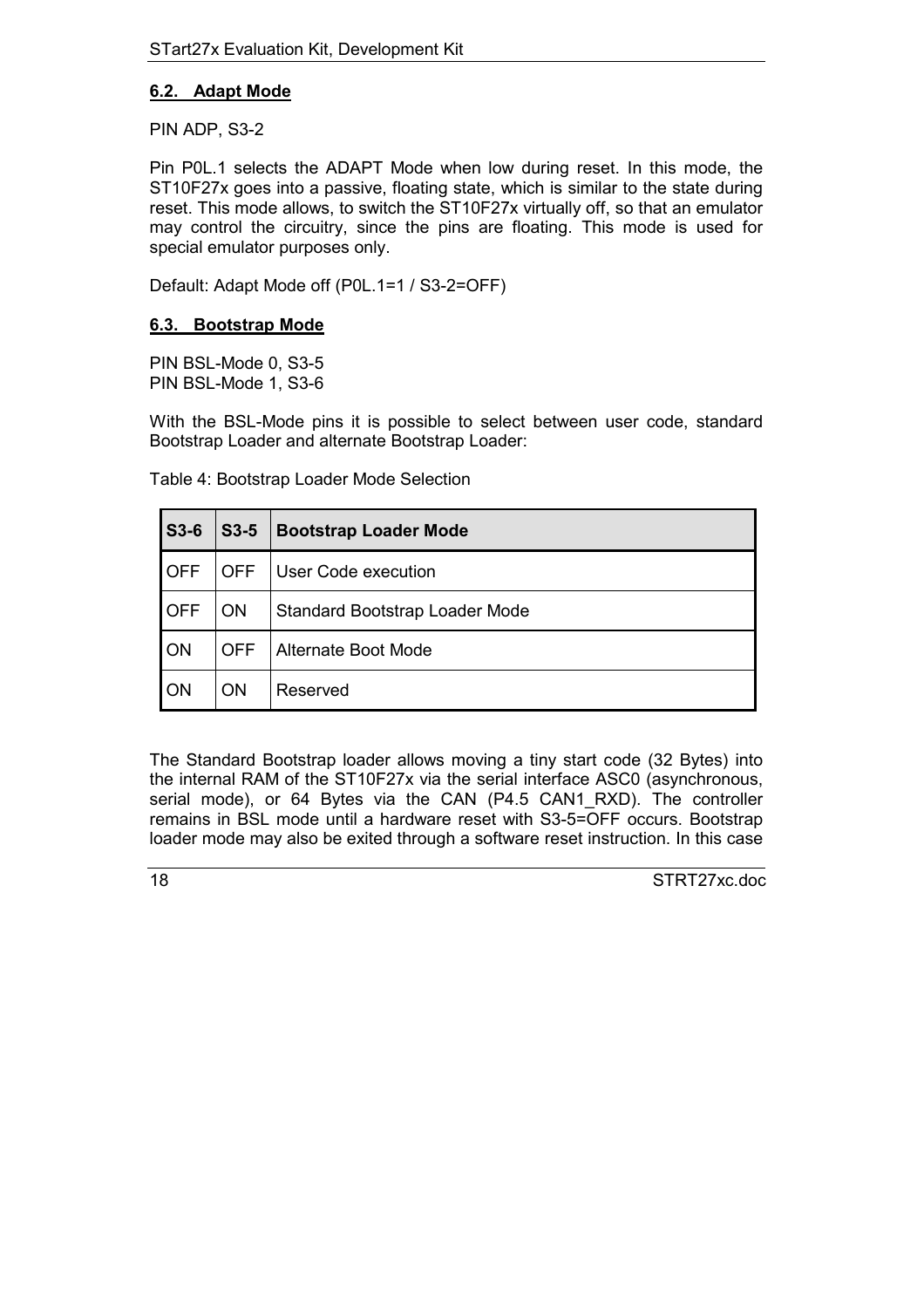<span id="page-18-0"></span>S3-5 is ignored and program execution starts, fetching code from 0x00000 (internal or external).

Refer to the user manual for more details.

Default: Standard Bootstrap Mode (P0L.4=0 / S3-5=ON, P0L.5=1 / S3-6=OFF)

#### **6.4. Bus-Access-Types**

PIN BUSTYP0, S3-7 PIN BUSTYP1, S3-8

With the pins P0L.6 (BUSTYP0) and P0L.7 (BUSTYP1) the bus mode can be selected for /CS0.

Table 5: Boot Bus Mode Selection

| $S3-8$     | $S3-7$     | <b>External Data Bus Width</b> | <b>External Address Bus Mode</b> |
|------------|------------|--------------------------------|----------------------------------|
| ON         | <b>ON</b>  | 8-bit Data                     | <b>Demultiplexed Addresses</b>   |
| ON         | <b>OFF</b> | 8-bit Data                     | <b>Multiplexed Addresses</b>     |
| <b>OFF</b> | <b>ON</b>  | 16-bit Data                    | <b>Demultiplexed Addresses</b>   |
| <b>OFF</b> | OFF        | 16-bit Data                    | <b>Multiplexed Addresses</b>     |

In multiplexed bus modes PORT0 drives both, the 16-bit intra-segment address and the 8 (16) bit output data, while PORT1 remains in high impedance state. In demultiplexed bus modes PORT1 drives the 16-bit intra-segment address, while PORT0 (P0H, P0L) drives the 16-bit Data output. If a 8-bit data width has been selected, only P0L is driving the data output.

Default: Data-Bus-Width = 16-bit; Bus Mode = Demultiplexed (P0L.6=0 / S3- 7=ON, P0L.7=1 / S3-8=OFF)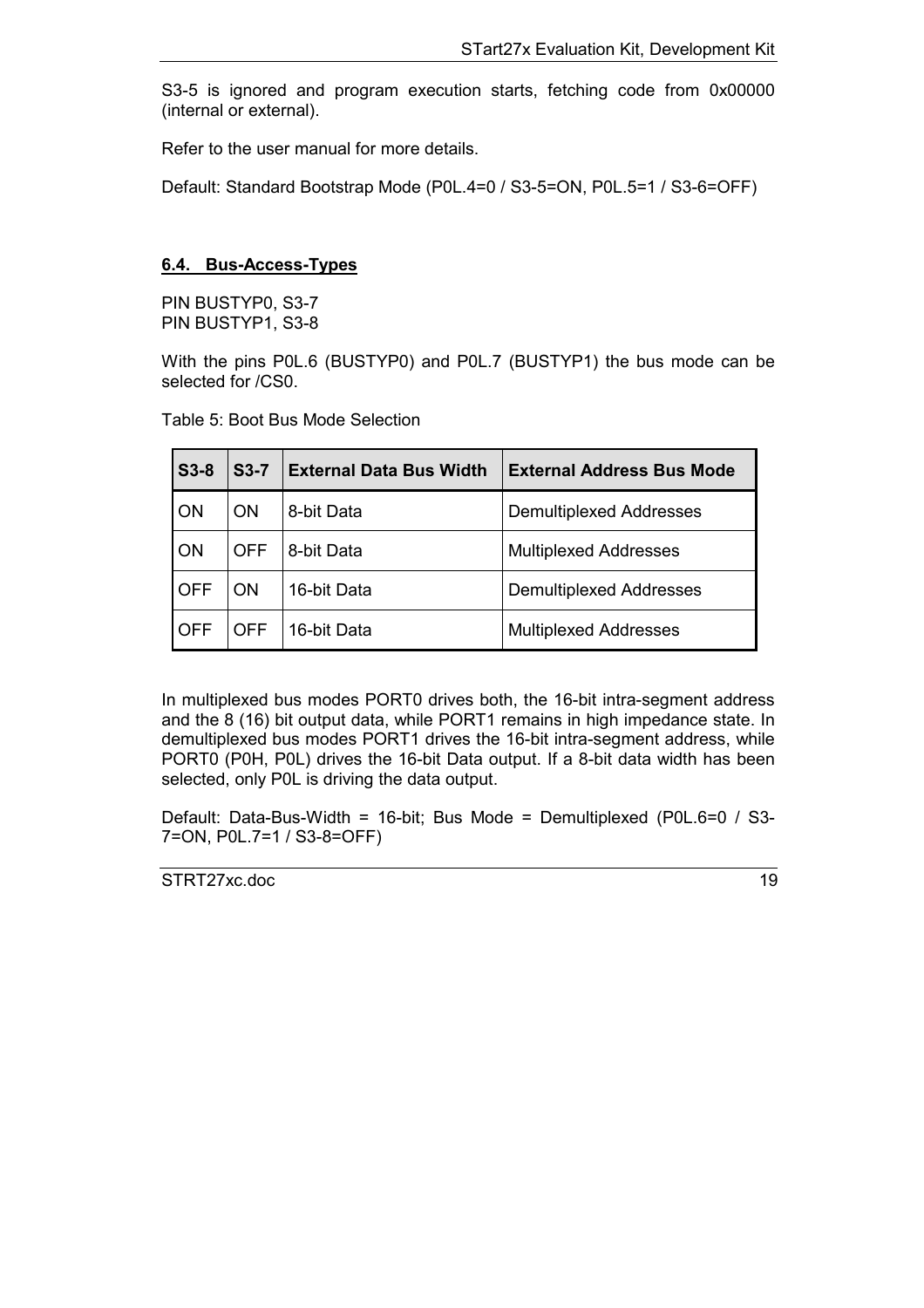# <span id="page-19-0"></span>**6.5. Write Configuration**

Pin WRC, S4-1

Pin P0H.0 selects the initial operation of the control pins /WR and /BHE. When set high (P0H.0=1 / S4-1=OFF), this pin selects the standard mode, i.e. /WR and /BHE. When set low (P0H.0=0 / S4-1=ON) the alternate function is selected: /WR = /WRL and /BHE = /WRH

Default: /WRL and /WRH selected (P0H.0=0 / S4-1=ON)

## **6.6. Chip-Select-Lines**

PIN CSSEL0, S4-2 PIN CSSEL1, S4-3

These signals choose the number of chip select lines, which are active after reset. Unused chip select lines may be used as general purpose I/O.

| $S4-3$     | $S4-2$     | active chip select | <b>Note</b>                |
|------------|------------|--------------------|----------------------------|
| <b>OFF</b> | <b>OFF</b> | /CS0/CS4           | Default                    |
| <b>OFF</b> | OΝ         | none               | 5 Port 6 Pins free for I/O |
| <b>ON</b>  | <b>OFF</b> | /CS0/CS1           | 3 Port 6 Pins free for I/O |
| <b>ON</b>  | ON         | /CS0/CS2           | 2 Port 6 Pins free for I/O |

Table 6: Active Chip Select

Default: All /CS signals used (P0H.1=1 / S4-2=OFF, P0H.2=1 / S4-3=OFF)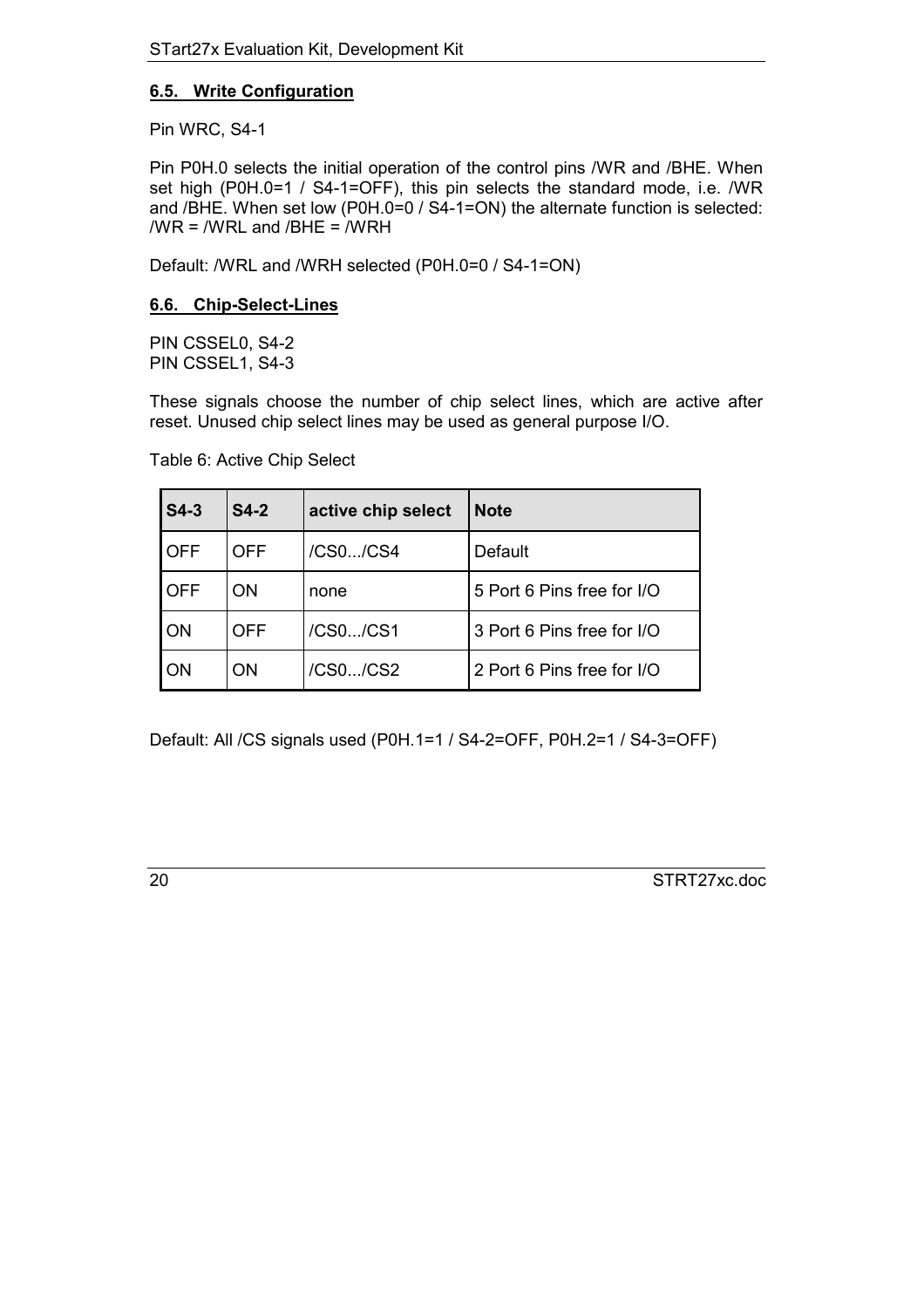# <span id="page-20-0"></span>**6.7. Segment Address Lines**

PIN SALSEL0, S4-4 PIN SALSEL1, S4-5

During reset these control lines define the number of active segment address lines. This allows to select pins of port 4 to work as general I/O lines as well as to become a part of the controller address logic. Depending on the selection of SALSELx, the required address space is chosen right after the system start-up and the program may address all locations without prior programming. Even if not all segment address lines are enabled on port 4, the ST10 uses it's complete 24-bit addressing mechanism. This allows to generate all CS signals over the entire address space even if the external bus width is less in size.

## CAUTION!

The selected number of segment address lines *cannot* be changed by software after reset.

| $\vert$ S4-5 | $\mathsf{S4-4}$ | <b>Segment Address Lines</b> | Directly addressable space       |
|--------------|-----------------|------------------------------|----------------------------------|
| <b>OFF</b>   | <b>OFF</b>      | A17A16                       | 256 kByte                        |
| <b>OFF</b>   | <b>ON</b>       | A23A16                       | 16 Mbyte, CAN modules disabled ! |
| ON           | <b>OFF</b>      | None                         | 64 kByte                         |
| ON           | ON.             | A19A16                       | 1 Mbyte; Default                 |

Table 7: Segment Address Lines

Default: 1MByte address space (P0H.3=0 / S4-4=ON, P0H.4=0 / S4-5=ON)

#### Example:

Assume that your application requires the 128 kByte SRAM block at the absolute address 0x400000. Furthermore the /CS1 signal should control both, reading from and writing to the SRAM. The controller must at least supervise the address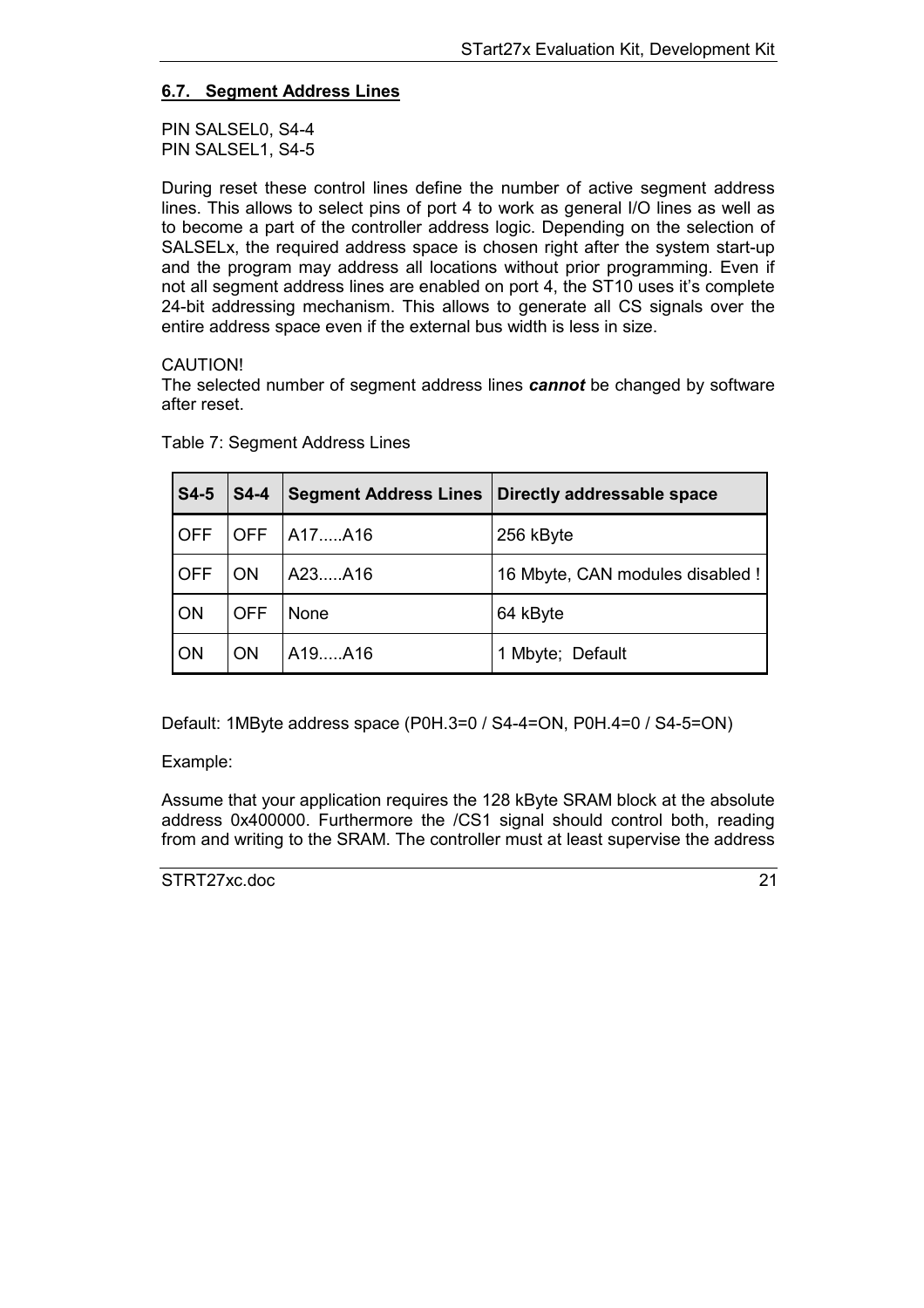lines A0 to A16 in the direct addressing mode (SALSEL0 = OFF, SALSEL1 = OFF).





# **Define BUSCON1 Register:**

/CSWEN = /CSREN = 1, RDYPOL = 0; RDYEN = 0; BUSACT = 1; ALECTL = 0; BTYP = 10; MTTC = 1; RWDC = 1; MCTC = 1111;

# **Define ADDRSEL1 Register**

RGSZ (Range-Size-Selection) = 0101 (128 kByte block) RGSAD (Range-Start-Address ) = 0100000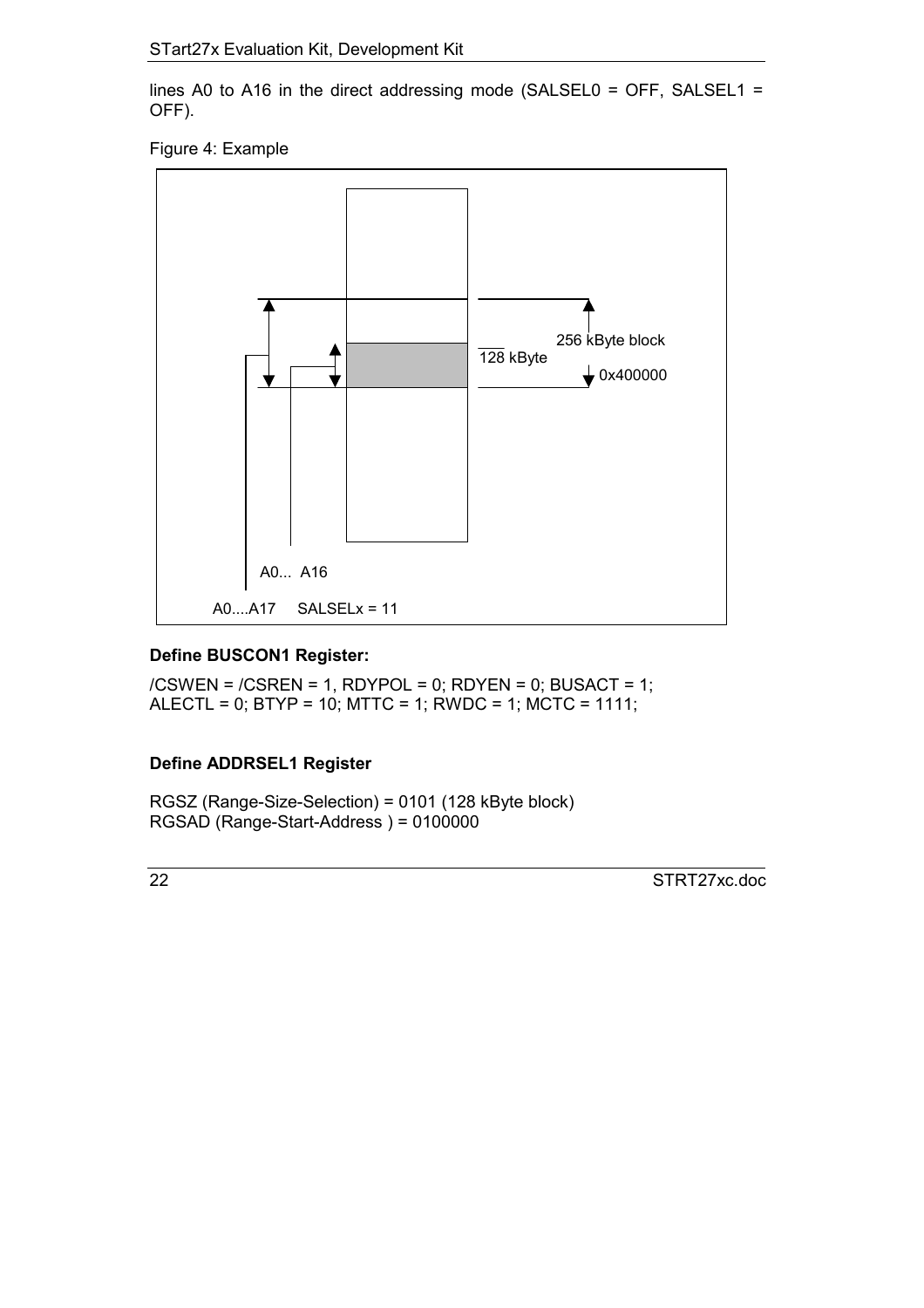## <span id="page-22-0"></span>**6.8. RANGE START ADDRESS**

Depending on the chosen block size (see previous example) the range start address "RRRRRRRxxxxx" specifies the upper bits (A23....A12) of the respective address area. An "R" stands for a bit which has to be set within the RGSAD register if this address line is not supervised by the controller bus logic. All bits expressed as an "x" are exclusively maintained by the bus address signals.

Referring to the example, the register configuration "RRRRRRRxxxxx" lets A12 to A16 being controlled by the controller address bus. The address lines from A17 to A23 are configured within the RGSAD bits which will be taken by the CPU to compute the internal, absolute 24-bit address.

All memory areas which are not handled by  $\text{BUSCON}(x)$  and  $\text{ADRSEL}(x)$  $(x = 1...4)$  are maintained by BUSCON0 and ADRSEL0.

Now specify ADRSEL1 register:

0x400000 = 0100.0000.0000.0000.0000.0000 \*

RGSAD = 0100.000*0.0000 \*\**

ADRSEL1 = 0100.0000.0000.0101

\* controlled by bus address lines A0..A16

\*\*cursive bits are discarded since they are already controlled by address bus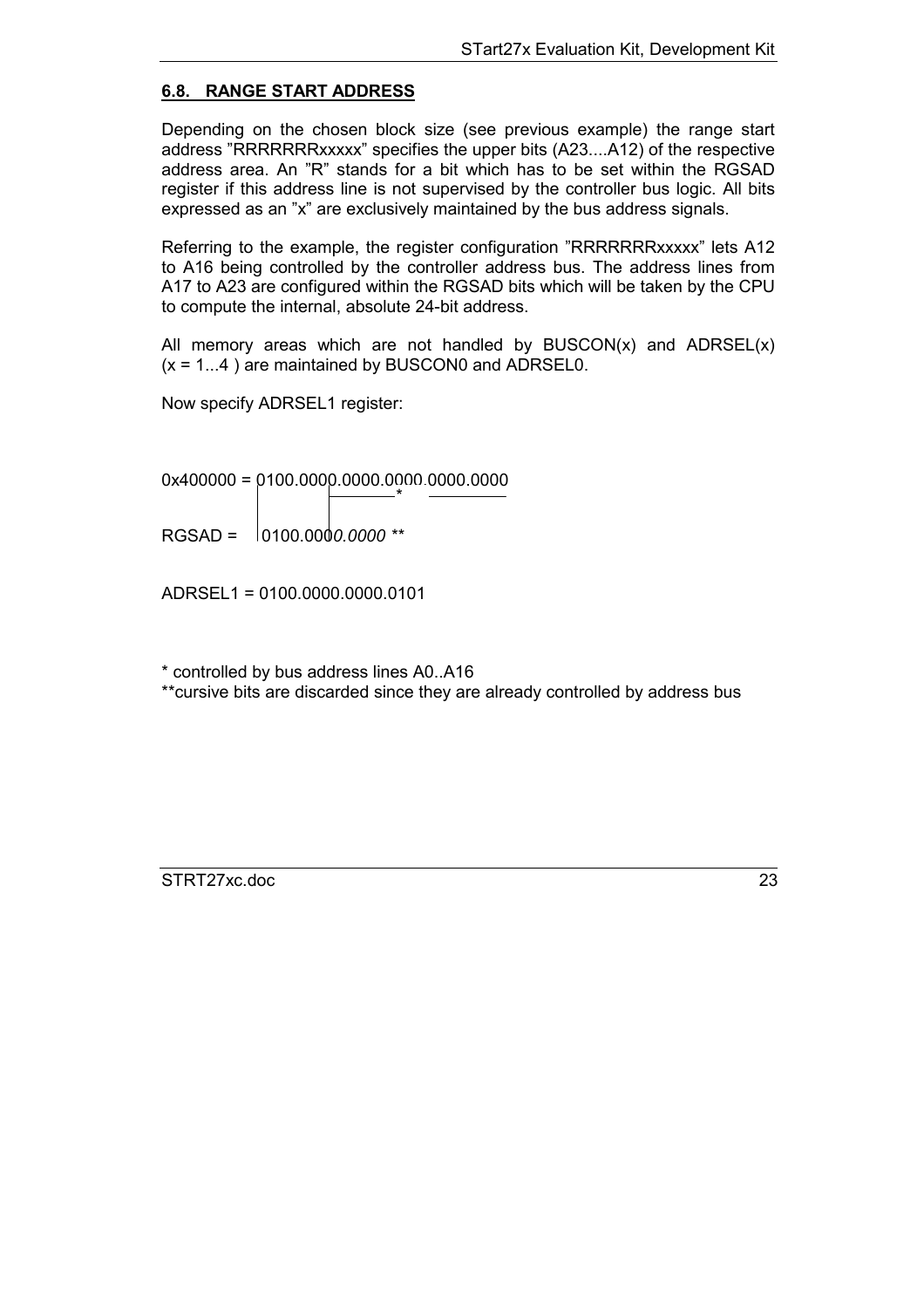# <span id="page-23-0"></span>**6.9. EVA27x Memory Layout**

The following table shows some address selections which are only suggestions by FS FORTH-SYSTEME. The memory areas may be changed to fulfill different user requirements. Use BUSCONx, ADRSELx registers and the configuration registers as already described in a previous chapter to setup your individual memory layout.

| <b>Address Range</b> | <b>Chip-Select</b> | <b>Bus Width</b> | <b>Function</b>           |
|----------------------|--------------------|------------------|---------------------------|
| 0x4F.FFFF            | /CS <sub>4</sub>   | ?                | Not connected yet         |
| 0x40.0000            |                    |                  |                           |
| 0x3F.FFFF            | /CS <sub>3</sub>   | ?                | Not connected yet         |
| 0x30.0000            |                    |                  |                           |
| 0x20.0FFF            | /CS <sub>2</sub>   | ?                | Not connected yet         |
| 0x20.0000            |                    |                  |                           |
| 0x1F.FFFF            | /CS1               | 16 bit           | SRAM, up to 1 MByte       |
| 0x10.0000            |                    |                  |                           |
| 0x0F.FFFF            | /CS0               | 16 bit           | Boot-Flash, up to 2 MByte |
| 0x00.0000            |                    |                  | at development board only |

Table 8: Typical Memory Layout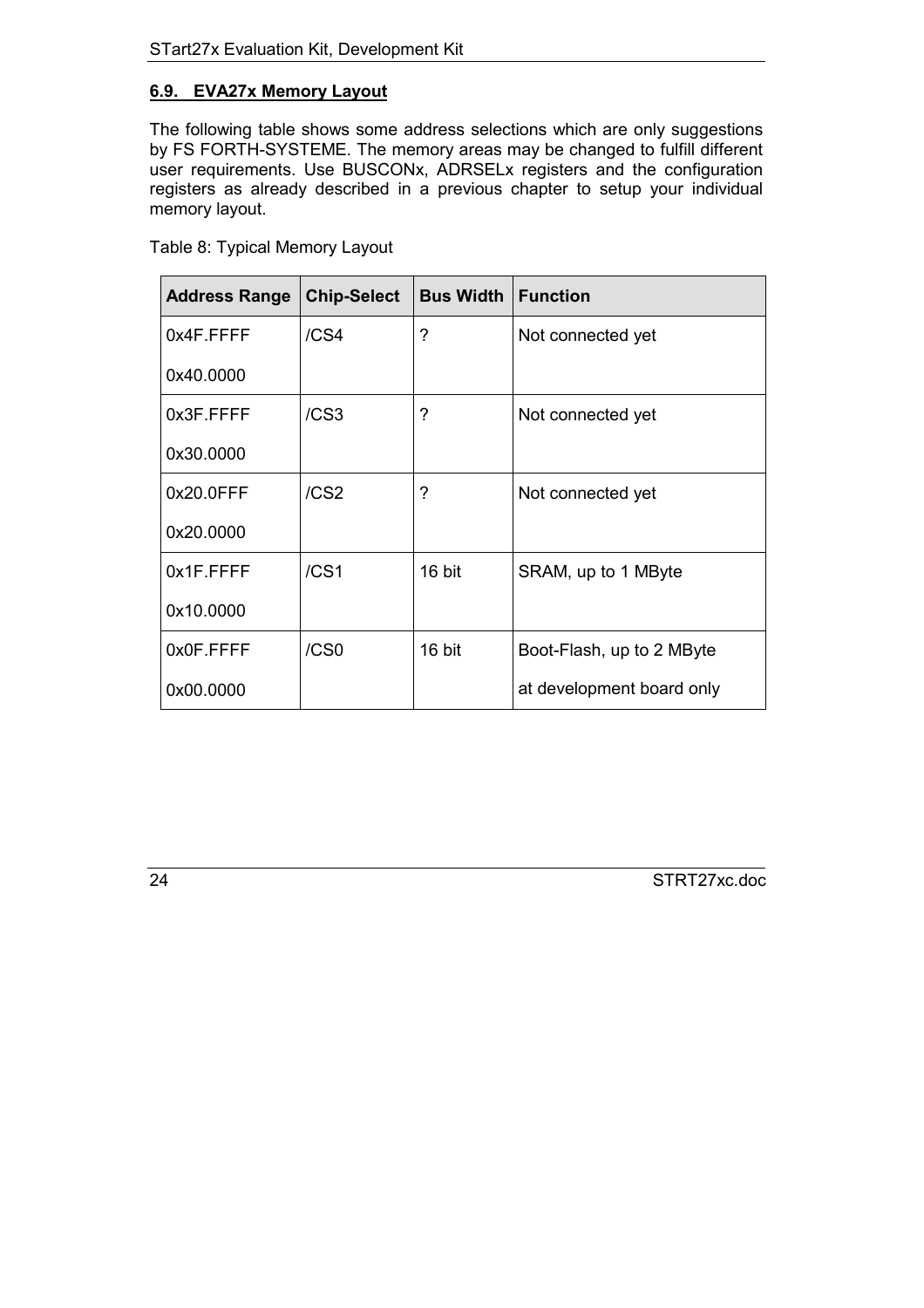## <span id="page-24-0"></span>**6.10. Clock Generation**

PIN CLKCFG0, S4-6 PIN CLKCFG1, S4-7 PIN CLKCFG2, S4-8

The external clock input range refers to a CPU clock range of 1...64 MHz. Besides, the PLL usage is limited to a 4-8MHz input frequency range. All configurations need a crystal to generate the CPU clock through the internal oscillator amplifier, except the Direct Drive mode (oscillator amplifier disabled, so no crystal or resonator can be used). Vice versa, the clock can be forced through an external clock source only in Direct Drive mode.

| $S4-8$     | $S4-7$     | $S4-6$     | <b>CPU-Clock</b><br>Fcpu = fxtal $*$ F | External Clock Input PLL mode<br>Range in MHz (1) |          |
|------------|------------|------------|----------------------------------------|---------------------------------------------------|----------|
|            |            |            |                                        |                                                   |          |
| ON         | <b>ON</b>  | <b>ON</b>  | fxtal $*$ 16                           | 4                                                 | Active   |
| ON         | <b>ON</b>  | <b>OFF</b> | fxtal $*$ 0.5                          | $4$ to $8$                                        | Active   |
| <b>ON</b>  | <b>OFF</b> | <b>ON</b>  | fxtal $*$ 10                           | 4 to 6.4                                          | Active   |
| <b>ON</b>  | <b>OFF</b> | <b>OFF</b> | fxtal * 1                              | 1 to 64 (direct drive)                            | Inactive |
| <b>OFF</b> | <b>ON</b>  | <b>ON</b>  | fxtal $*$ 5                            | 4 to 8 (default)                                  | Active   |
| <b>OFF</b> | <b>ON</b>  | <b>OFF</b> | fxtal * 8                              | $4$ to $8$                                        | Active   |
| <b>OFF</b> | <b>OFF</b> | <b>ON</b>  | fxtal $*$ 3                            | $4$ to $8$                                        | Active   |
| <b>OFF</b> | <b>OFF</b> | <b>OFF</b> | fxtal * 4                              | 4 to 8                                            | Active   |

Table 9: Selection of CPU clock

(1) The STart27x comes with an external 8 MHz quartz. The CLKCFG pins are set by default to a factor of 5 (CPU internal = 40 MHz !).

Default: fxtal\*5(P0H.5=0 / S4-6=ON, P0H.6=0 / S4-7=ON, P0H.7=1 / S4-8=OFF)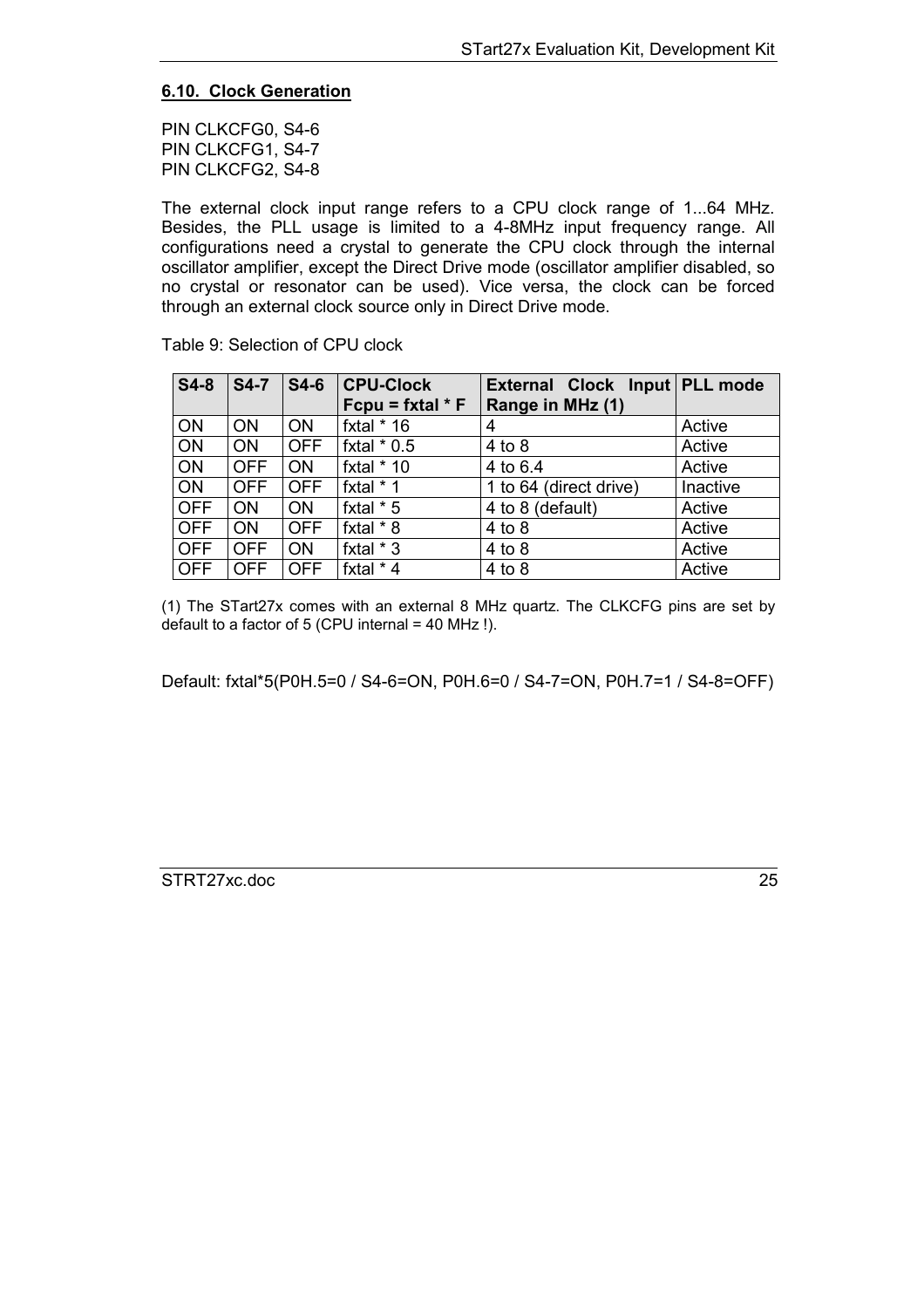<span id="page-25-0"></span>Figure 5: Clock generation



# **6.11. Single-Chip-Mode**

In single chip mode the program is fetched from the on-chip Flash memory. Therefore the embedded Flash memory must contain a valid program to execute correctly. A utility for this can be found on the CD shipped with your STart27x Kit.

Single chip mode is entered when pin /EA is set high during reset. Place JP11 to Jumper J11 (Default at evaluation board) before restarting the CPU. If the jumper is not plugged, a pull-down resistor configures the CPU to run in external bus mode. Refer to Figure 1.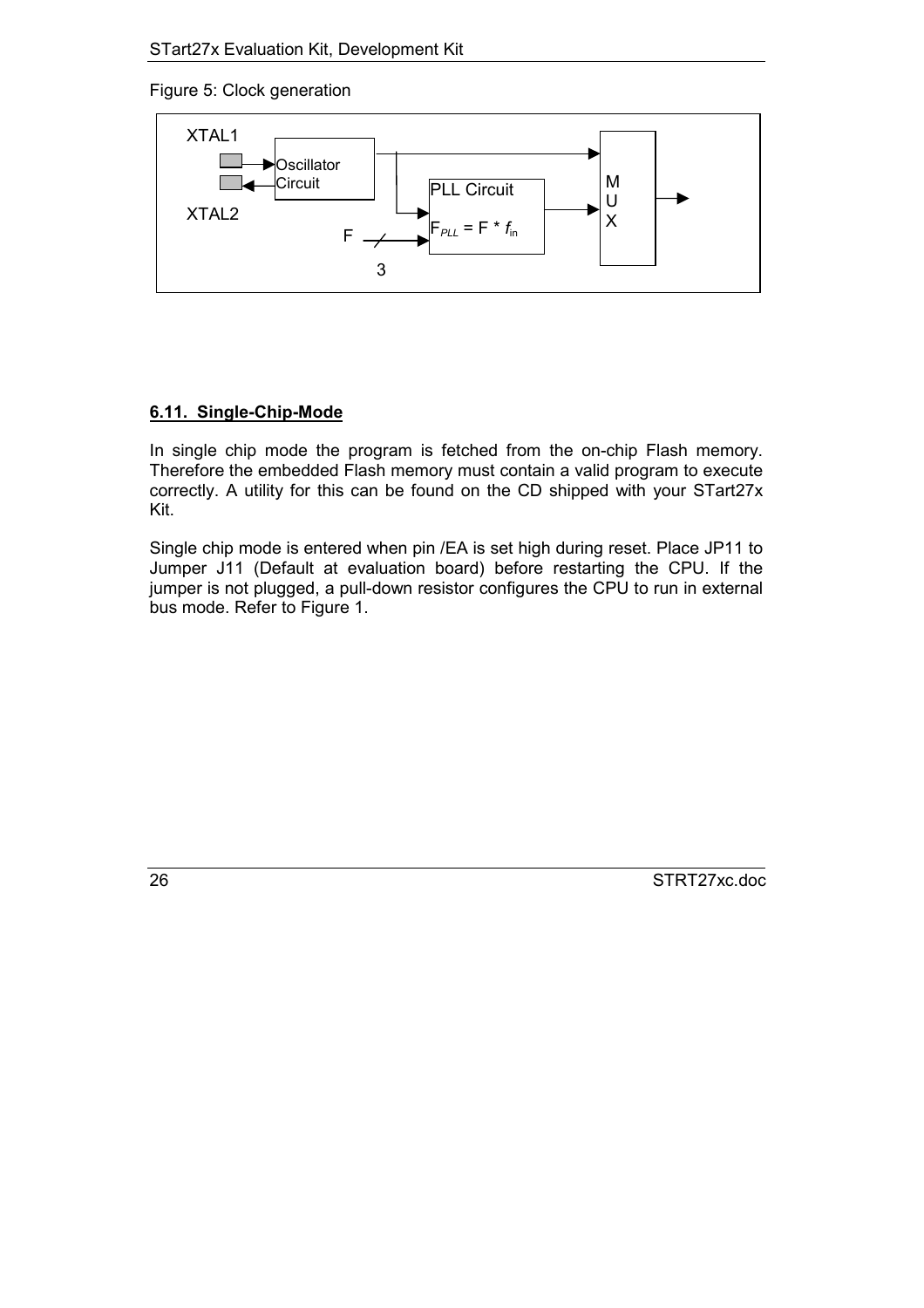#### <span id="page-26-0"></span>**6.12. User Switches and analog Components**

The EVA27x boards include a wire-wrap field, four LEDs, a 7 segment display and analog components for user specific purposes like self-training and trials. Most of them are directly wired to connector X10 and X1 whereby these components can be accessed by the CPU's port lines. A small serial EEPROM (24LC01) allows to store and restore user data through a standard I2C-Bus interface. To create a simple application the evaluation board comes with a set of junction wires which are provided to interface the CPU-connector X1 with X10.

To access these user components, you must connect your selected component from connector X10 to the CPU connector X1 with external wire, e.g. like the wires shipped with your STart27x Evaluation Kit/Development Kit.



Figure 6: User switch and analog components

Refer also to the attached top view schematics in the appendix.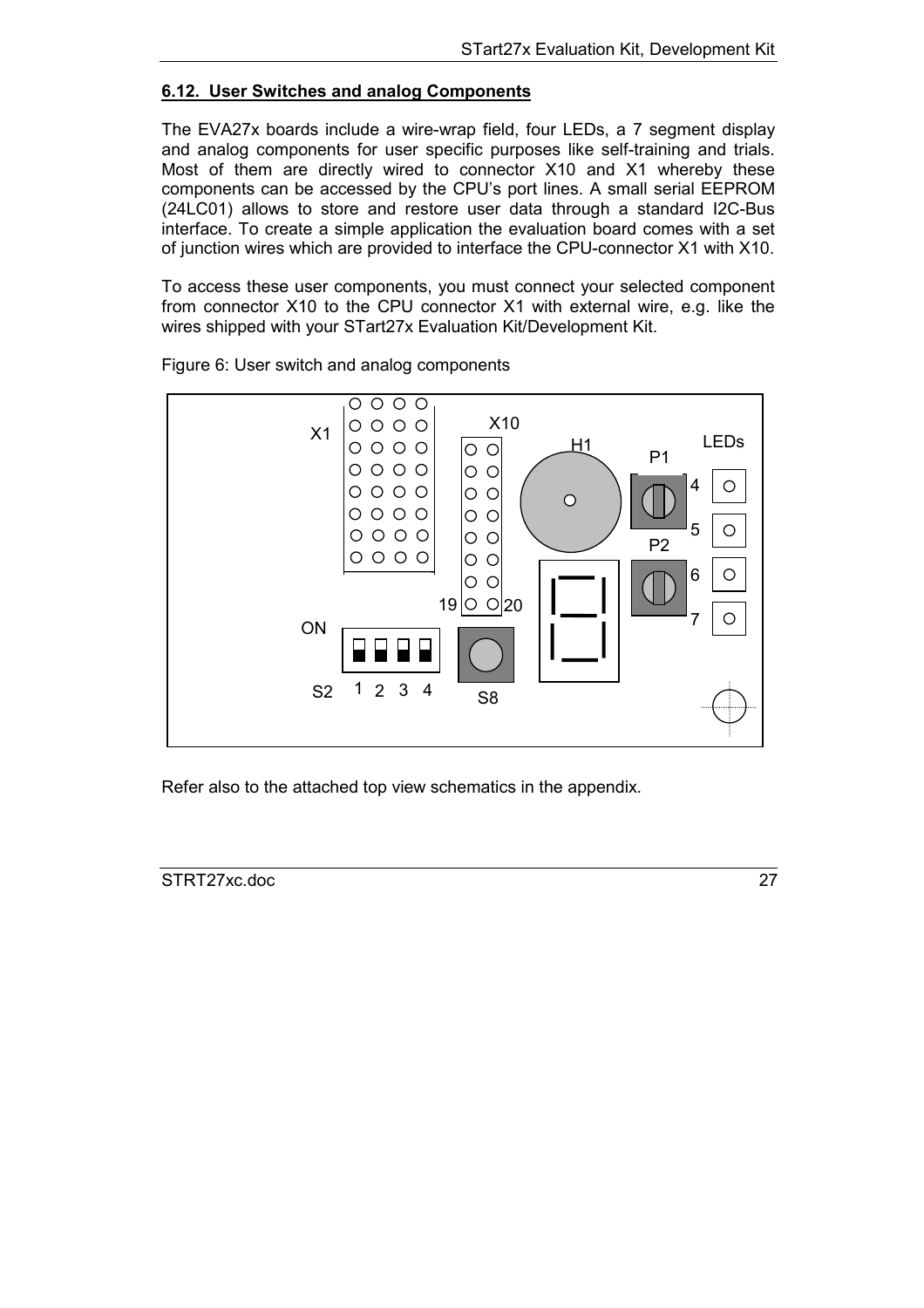# <span id="page-27-0"></span>**6.13. Switch S2**

| <b>PIN</b> | <b>Function description</b>                                                                             | Pin of X10 |
|------------|---------------------------------------------------------------------------------------------------------|------------|
|            | USER-Switch 1: If ON pulls down signal at X10.1 otherwise the X10.1<br>pin becomes high active (5V)     |            |
| 2          | USER-Switch 2: If ON pulls down signal at X10.2 otherwise the   X10.2<br>pin becomes high active (5V)   |            |
| 3          | USER-Switch 3: If ON pulls down signal at $X10.3$ otherwise the $X10.3$<br>pin becomes high active (5V) |            |
| 4          | USER-Switch 4: If ON pulls down signal at X10.4 otherwise the X10.4<br>pin becomes high active (5V)     |            |

Table 10: User Switch S2

# **6.14. LED 4, 5, 6, 7**

All user LEDs are pulled into a high active level (5V) through a series resistor (1K5). Switching one of these LEDs **ON,** the CPU signal, interfaced to X10, must be pulled down by software.

| LED | Pin of X10        |
|-----|-------------------|
|     | X10.5             |
| 5   | X10.6             |
| ี   | X10.7             |
|     | X <sub>10.8</sub> |

Table 11: LEDs (LE4..LE7)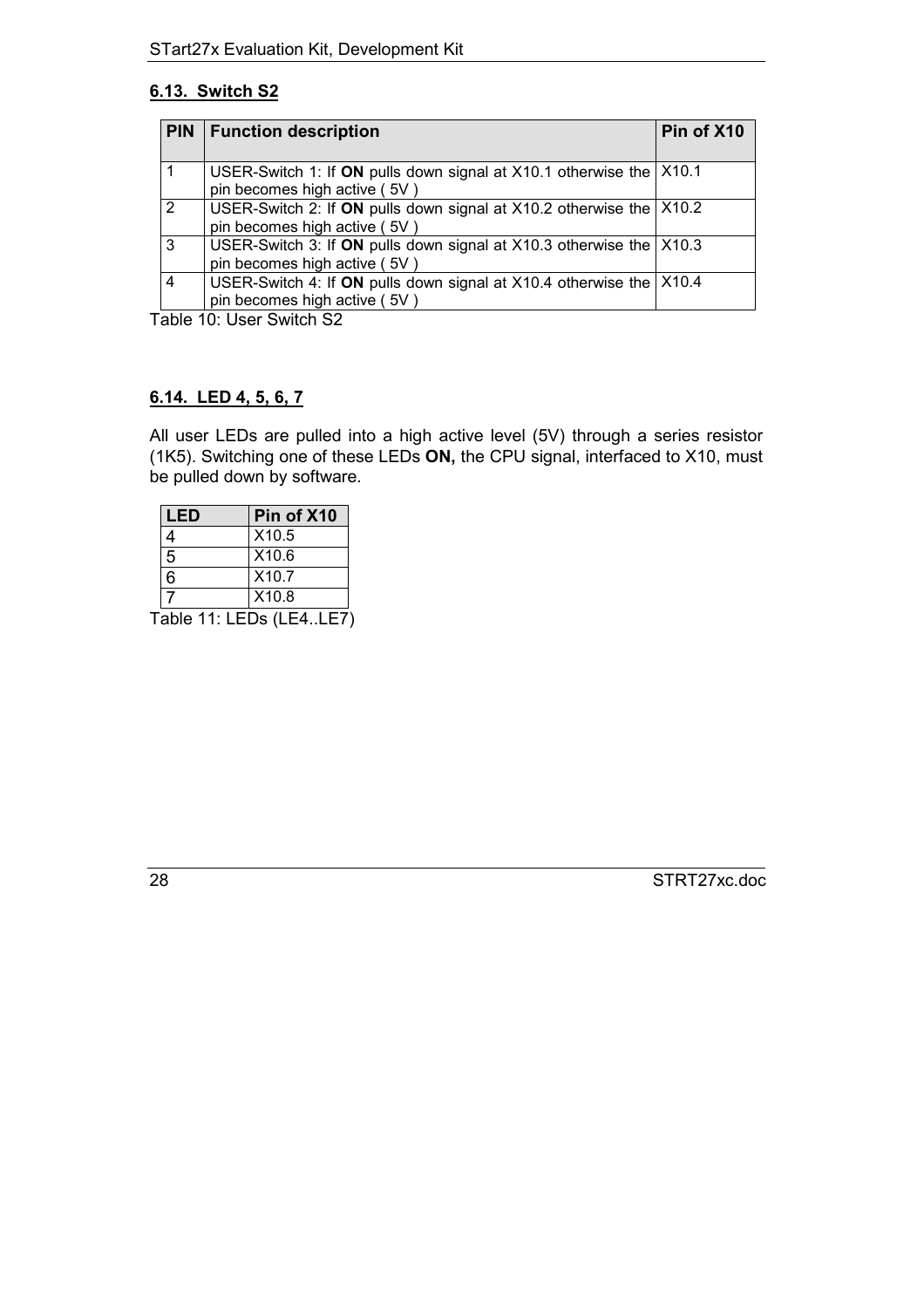# <span id="page-28-0"></span>**6.15. LED 1, 3**

Please refer to the top view schematic attached in the manual's appendix!

| 'LED | <b>Name</b>  | <b>Function</b>                              |
|------|--------------|----------------------------------------------|
|      | <b>POWER</b> | Power On/Off signal                          |
|      | <b>EINIT</b> | Off after Reset, On after execution of EINIT |

Table 12: LEDs (LE1, LE3)

#### **6.16. Push button S8**

Gets into high level state when key is being pressed. Signal is interfaced to X10.11 connector.

## **6.17. Potentiometer P1, P2**

These variable resistors allow the adjustment of the reference voltage provided by the CPU (connector X1.30C). The voltage can be adapted to the user specific application via X10.12 (P1) or via X10.13 (P2) to the desired port pin (e.g. X1.25A analog channel 0, or X1.25B analog channel 1).

Refer to Figure 6 for the correct position of the potentiometers at the EVA27x board.

Figure 7: Potentiometer (P1, P2)

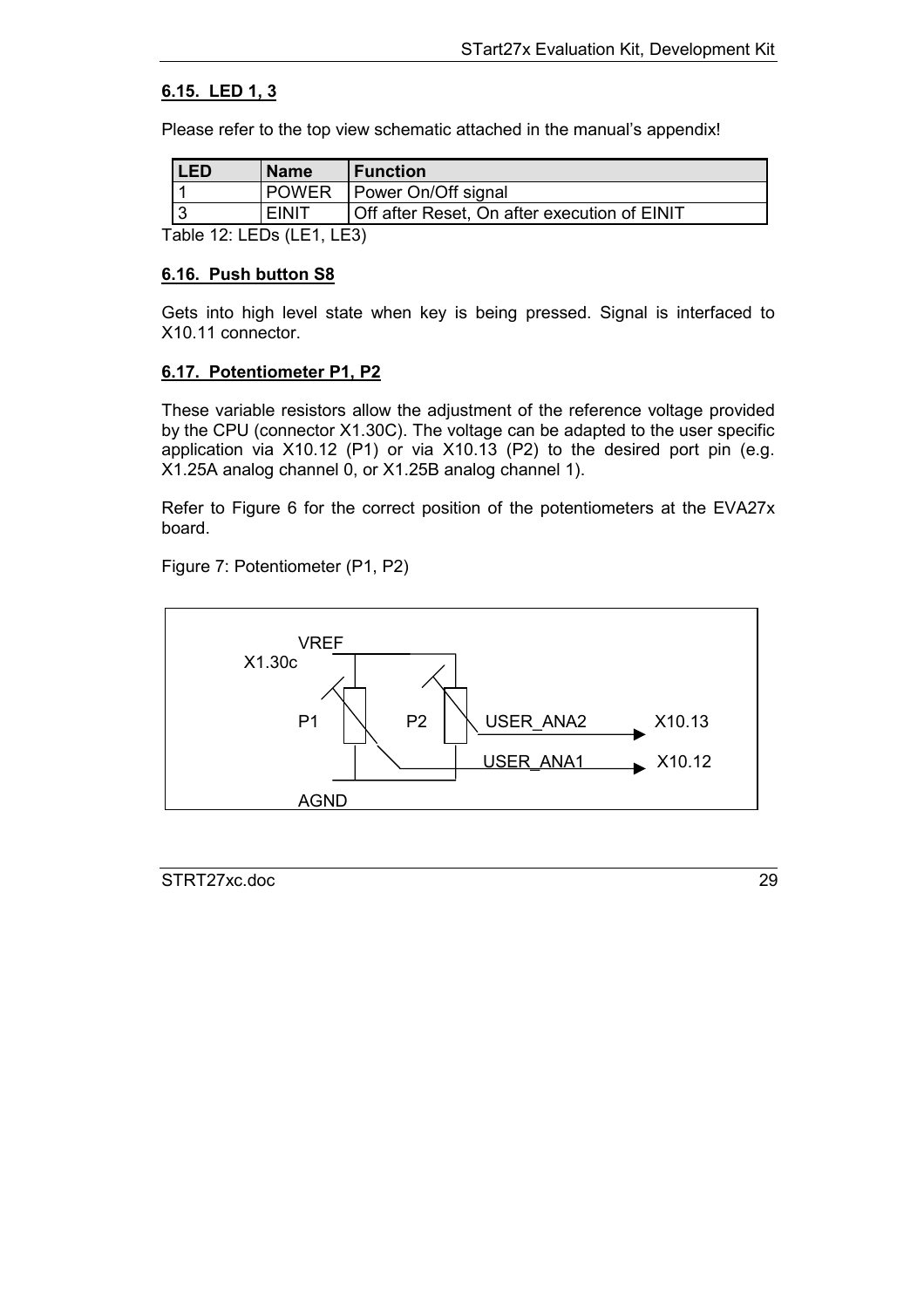#### <span id="page-29-0"></span>**6.18. Buzzer H1**

The buzzer H1 is connected via a 100nF capacitor to the X10.15 connector. Connect a cable from this pin to the desired port pin (e.g. X1.17A XPWM output 0).

## **6.19. 7 Segment Display**

This display V3 is connected to an I/O-extender, which is connected to the I2C interface. Each output of this I/O-extender is connected to a segment of the display. A low level at the output switches on the corresponding segment.

Remove jumpers J2 and J3, when using the I2C bus!

#### **6.20. CAN Bus-Termination**

A CAN bus system has to be terminated at both ends of the network with two resistors. The resistors should have a value of nominal 124 Ω (typically 120 Ω). The terminating resistor can be activated through jumpers J2 (CAN1) and J3 (CAN2).

Caution: Never use more than two termination resistors for a network. This might result into any unexpected bus transmission errors or may force the transceiver circuits to drop down their operation.

The connector X4 provides two D-Sub male connectors for the CAN-interface. The connector at the bottom is used for the CAN1-interface and the connector at the top is used for the CAN2-interface (see Figure 3).

You cannot use the I2C-bus, when using the CAN-bus!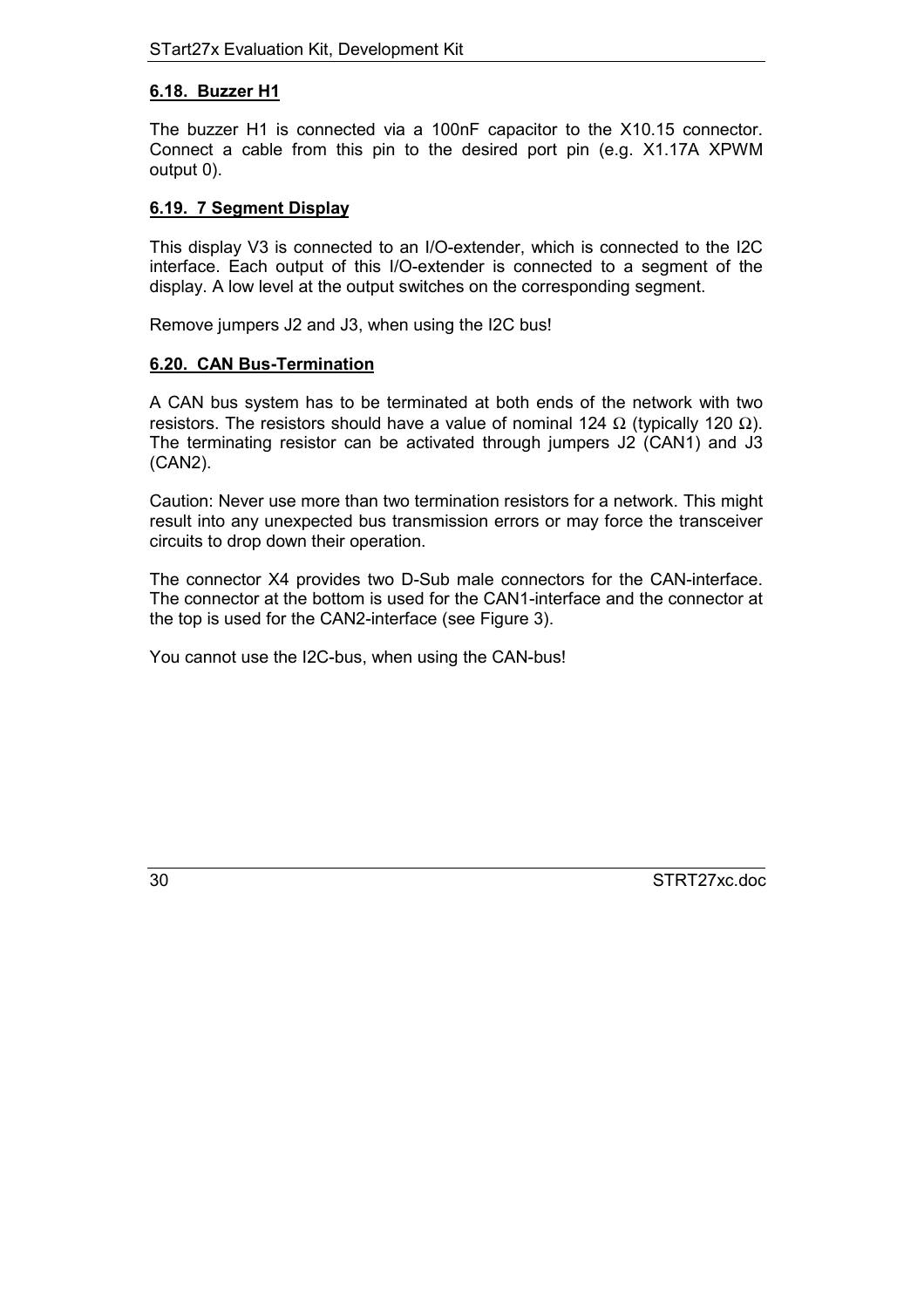# <span id="page-30-0"></span>**6.21. RS232 Interface, K-Line Interface**

The RS232 is interfaced to the board through connector X3 (see Figure 3). It allows the download of the monitor and bootstrap loader as well as the user application file. If the monitor is not in use, this interface can be taken as a standard RS232 for individual purposes. The RS232 hardware does not support any handshake signals, like RTS, CTS or DTR.

The same UART of the ST10F27x can also be used to realize a K-Line interface (ISO 9141). Herefore the jumpers J9 and J10 are used. The connector X12 provides the signals of the K-Line interface.

| <b>PIN</b> | А                                                         | в | <b>Serial interface</b> | <b>Pre-configured</b> |  |
|------------|-----------------------------------------------------------|---|-------------------------|-----------------------|--|
|            |                                                           |   | K-Line                  | No                    |  |
|            |                                                           |   |                         |                       |  |
| 3          |                                                           |   | <b>RS232</b>            | Yes                   |  |
|            | $T_2$ blo 12: lumper cottings for $I_0$<br>aannaatad nina |   |                         |                       |  |

Table 13: Jumper settings for J9 *= connected pins*

| <b>PIN</b>                        | A | в | <b>Serial interface</b> | <b>Pre-configured</b> |
|-----------------------------------|---|---|-------------------------|-----------------------|
|                                   |   |   | <b>RS232</b>            | Yes                   |
|                                   |   |   |                         |                       |
| ?                                 |   |   | K-Line                  | No                    |
| Table 14: Jumper settings for J10 |   |   |                         | = connected pins      |

Choose column (A), if you want to use the K-Line interface, or column (B), if you want to use the RS232 interface.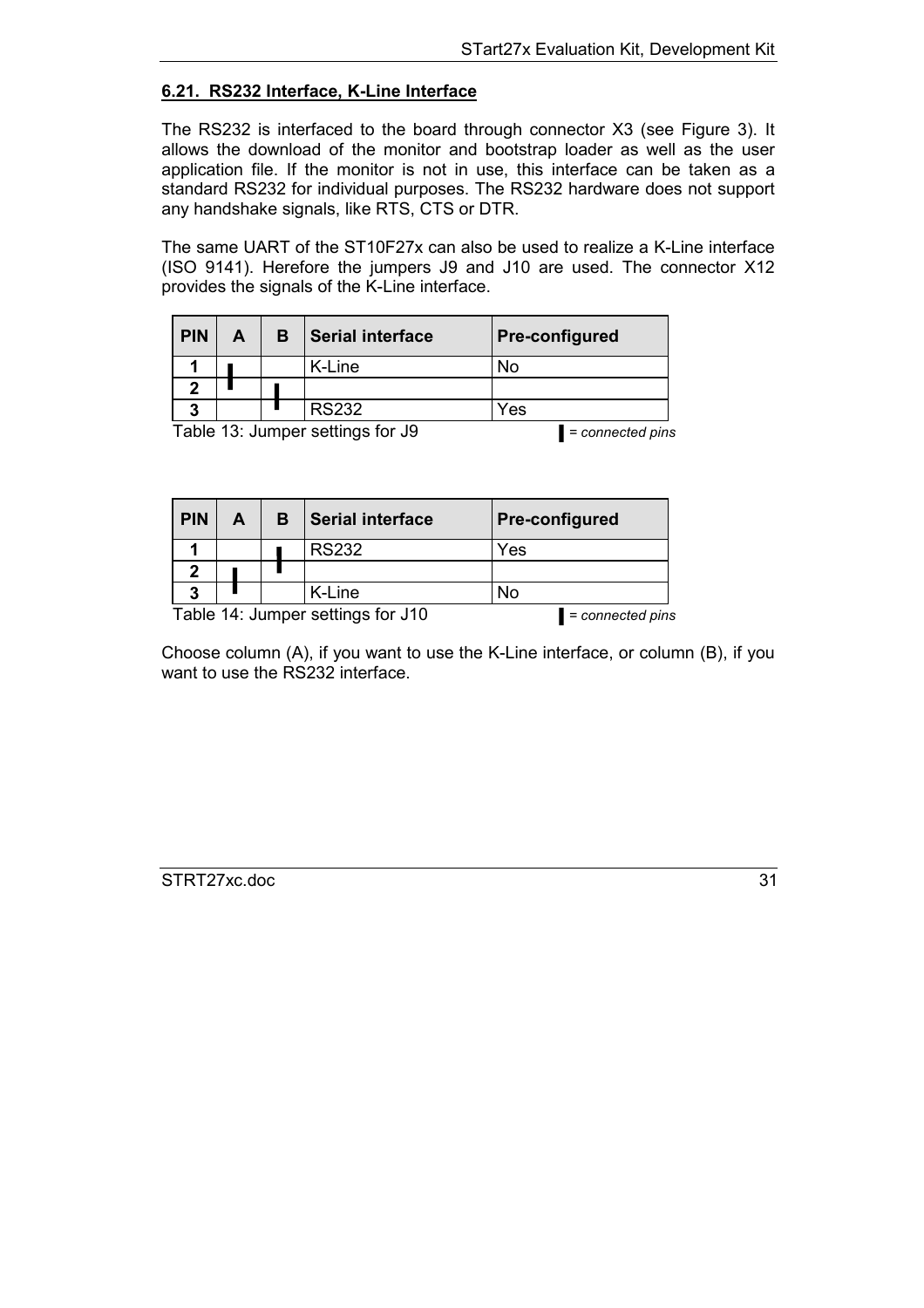# <span id="page-31-0"></span>**7. Connectors**

# **7.1. CPU signal connector X1**

| Pin             | <b>Row A</b>          | <b>Row B</b>       | <b>Row C</b>         | <b>Row D</b>         |
|-----------------|-----------------------|--------------------|----------------------|----------------------|
| $\mathbf{1}$    | Address A0            | Address A1         | Data D0              | Data D1              |
| $\overline{2}$  | Address A2            | Address A3         | Data D <sub>2</sub>  | Data D <sub>3</sub>  |
| $\overline{3}$  | Address A4            | Address A5         | Data D4              | Data D <sub>5</sub>  |
| 4               | Address A6            | Address A7         | Data D6              | Data D7              |
| $\overline{5}$  | Address A8            | Address A9         | Data D8              | Data D9              |
| $\overline{6}$  | Address A10           | <b>Address A11</b> | Data D <sub>10</sub> | Data D11             |
| $\overline{7}$  | Address A12           | Address A13        | Data D12             | Data D <sub>13</sub> |
| 8               | <b>Address A14</b>    | Address A15        | Data D14             | Data D15             |
| $\overline{9}$  | Address A16           | Address A17        | <b>NC</b>            | <b>NC</b>            |
| 10              | Address A18           | Address A19        | TXD0, serial         | RXD0, serial         |
| 11              | /RSTIN                | <b>NC</b>          | /RSTOUT              | /READY               |
| 12              | /CS0                  | /CS1               | <b>ALE</b>           | /EA                  |
| 13              | /CS2                  | /CS3               | /NMI                 | /RD                  |
| 14              | /CS <sub>4</sub>      | <b>PORT 6.5</b>    | CAN RXD1, P4.5       | /WRH, P3.12          |
| 15              | <b>PORT 6.6</b>       | PORT 6.7           | CAN RXD2, P4.4       | /WRL,                |
| 16              | CAN TXD1, P4.6        | CAN TXD2, P4.7     | <b>PORT 2.0</b>      | <b>PORT 2.1</b>      |
| 17              | <b>PORT 8.0</b>       | <b>PORT 8.1</b>    | <b>PORT 2.2</b>      | <b>PORT 2.3</b>      |
| 18              | <b>PORT 8.2</b>       | <b>PORT 8.3</b>    | <b>PORT 2.4</b>      | <b>PORT 2.5</b>      |
| 19              | <b>PORT 8.4</b>       | <b>PORT 8.5</b>    | <b>PORT 2.6</b>      | <b>PORT 2.7</b>      |
| 20              | <b>PORT 8.6</b>       | <b>PORT 8.7</b>    | <b>PORT 2.8</b>      | <b>PORT 2.9</b>      |
| 21              | <b>PORT 7.0</b>       | <b>PORT 7.1</b>    | <b>PORT 2.10</b>     | <b>PORT 2.11</b>     |
| $\overline{22}$ | <b>PORT 7.2</b>       | <b>PORT 7.3</b>    | <b>PORT 2.12</b>     | <b>PORT 2.13</b>     |
| 23              | <b>PORT 7.4</b>       | <b>PORT 7.5</b>    | <b>PORT 2.14</b>     | <b>PORT 2.15</b>     |
| 24              | PORT 7.6              | <b>PORT 7.7</b>    | <b>PORT 3.15</b>     | <b>PORT 3.13</b>     |
| 25              | <b>PORT 5.0</b>       | <b>PORT 5.1</b>    | <b>PORT 3.9</b>      | <b>PORT 3.8</b>      |
| 26              | <b>PORT 5.2</b>       | <b>PORT 5.3</b>    | <b>PORT 3.7</b>      | <b>PORT 3.6</b>      |
| 27              | <b>PORT 5.4</b>       | <b>PORT 5.5</b>    | <b>PORT 3.5</b>      | <b>PORT 3.4</b>      |
| 28              | <b>PORT 5.6</b>       | <b>PORT 5.7</b>    | <b>PORT 3.3</b>      | <b>PORT 3.2</b>      |
| 29              | PORT $5.\overline{8}$ | <b>PORT 5.9</b>    | <b>PORT 3.1</b>      | <b>PORT 3.0</b>      |
| 30              | <b>PORT 5.10</b>      | <b>PORT 5.11</b>   | <b>VAREF</b>         | <b>RPD</b>           |
| 31              | <b>PORT 5.12</b>      | <b>PORT 5.13</b>   | <b>GND</b>           | <b>GND</b>           |
| $\overline{32}$ | <b>PORT 5.14</b>      | <b>PORT 5.15</b>   | $VDD$ (+5V)          | $VDD$ (+5V)          |

Table 15: Connector X1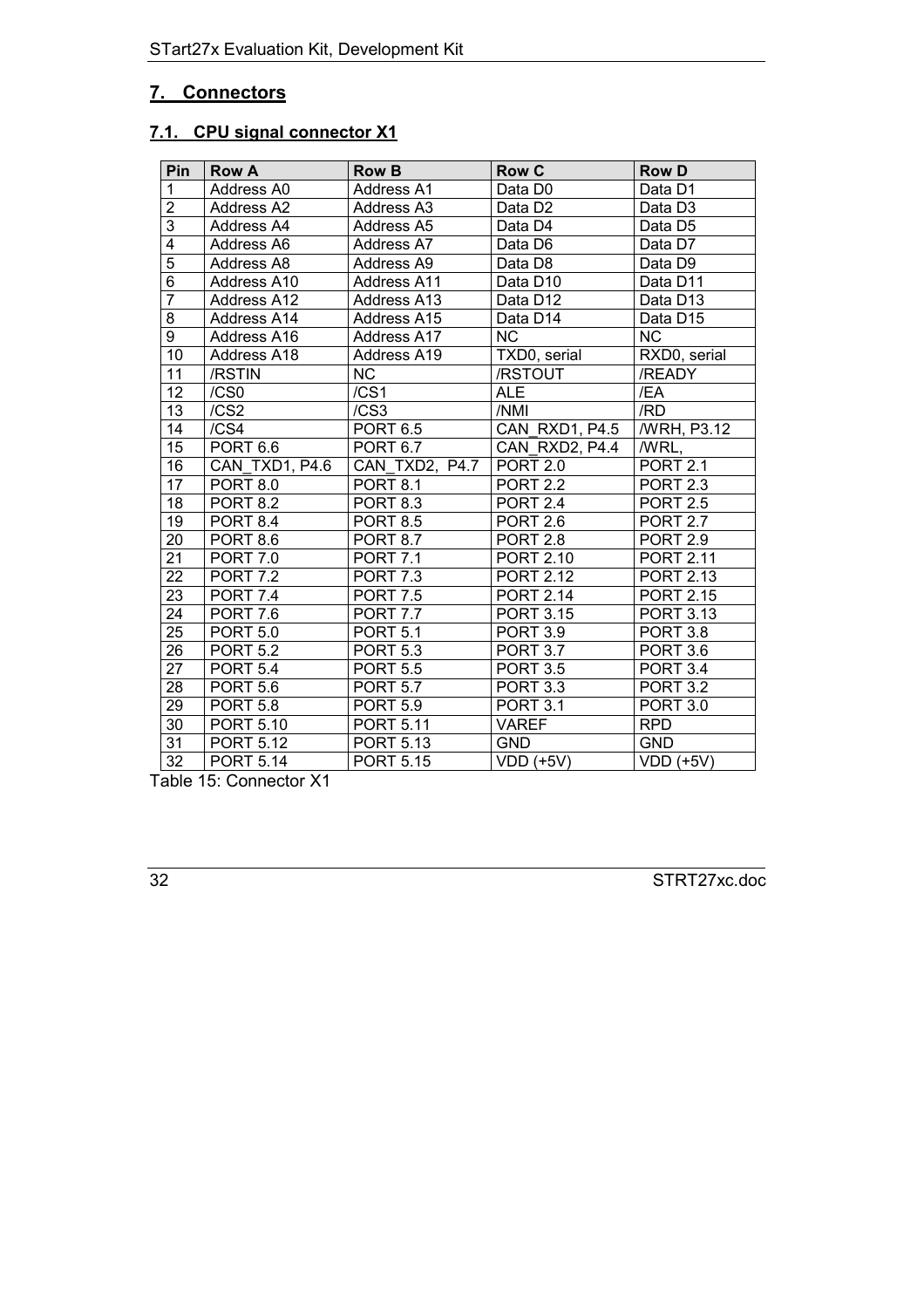#### <span id="page-32-0"></span>**7.2. User hardware connector X10**

| PIN            | <b>FUNCTION</b>                      |
|----------------|--------------------------------------|
| 1              | User Switch 1 (S2-1)                 |
| $\overline{2}$ | User Switch 2 (S2-2)                 |
| 3              | User Switch 3 (S2-3)                 |
| 4              | User Switch 4 (S2-4)                 |
| 5              | User LED 4                           |
| 6              | User LED 5                           |
| $\overline{7}$ | User LED 6                           |
| 8              | User LED <sub>7</sub>                |
| 9              | <b>I2C Bus Clock Line</b>            |
| 10             | <b>I2C Data Read/Write Line</b>      |
| 11             | <b>User Pushbutton S8</b>            |
| 12             | Analog Voltage from potentiometer P1 |
| 13             | Analog Voltage from potentiometer P2 |
| 14             | Analog GND                           |
| 15             | <b>Buzzer H1</b>                     |
| 16             | I2C Interrupt from I/O-extender      |
| 17             | ΝC                                   |
| 18             | <b>NC</b>                            |
| 19             | <b>VStby Standby Voltage</b>         |
| 20             | <b>GND</b>                           |

Table 16: Connector X10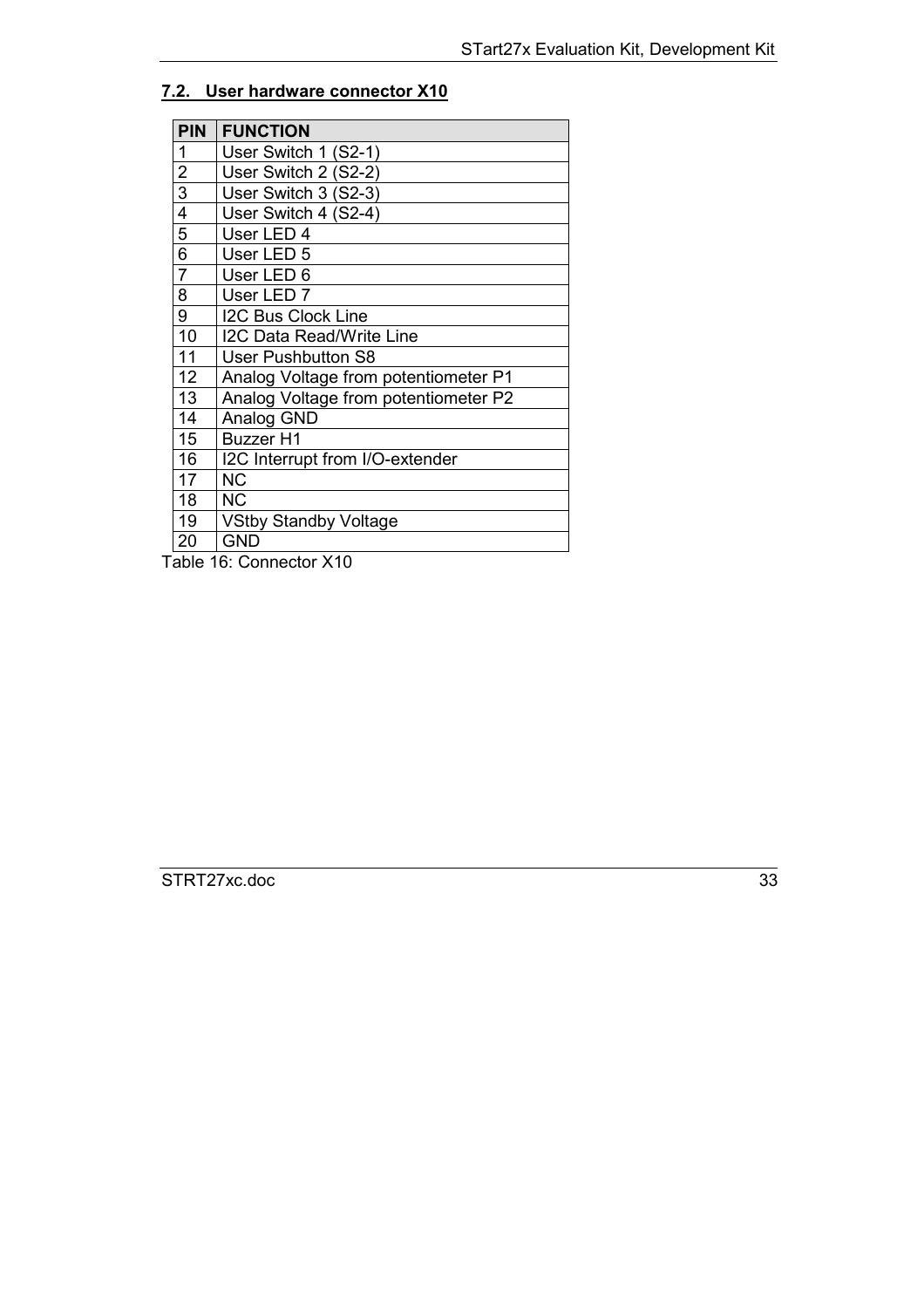# <span id="page-33-0"></span>**7.3. X4, CAN1 Connector (bottom), CAN2 Connector (top)**

| PIN            | <b>Signal</b>                   |
|----------------|---------------------------------|
|                | <b>NC</b>                       |
| $\overline{2}$ | CAN L, differential Low signal  |
| $\overline{3}$ | GND, optional                   |
| $\overline{4}$ | <b>NC</b>                       |
| $\overline{5}$ | <b>NC</b>                       |
| 6              | GND, optional                   |
| $\overline{7}$ | CAN H, differential High signal |
| $\overline{8}$ | <b>NC</b>                       |
| $\overline{9}$ | <b>NC</b>                       |

Table 17: Connector X4

Pins 2 and 7 may be connected via a terminating resistor (120  $\Omega$ ) via jumpers J2 and J3. Refer to chapter 6.20 CAN Bus-Termination.

# **7.4. X3, RS232 Interface**

| <b>PIN</b>     | Signal                         |
|----------------|--------------------------------|
|                | <b>NC</b>                      |
| $\overline{2}$ | <b>TXD</b>                     |
| $\overline{3}$ | <b>RXD</b>                     |
| 4              | <b>NC</b>                      |
| 5              | <b>GND</b>                     |
| 6              | DTR0, static 10V, no handshake |
| $\overline{7}$ | <b>NC</b>                      |
| 8              | <b>NC</b>                      |
| 9              | <b>NC</b>                      |

Table 18: Connector X3

The housings of all DSUB connectors are grounded.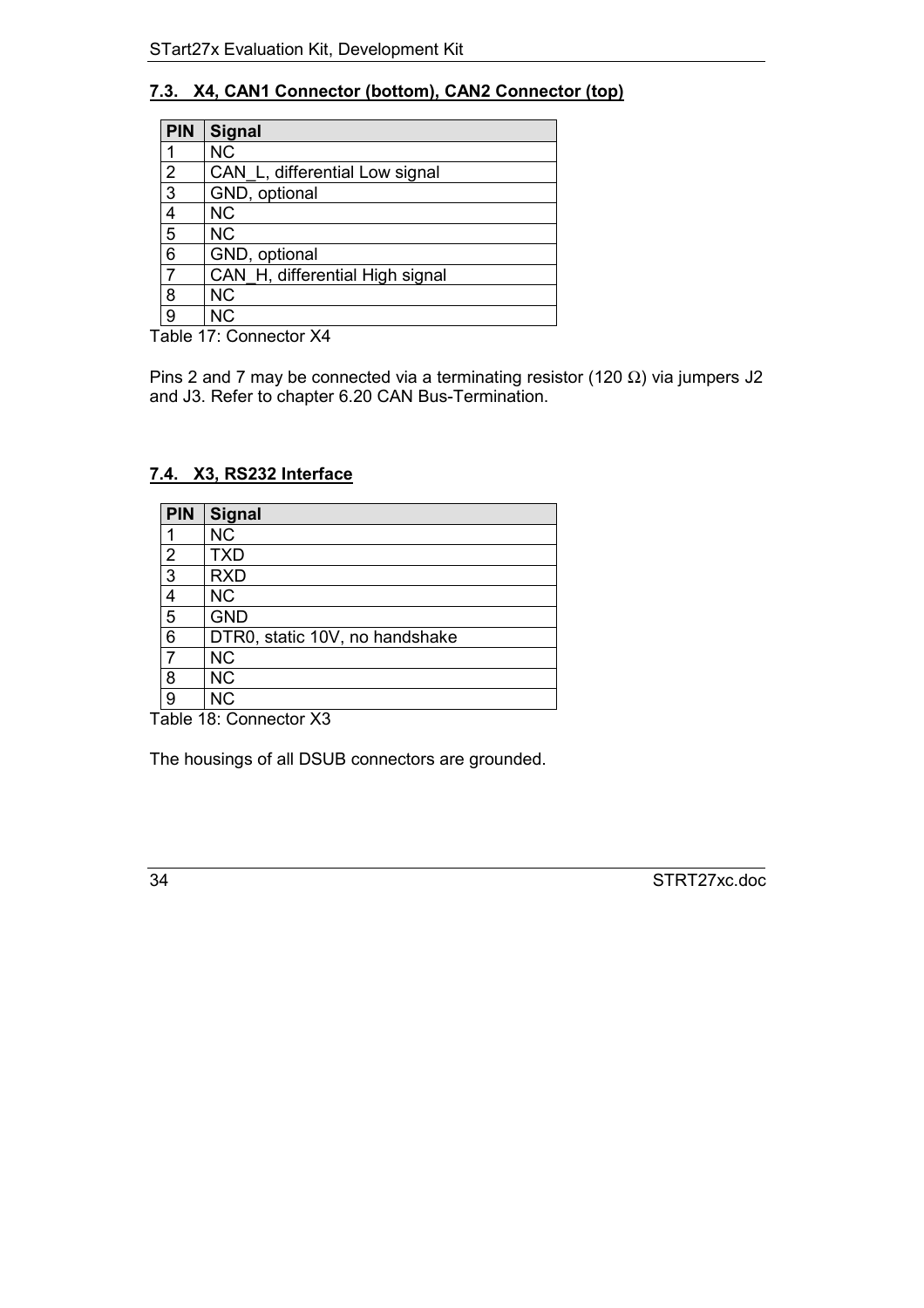# <span id="page-34-0"></span>**7.5. X12, K-Line Interface**

| <b>PIN</b>     | Signal                 |
|----------------|------------------------|
|                | <b>NC</b>              |
| $\overline{2}$ | VS                     |
| 3              | Κ                      |
| 4              | <b>NC</b>              |
| 5              |                        |
| 6              | <b>NC</b>              |
|                | $\overline{\text{NC}}$ |
| 8              | <b>GND</b>             |

Table 19: Connector X12

## **7.6. Jumper J5, J6**

The jumpers J5 and J6 are only fitted at the development board. There it could be choosen to connect the quartz Q2 to the ST10F27x CPUs or to VDD\_CPU/GND

| <b>PIN</b> | A                                                        |  | в | Pin 143/144 connected to: | <b>Pre-configured</b> |
|------------|----------------------------------------------------------|--|---|---------------------------|-----------------------|
|            |                                                          |  |   | <b>VDD CPU/GND</b>        | No                    |
|            |                                                          |  |   |                           |                       |
| 3          |                                                          |  |   | quartz Q2                 | Yes                   |
|            | Table 20: Jumper settings for J5, J6<br>= connected pins |  |   |                           |                       |

At the evaluation board the jumpers are replaced by two resistors: R51 and R52, which make a permanent connection between the CPU and the quartz.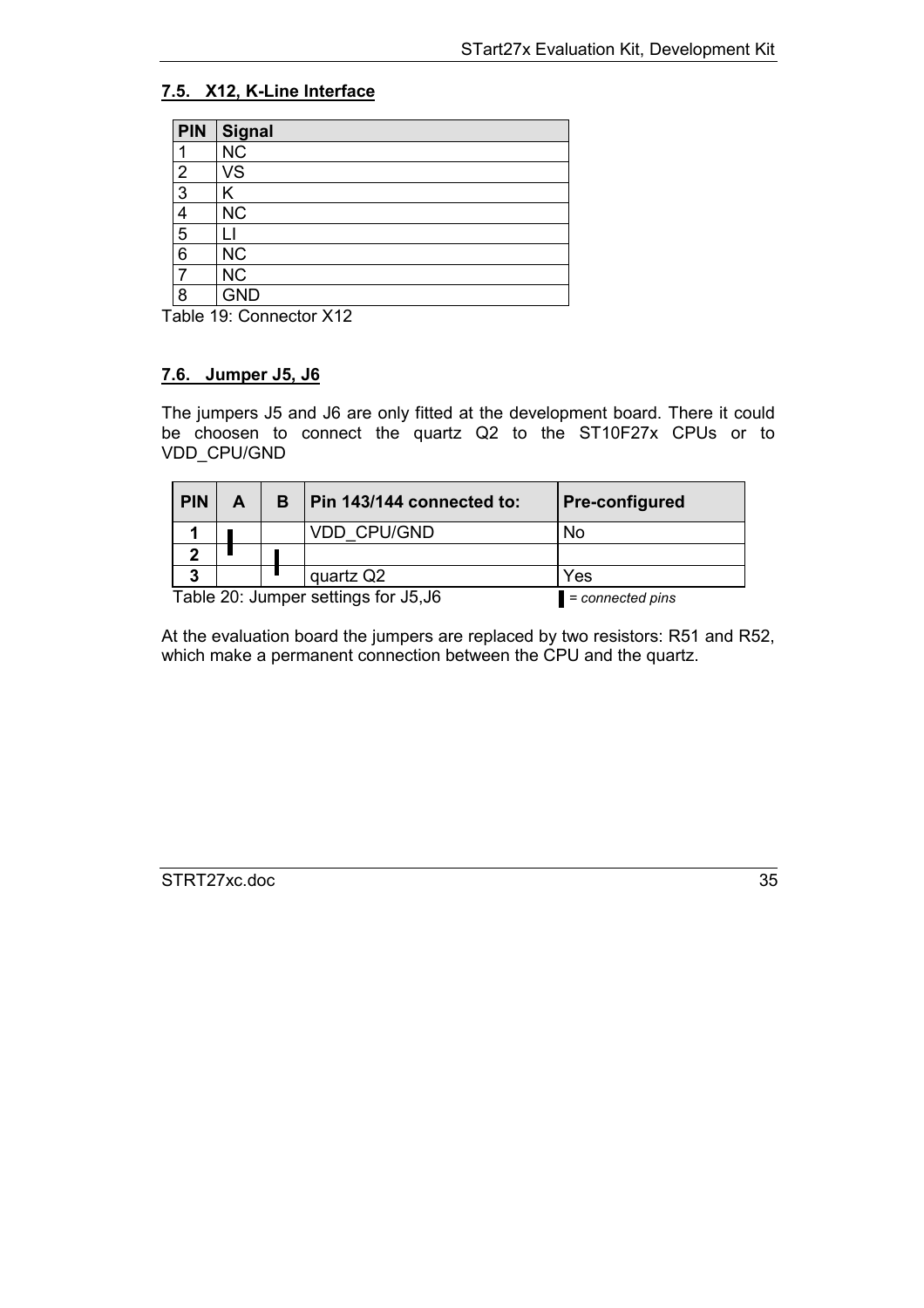# <span id="page-35-0"></span>**7.7. X6, X7, X8, Debug Interface**

The EVA27x boards provide pads for 3 Mictor connectors, which are fitted only at the development board.

These connectors are necessary, if a logic analyzer should be used.

| Pin            | <b>Signal</b> | Pin | <b>Signal</b>      |
|----------------|---------------|-----|--------------------|
| 1              | nc            | 2   | nc                 |
| 3              | /RD           | 4   | Address A15        |
| $\overline{5}$ | Address A14   | 6   | Address A13        |
| $\overline{7}$ | Address A12   | 8   | <b>Address A11</b> |
| 9              | Address A10   | 10  | Address A9         |
| 11             | Address A8    | 12  | Address A7         |
| 13             | Address A6    | 14  | Address A5         |
| 15             | Address A4    | 16  | Address A3         |
| 17             | Address A2    | 18  | Address A1         |
| 19             | Address A0    | 20  | Data D0            |
| 21             | Data D1       | 22  | Data D2            |
| 23             | Data D3       | 24  | Data D4            |
| 25             | Data D5       | 26  | Data D6            |
| 27             | Data D7       | 28  | Data D8            |
| 29             | Data D9       | 30  | Data D10           |
| 31             | Data D11      | 32  | Data D12           |
| 33             | Data D13      | 34  | Data D14           |
| 35             | Data D15      | 36  | /WRL               |
| 37             | nc            | 38  | nc                 |

Table 21: Connector X6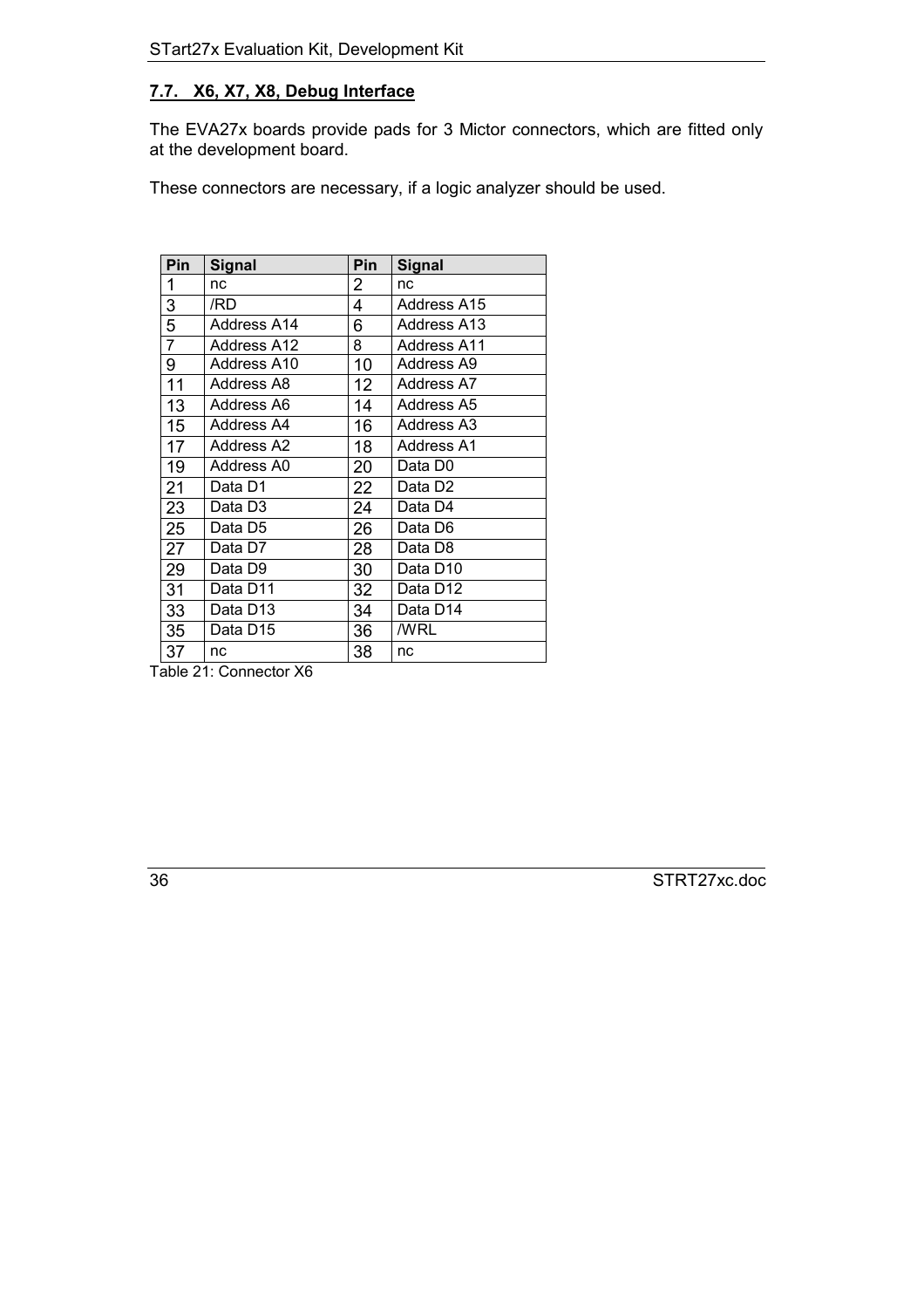| Pin | <b>Signal</b>    | Pin             | <b>Signal</b>      |
|-----|------------------|-----------------|--------------------|
| 1   | nc               | 2               | nc                 |
| 3   | <b>ALE</b>       | 4               | CAN TXD2, P4.7     |
| 5   | CAN TXD1, P4.6   | 6               | CAN RXD1, P4.5     |
| 7   | CAN RXD2, P4.4   | 8               | Address A19        |
| 9   | Address A18      | 10              | <b>Address A17</b> |
| 11  | Address A16      | 12 <sup>2</sup> | <b>PORT 6.7</b>    |
| 13  | <b>PORT 6.6</b>  | 14              | <b>PORT 6.5</b>    |
| 15  | /CS <sub>4</sub> | 16              | /CS <sub>3</sub>   |
| 17  | /CS2             | 18              | /CS <sub>1</sub>   |
| 19  | /CS0             | 20              | <b>PORT 8.0</b>    |
| 21  | <b>PORT 8.1</b>  | 22              | <b>PORT 8.2</b>    |
| 23  | <b>PORT 8.3</b>  | 24              | <b>PORT 7.0</b>    |
| 25  | <b>PORT 7.1</b>  | 26              | <b>PORT 7.2</b>    |
| 27  | <b>PORT 7.3</b>  | 28              | <b>PORT 7.4</b>    |
| 29  | <b>PORT 7.5</b>  | 30              | <b>PORT 7.6</b>    |
| 31  | <b>PORT 7.7</b>  | 32              | /READY             |
| 33  | /RSTOUT          | 34              | /RSTIN             |
| 35  | /NMI             | 36              | nc                 |
| 37  | nc               | 38              | nc                 |

Table 22: Connector X7

STRT27xc.doc 37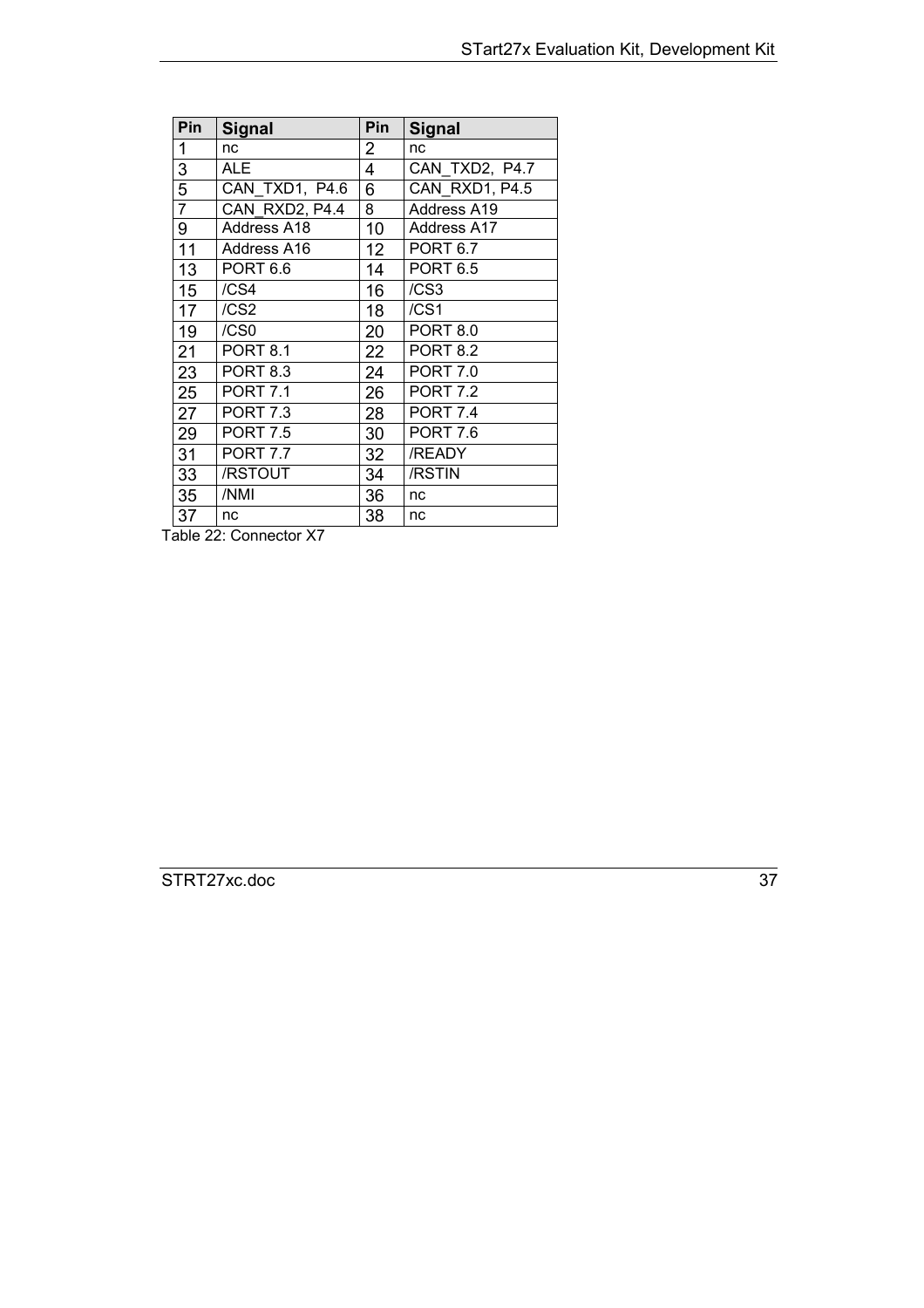| Pin            | <b>Signal</b>    | Pin             | <b>Signal</b>    |
|----------------|------------------|-----------------|------------------|
| 1              | nc               | $\overline{2}$  | nc               |
| 3              | nc               | 4               | RXD0, P3.11      |
| $\overline{5}$ | <b>PORT 2.15</b> | 6               | <b>PORT 3.13</b> |
| $\overline{7}$ | <b>PORT 2.14</b> | 8               | <b>PORT 3.15</b> |
| 9              | <b>PORT 2.13</b> | 10              | <b>PORT 3.6</b>  |
| 11             | <b>PORT 2.12</b> | 12 <sup>2</sup> | <b>PORT 3.7</b>  |
| 13             | <b>PORT 2.11</b> | 14              | <b>PORT 3.8</b>  |
| 15             | <b>PORT 2.10</b> | 16              | <b>PORT 3.9</b>  |
| 17             | <b>PORT 2.9</b>  | 18              | TXD0, P3.10      |
| 19             | <b>PORT 2.8</b>  | 20              | <b>PORT 3.5</b>  |
| 21             | <b>PORT 2.7</b>  | 22              | <b>PORT 3.4</b>  |
| 23             | <b>PORT 2.6</b>  | 24              | <b>PORT 3.3</b>  |
| 25             | <b>PORT 2.5</b>  | 26              | <b>PORT 3.2</b>  |
| 27             | <b>PORT 2.4</b>  | 28              | <b>PORT 3.1</b>  |
| 29             | <b>PORT 2.3</b>  | 30              | <b>PORT 3.0</b>  |
| 31             | <b>PORT 2.2</b>  | 32              | <b>PORT 8.6</b>  |
| 33             | <b>PORT 2.1</b>  | 34              | <b>PORT 8.7</b>  |
| 35             | <b>PORT 2.0</b>  | 36              | /WRH             |
| 37             | nc               | 38              | nc               |

Table 23: Connector X8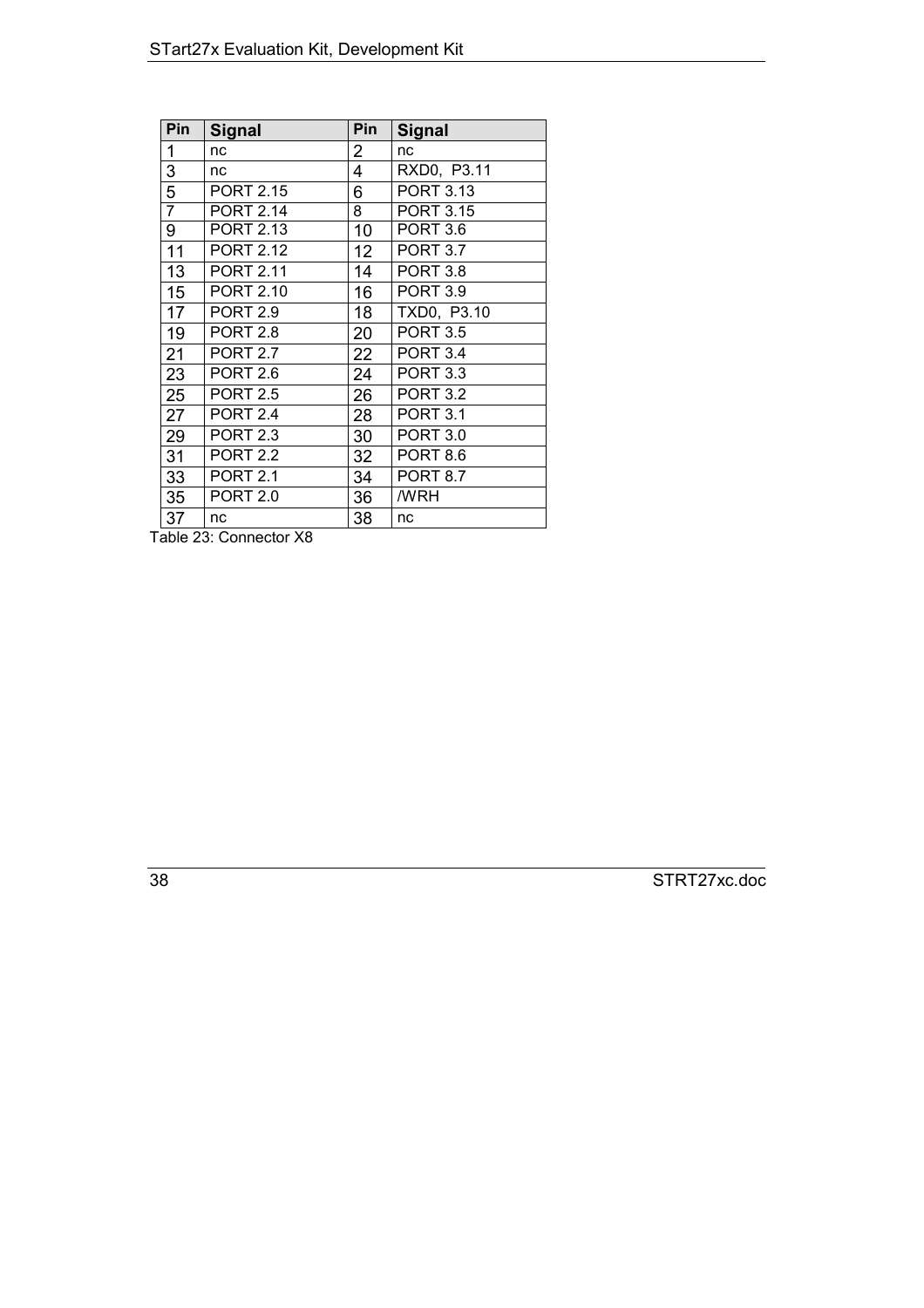# <span id="page-38-0"></span>**8. Power-Supply**

The EVA27x boards expect a stabilized 5 VDC (±0.25V) voltage at the X2 power connector (see Figure 8). An external power mains unit is also part of the *STart27x* Evaluation Kit/Development Kit.



Figure 8: Power Supply

# *CAUTION:*

DON'T USE ANY OTHER POWER SUPPLY THAN THAT ONE COMING WITH THE START27x EVALUATION KIT. OTHERWISE YOU TOLERATE THE DAMAGE OF THE ENTIRE BORD !

**IN THIS CASE WE CANNOT GRANT ANY WARRANTY!**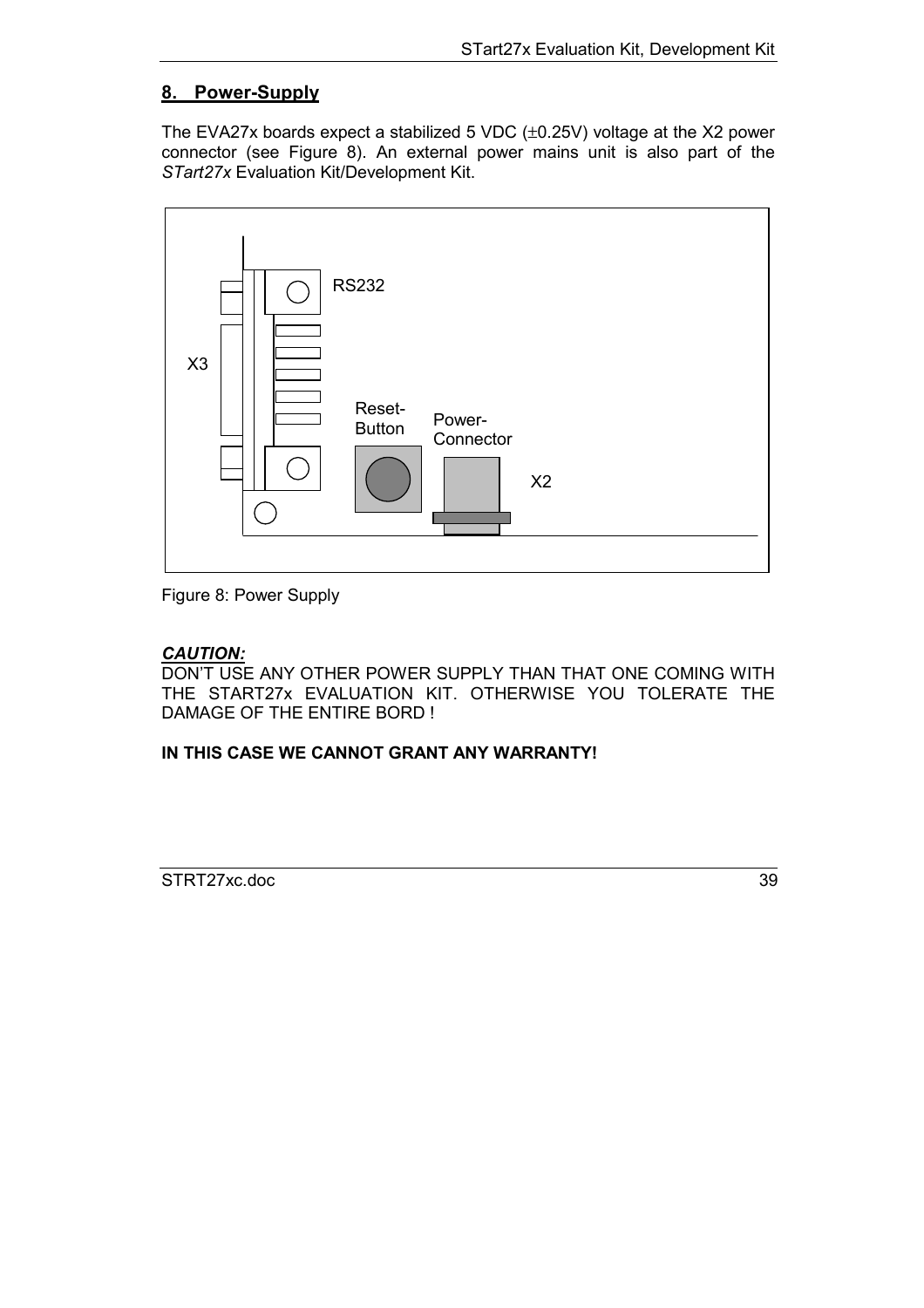# <span id="page-39-0"></span>**9. User Oscillator**

The oscillator unit (8MHz crystal) is already plugged into a DIP8 socket module (refer to the G2 component on top view schematics) when shipped. It is pretty easy to replace this component by your own, individual circuitry. Just remove the oscillator from the DIP socket and replace it by your discrete solution. This could be a small, 3-pin printed circuit board, which keeps all parts, to run the CPU through an external crystal.

Figure 9: External crystal

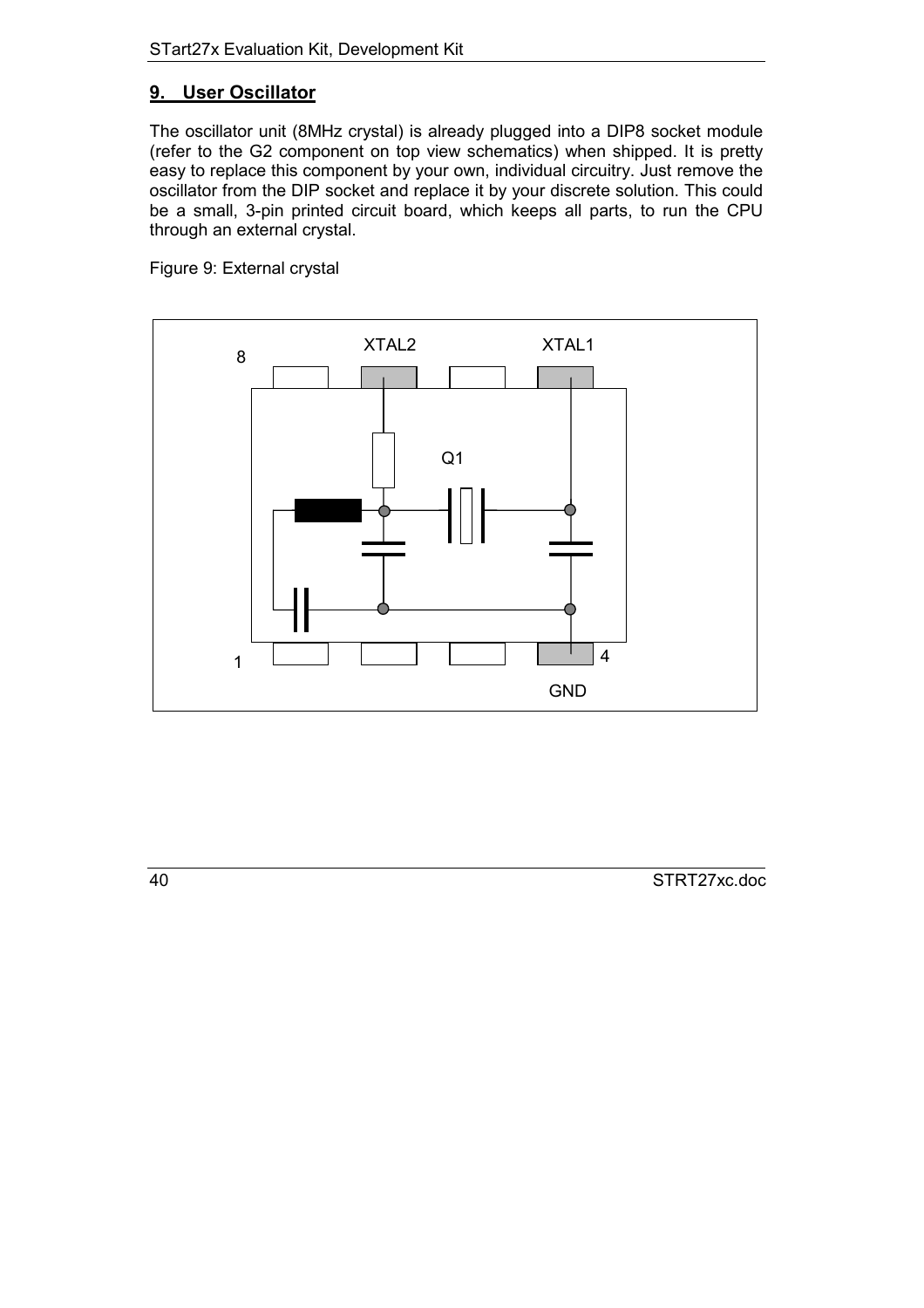## <span id="page-40-0"></span>**10. CD-ROM**

Within the STart27x Kits you will find everything you need for a fast start-up development. Two C compilers (demo versions) coming from KEIL and TASKING allow you to write small sample programs or to run the examples provided on the CD-ROM. The use of the compiler is reduced in memory size. You will find datasheets of the devices on the CD-ROM as well as a utility to program and erase the embedded Flash memory.

#### **10.1. Content of CD-ROM**

On your CD, you can find four main directories. The content is described below. Please refer to the TXT files in the sub-folders for detailed information.

- DC166 Tasking demo, board configuration for the monitor and examples.
- Keil Keil demo, monitor, examples.
- Manual Manual of the STart27x Kits and datasheets of the ST10F27x.
- Tools This directory contains tools for programming the external/internal Flash of the ST10F27x and the PLS demo debugger.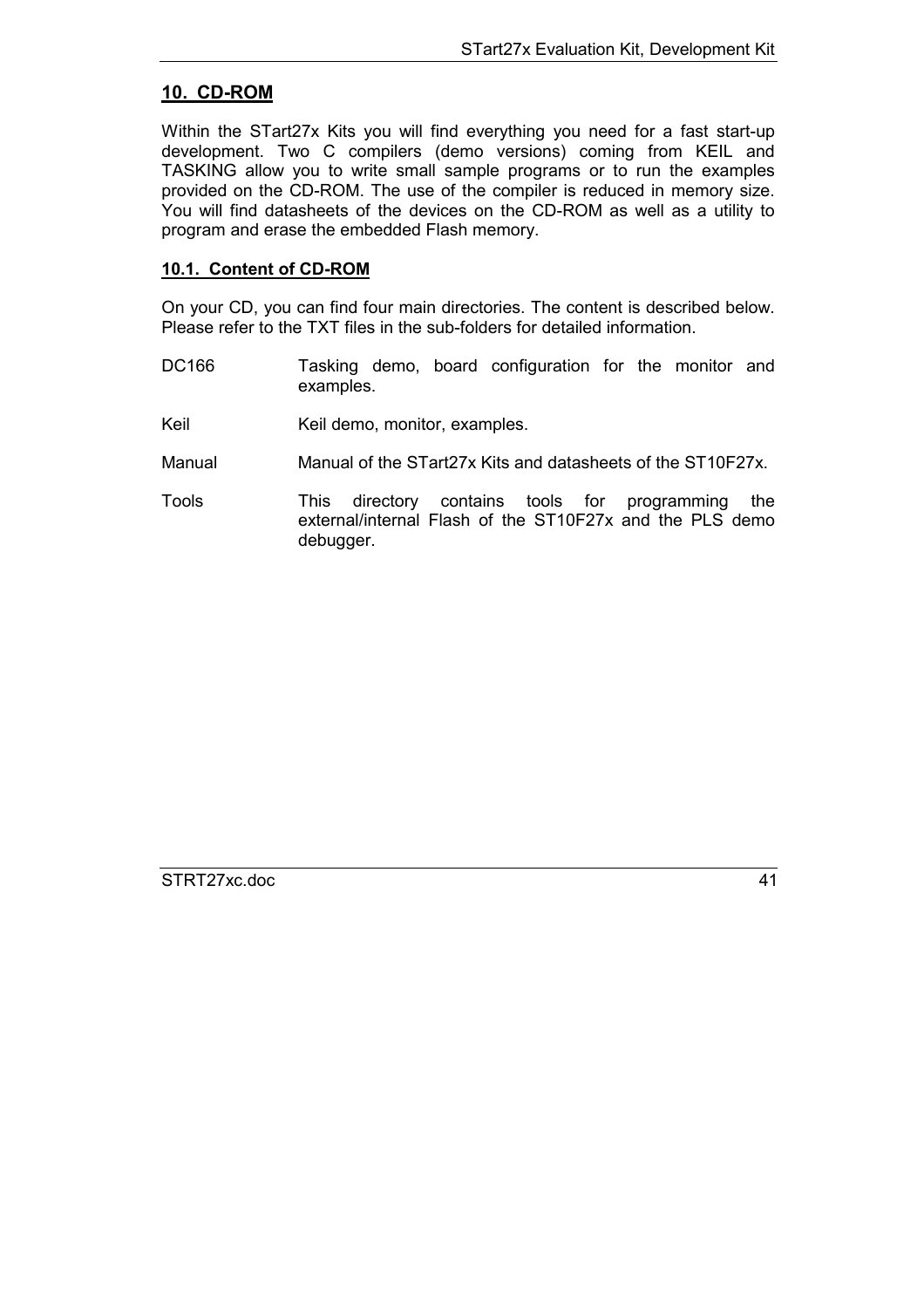## <span id="page-41-0"></span>**10.2. DEMO for KEIL**

The example RTC27x can be built, using a KEIL C compiler (full or demo version). Within the project options you can choose between a Debug-version, a version running from the internal Flash and a version, running from the external SRAM/Flash. For this the following switches have been used:

- \_KEIL, \_DEBUG: Shows how to make a project for a debug session.
- \_KEIL, \_INTERN: Shows how to make a project for the internal Flashmemory of the ST10F27x.
- KEIL: Shows how to make a project for the external Flashmemory.

# **10.3. DEMO for TASKING**

The example RTC27x can be built, using a TASKING C compiler (full or demo version). Within the workspace you can choose between a Debug-version, a version running from the internal Flash and a version, running from the external Flash.

- RTC deb: Shows how to make a project for a debug session.
- RTC int: Shows how to make a project for the internal Flashmemory of the ST10F27x.
- RTC\_rel: Shows how to make a project for the external Flashmemory.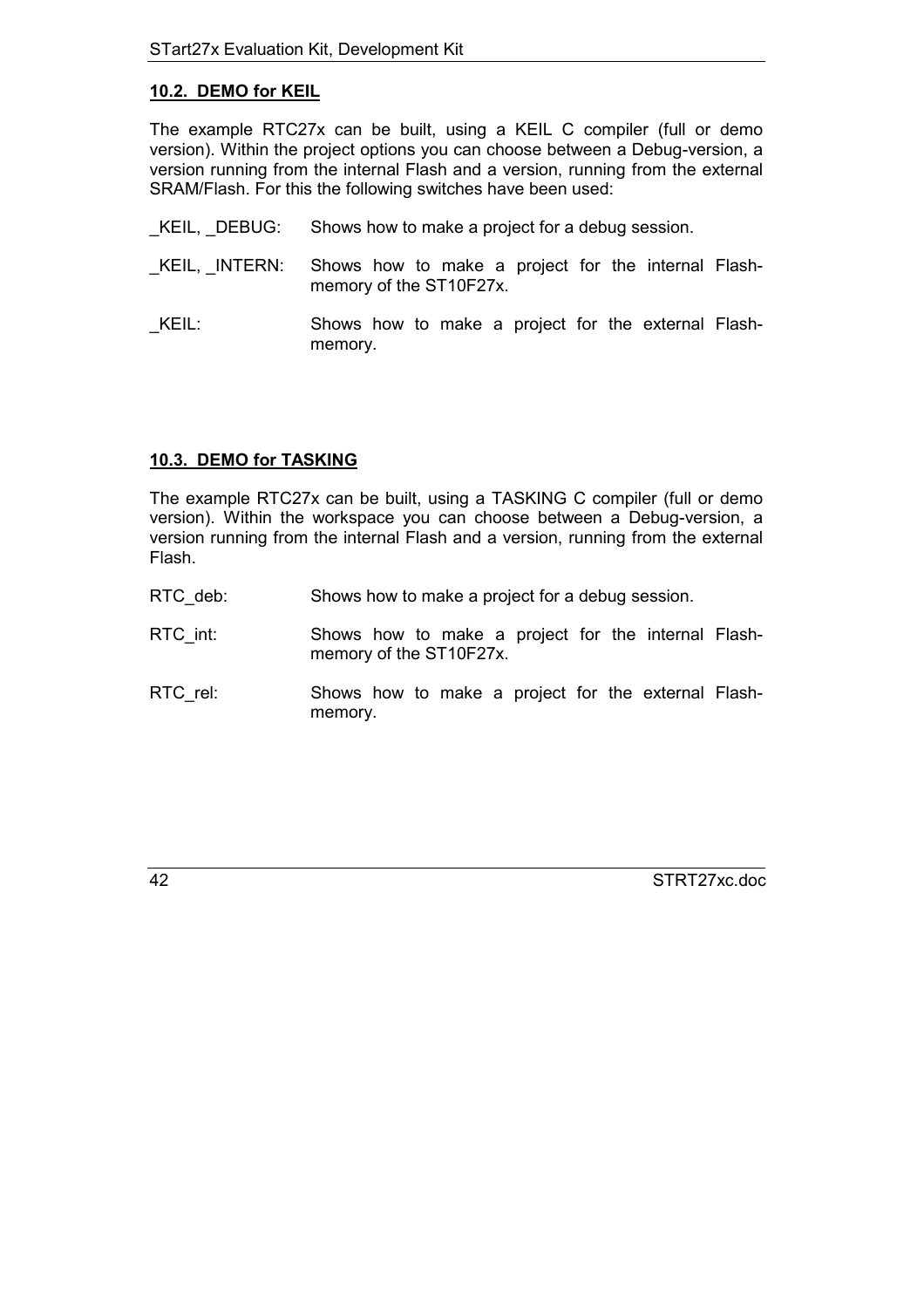## <span id="page-42-0"></span>**10.4. FLASH166 / WINFLASH166**

In this folder you will find the FLASH166 tool which has already been mentioned in this manual. Furthermore this directory keeps the technical documentation of the Flash tool, where you can find all needed information for debugging and downloading binaries into the Flash circuit. FLASH166 supports a lot of different Flash memory types.

Each sample folder for the release version includes a certain batch execution file (prog.bat) which makes it easy for you to create a binary file. FCONV is used to generate a binary output file, based on a hex file typically generated by all Ccompilers. Since FLASH166 expects a binary formatted file you should use FCONV and FLASH166 to program the ST10F27x controller. You must not pay attention to these subjects if you are using any other programming tool.

We are permanently upgrading the FLASH166 tool. So we actually support a large number of different standard FLASH memories. If you are planning to use a Flash type which is not supported by FLASH166 yet, you should not hesitate to contact us.

Furthermore, if you are planning to use FLASh166 for your own application later on, please contact us by phone (+49 7667 908 122), or email (sales@fsforth.de) We will make you an interesting offer for the tool and additional licences.

In case of problems with the serial link under Windows XP or WIN2000, we provide the tool WINFLASH166 on the CD-ROM.

#### **10.5. Board configuration**

For each demonstration program refer to the associated text file, like readme.txt or abstract.txt. Herein you will find all technical details about the board configuration, CPU speed and other parameters. Also have a look at the PDF file, provided by STMicroelectronics, which represents the datasheet of the ST10F27x.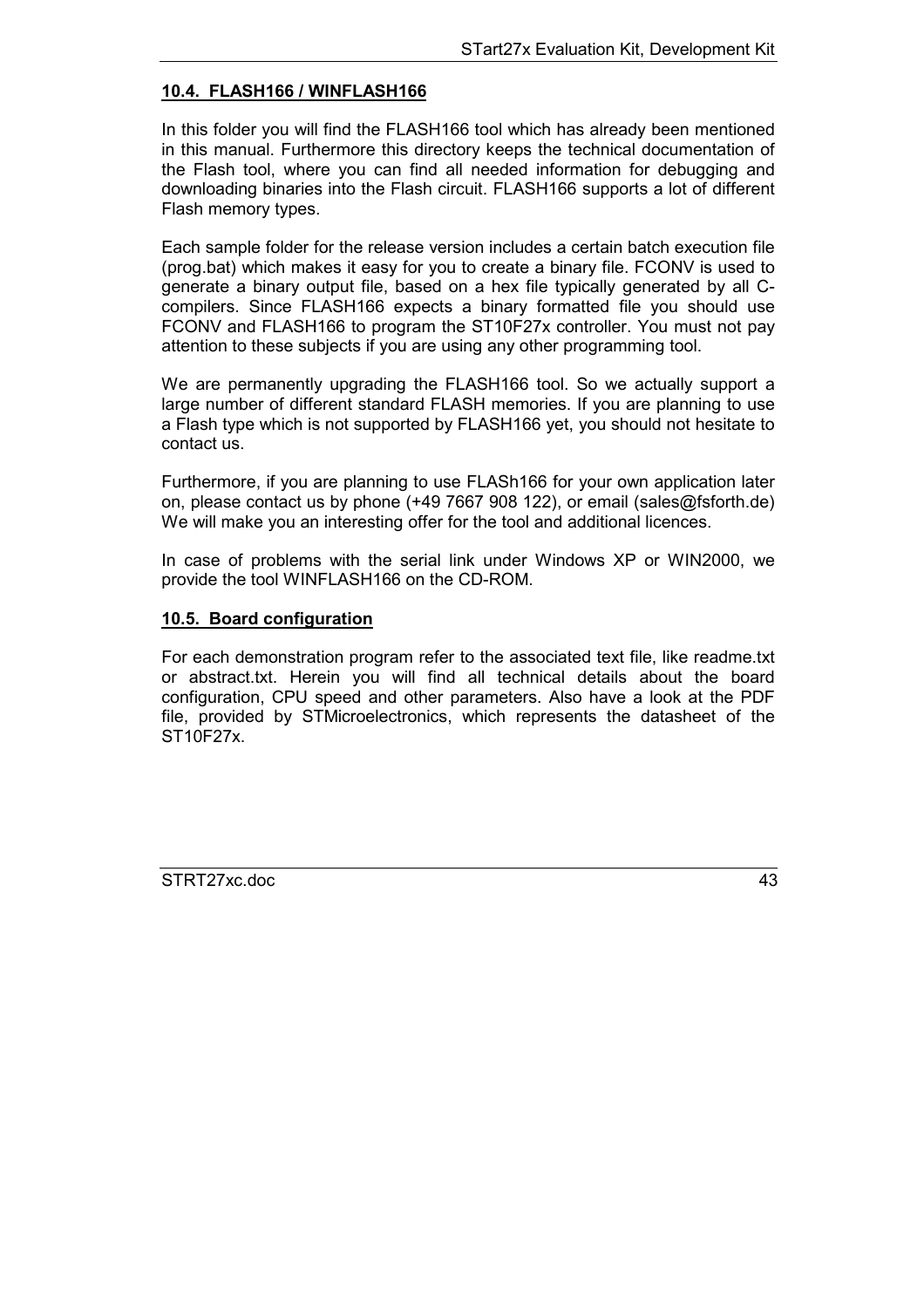# <span id="page-43-0"></span>**10.6. Error conditions FLASH166 / WINFLASH**

| Batch file does not run: | Make sure that you have adapted the batch<br>file according to your individual<br>path<br>structure. You may be forced to edit the<br>batch file slightly.                                                            |
|--------------------------|-----------------------------------------------------------------------------------------------------------------------------------------------------------------------------------------------------------------------|
| Wrong Flash number:      | Please note that FLASH166 expects a Flash<br>device at the address 0x00.0000 (/CS0). If<br>you have changed the chip selection lines<br>this error message occurs. The switch<br>"/CSx" changes the chip select line. |
| Rootetran mode timeout   | Make sure that you have connected a serial                                                                                                                                                                            |

Bootstrap mode timeout. Make sure that you have connected a serial (RS232) cable to COM1 (COM2) and X3 of your board. Then press the RESET push button again. Check if the BSL switches are in bootstrap mode (BSL-Mode0=ON, BSL-Mode1=OFF). If you are using a serial interface different than COM1 you must revise the "prog.bat" file according to: "flash166 /P <file.bin> /COM2".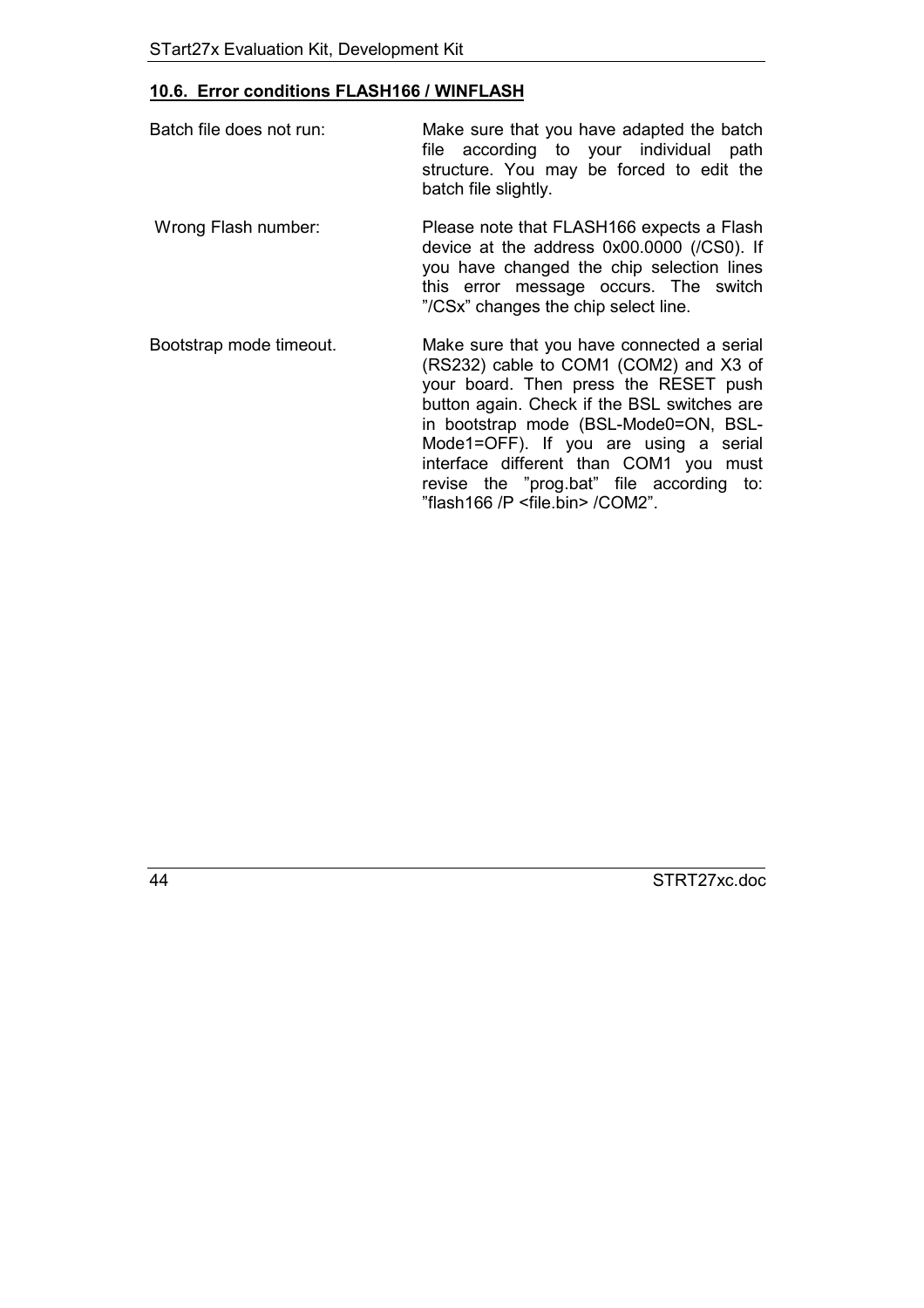#### <span id="page-44-0"></span>**10.7. ST10Flasher**

This tool allows programming the internal Flash memory of the ST10F27x controller. The tool is provided within the tool directory on CD-ROM. Just unzip the file and run Setup.exe to install the tool.

Before running the ST10Flasher, establish the RS232 connection between your PC and the EVA27x board, switch the board into BSL-mode (S3-5 = ON, S3-6 = OFF) and switch on the power supply, or press the Reset button S1.

Now you can run the ST10Flasher and select the Hex-file to download into the internal Flash:

"\STart27x\Keil\C166\Examples\Boards\FORTH\_EVA27x\RTC27x\Intern\obj\RT C27x.h86"

After the programming was successful, switch S3-5 OFF and plug on the jumper JP11. Then reset the controller by the Reset push button S1.

#### **10.8. PLS UDE**

This Debugger allows also programming the internal Flash memory of the ST10F27x controller. The tool is provided within the tool directory on CD-ROM.

Take notice to run "SETUP.BAT" to install the tool!

Before running UDE, establish the RS232 connection between your PC and the EVA27x board, switch the board into BSL-mode (S3-5 = ON, S3-6 = OFF) and switch on the power supply, or press the Reset button S1.

Now you can run UDE, open the workplace EVA276.WSP of your board and select the Hex-file to download into the internal Flash:

"\STart27x\Keil\C166\Examples\Boards\FORTH\_EVA27x\RTC27x\Intern\obj\RT C27x.h86"

After the programming was successful, switch S3-5 OFF and plug on the jumper JP11. Then reset the controller by the Reset push button S1.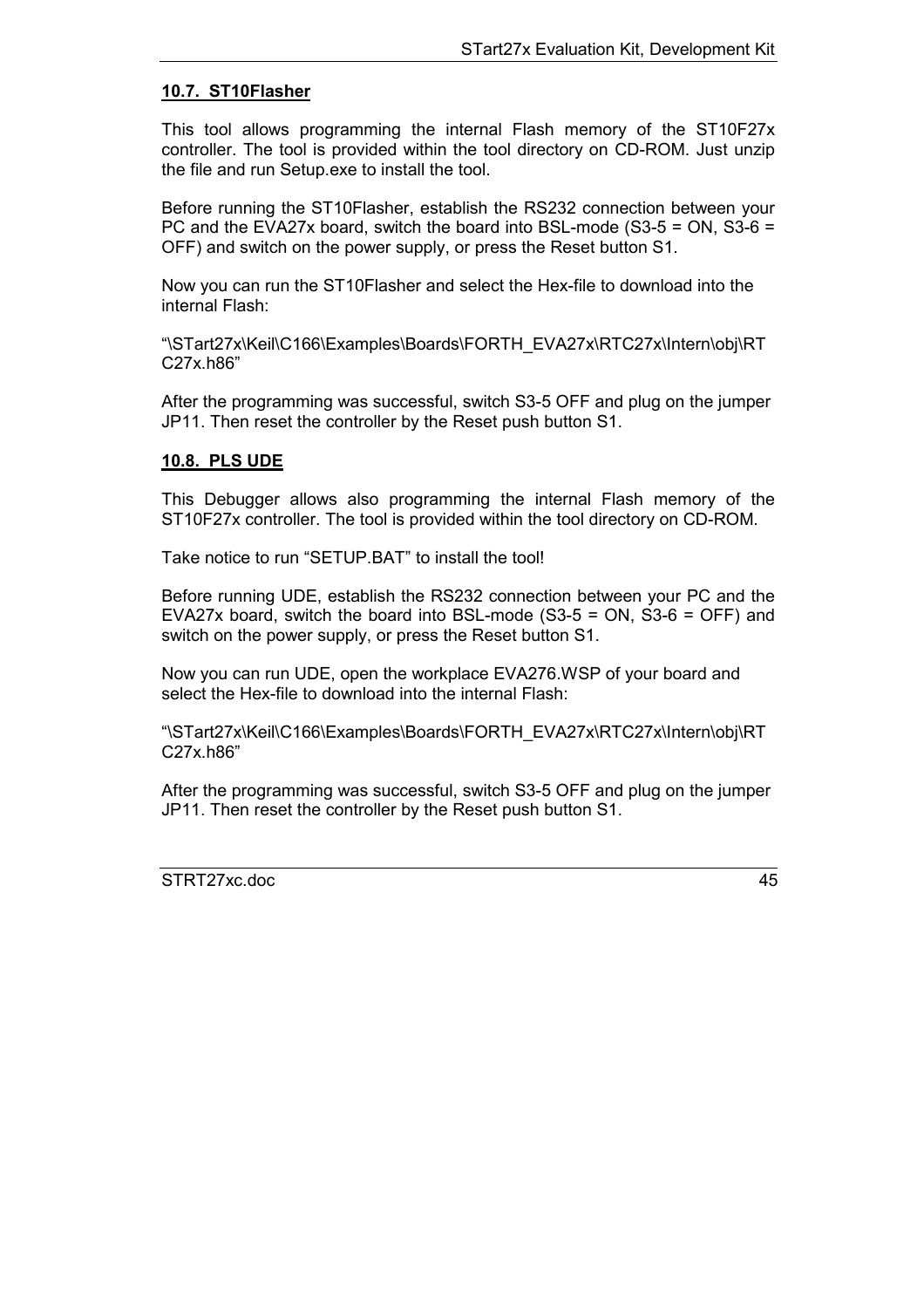# <span id="page-45-0"></span>**11. Building the sample project with the TASKING C-Compiler**

First of all you have to install the Tasking C166 Compiler:

Copy the file DC166-801.zip to a free directory on your harddisk and unzip this file. Then run the setup.exe to install the Tasking Compiler. We recommend to use the default directories and to copy the files from the \TOOLS\FLASH166 directory of the CD-ROM into a directory on your Hard disk, which is known by your system.

Now copy the files from the structure \DC166\... from the CD-ROM to the corresponding directories on your harddisk, remove the "Read-only"-attribute from all of these files.

Then run the Tasking Compiler and select from the menu:

Project -> Project Space -> Open

From the next menu select the file "RTC27X.PSP" from the directory \DC166\EXAMPLES\.

Now you will see the project space from the RTC27X-sample project:



Go to the menu Build and select the item "Scan all dependencies"

If you have the license for the full version of EDE, you can remove the macro \_TASKING\_DEMO from the preprocessing project options of the C-compiler options.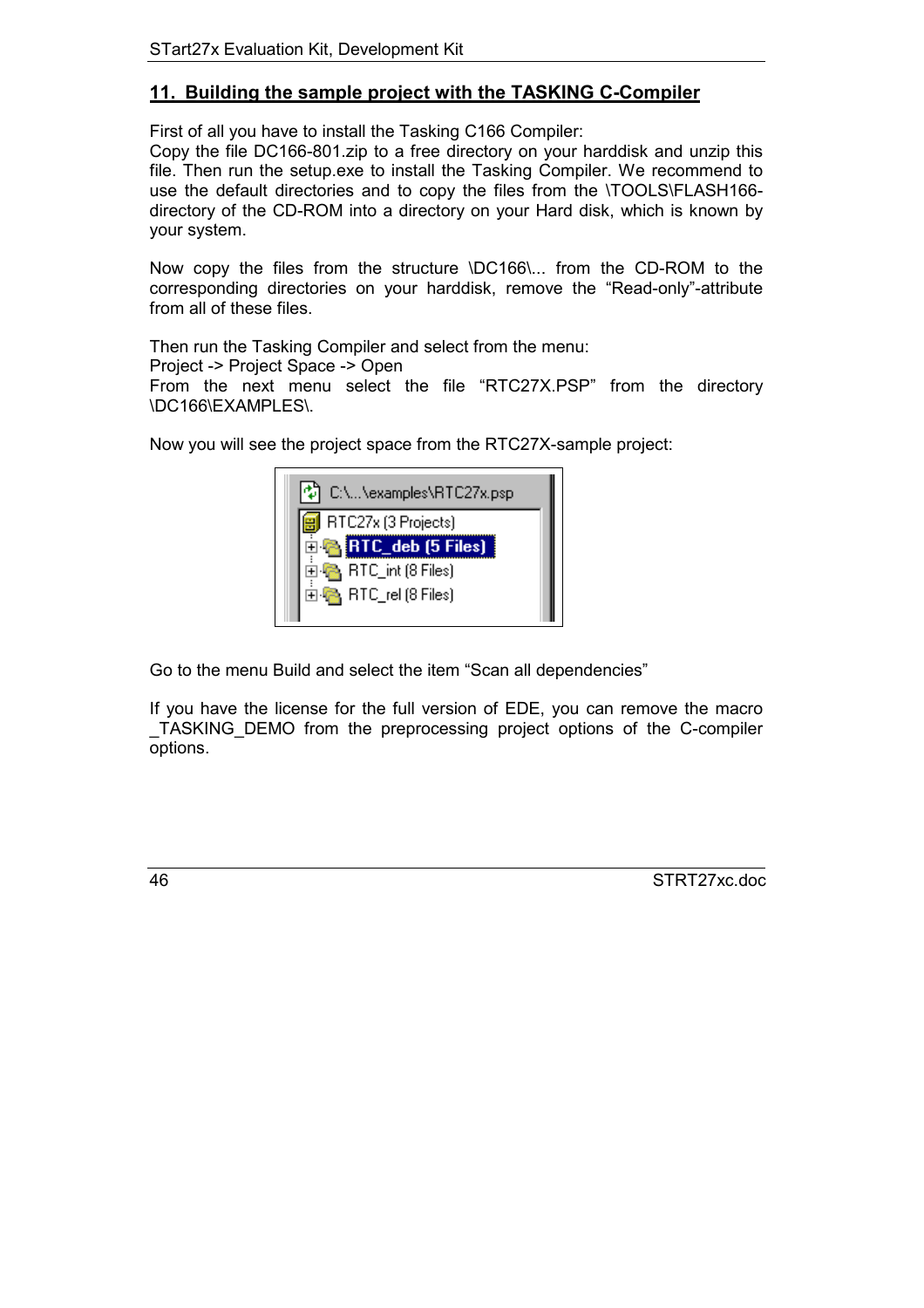#### <span id="page-46-0"></span>**11.1. Project for the debugger**

To build the project for the debugger, choose the project "RTC\_deb" as current project and "Rebuild" the project. The results can be found in the RTC27Xdirectory.

Connect the delivered cable for the RS232-interface between your PC and the connector X3 on the EVA27x-board. Switch the BSL-switch S3-5 to ON, select CS1 for SRAM and switch on the power supply of the board.

Now you can start the CrossView debugger by choosing the item "Debug" at the menu "Project". After the correct download of the project you will see the environment of the debugger. Here you can start the application by choosing the item "Run" from the menu "Run".

Now you will see the output of the target in the Terminal window.

If you will get an error message from the CrossView debugger, belonging to a directory, you have to quit the debugger and enter the correct drive letter into the appearing window:

| <b>Options</b>                             |                                                      |                          |               |
|--------------------------------------------|------------------------------------------------------|--------------------------|---------------|
| Save   Desktop   Toolbar   Initialization  |                                                      |                          |               |
| $\nabla$ Save desktop and target settings  |                                                      |                          |               |
| Save macros in file:<br>⊓                  |                                                      | $\overline{\phantom{a}}$ | Browse        |
| At start of next debug session             |                                                      |                          |               |
| <b>Action:</b><br>$\nabla$ Load debug info | File to use:<br>c:\dc166\examples\rtc27x\rtc_deb.abs | ▼                        | <b>Browse</b> |
| CrossView playback<br>п.                   | D:\dc166\examples\RTC72423\io.cmd                    | $\overline{\phantom{m}}$ | Browse        |
| E Emulator playback                        |                                                      | $\overline{\mathbf{v}}$  | Browse        |
| Record commands<br>п                       |                                                      |                          | Browse        |
| Command I/O log<br>п                       |                                                      |                          | Browse        |
| Emulator I/O log<br>г.                     |                                                      | $\overline{\phantom{m}}$ | Brawse        |
| Gdi accesses log<br>п                      |                                                      | $\overline{\phantom{a}}$ | Browse        |
| Autoload macros                            |                                                      |                          |               |
| Enter transparency mode                    |                                                      |                          |               |
| Help                                       |                                                      | Exit                     | Cancel        |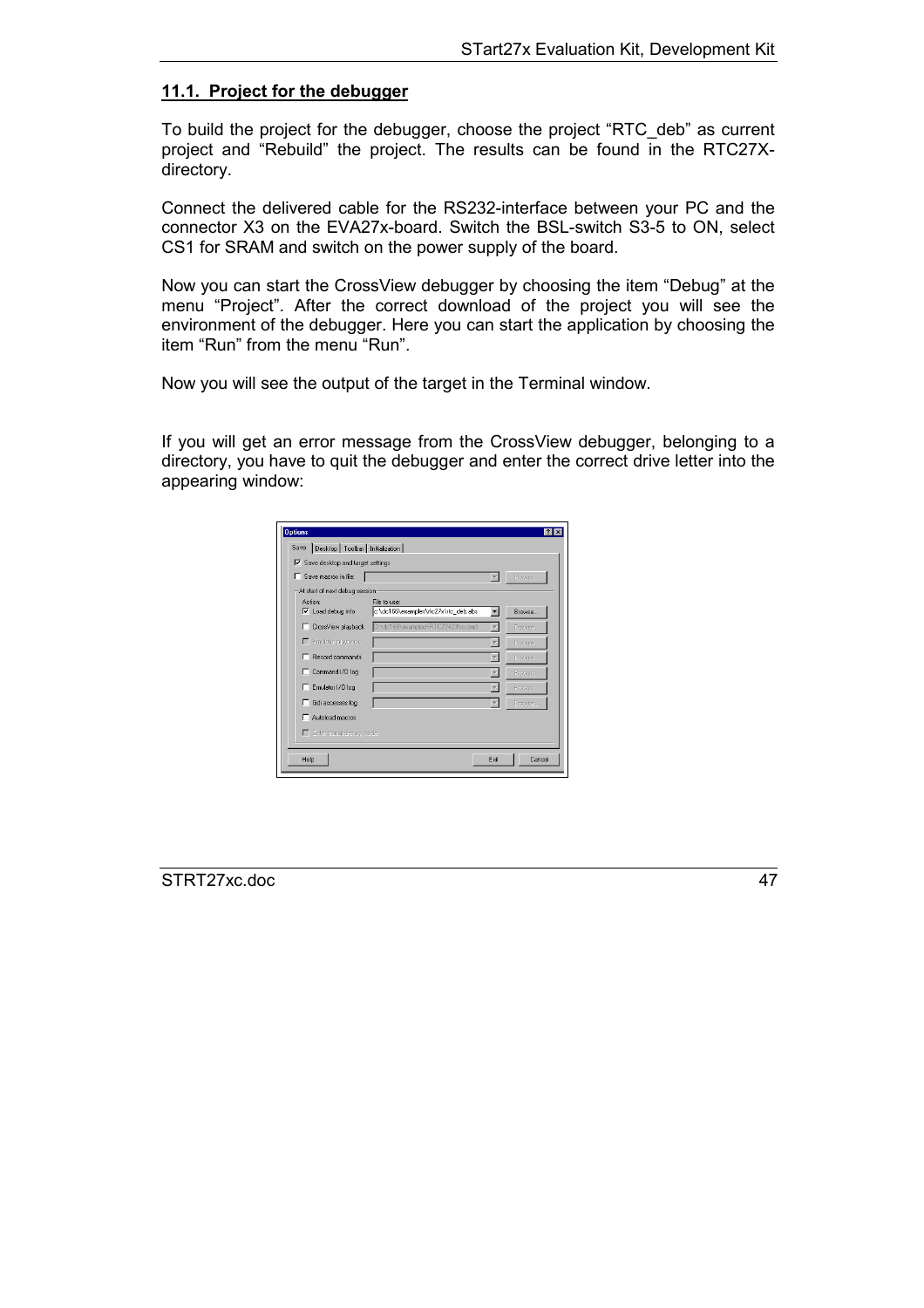#### <span id="page-47-0"></span>**11.2. Project for the external FLASH**

To build the project, running from the external FLASH, select the project "RTC\_rel" as current project and "Rebuild" the project. The results can be found in the RTC27X-directory.

Connect the delivered cable for the RS232-interface between your PC and the connector X3 on the EVA27x-board. Switch the BSL-switch S3-5 to ON and switch on the power supply of the board.

Start the batch-file "PROG.BAT", which converts the hex-file of the project into a binary file, which will be downloaded into the external FLASH, by the FLASH166 program.

Start the batch-file "PROGW.BAT", which converts the hex-file of the project into a binary file, which will be downloaded into the external FLASH, by the WINFLASH166 program.

After the correct download, you have to switch OFF the BSL-switch S3-5, press the Reset push button S1 and start a terminal program on your PC with the line parameters 9600Baud, no parity, 8 bit data and 1 stop bit.

At the terminal program you will receive the output from the EVA27x-board.

This project will only run at the development board.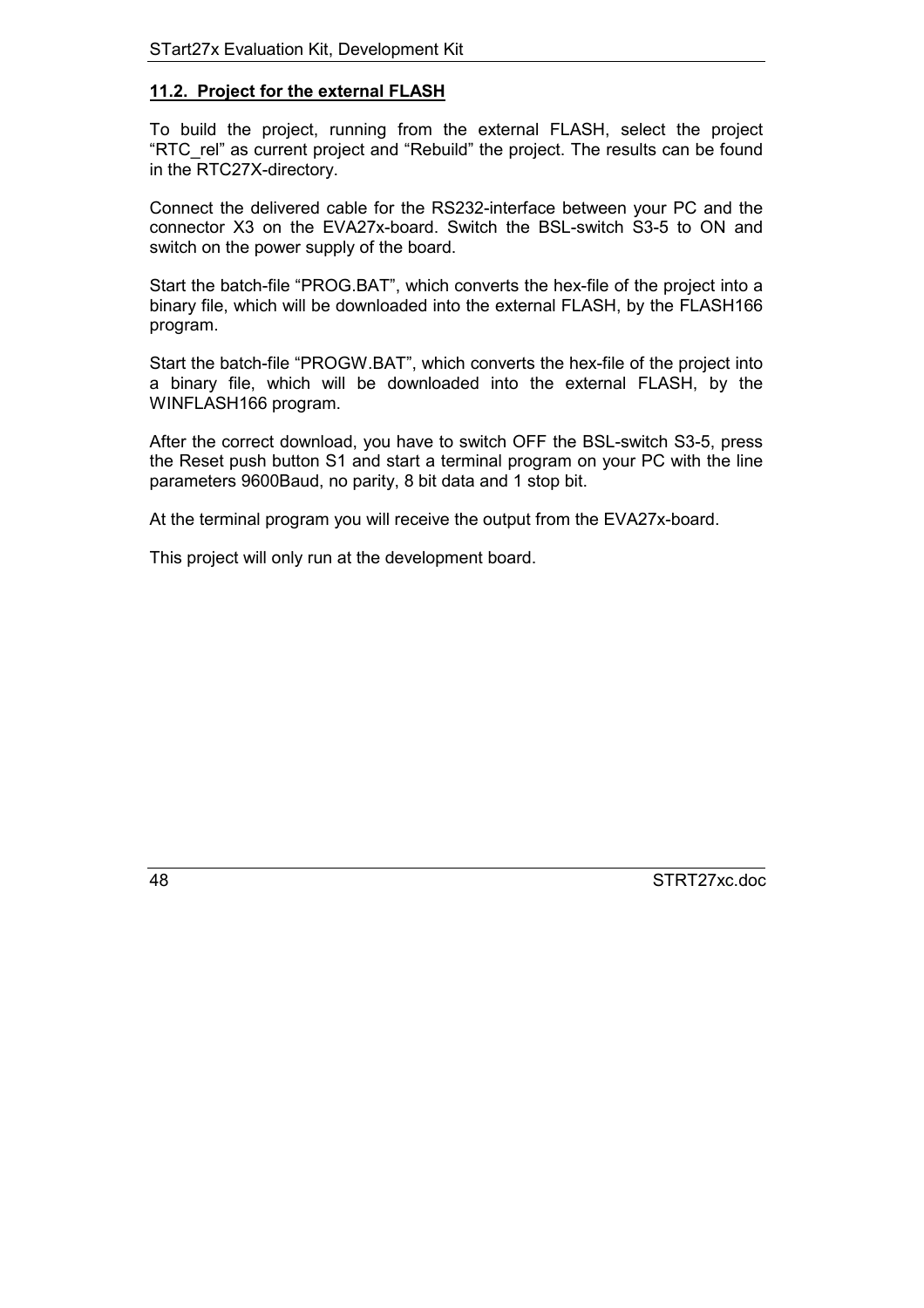#### <span id="page-48-0"></span>**11.3. Project for the internal Flash with ST10Flasher**

To build the project, running from the internal Flash, select the project "RTC\_int" as current project and "Rebuild" the project.

Connect the delivered cable for the RS232-interface between your PC and the connector X3 on the EVA27x-board. Switch the BSL-switch S3-5 to ON and switch on the power supply of the board.

Run the software ST10Flasher from STMicroelectronics and load the hex-file "RTC\_INT.HEX" from the RTC27X-directory:



Now select the Flash operation Program – Verify, to download the project into the internal Flash. After a successful download, you have to switch OFF the BSL-switch S3-5, enable the single chip mode by plugging on the jumper JP11, press the Reset push button S1 and start a terminal program on your PC with the line parameters 9600Baud, no parity, 8 bit data and 1 stop bit.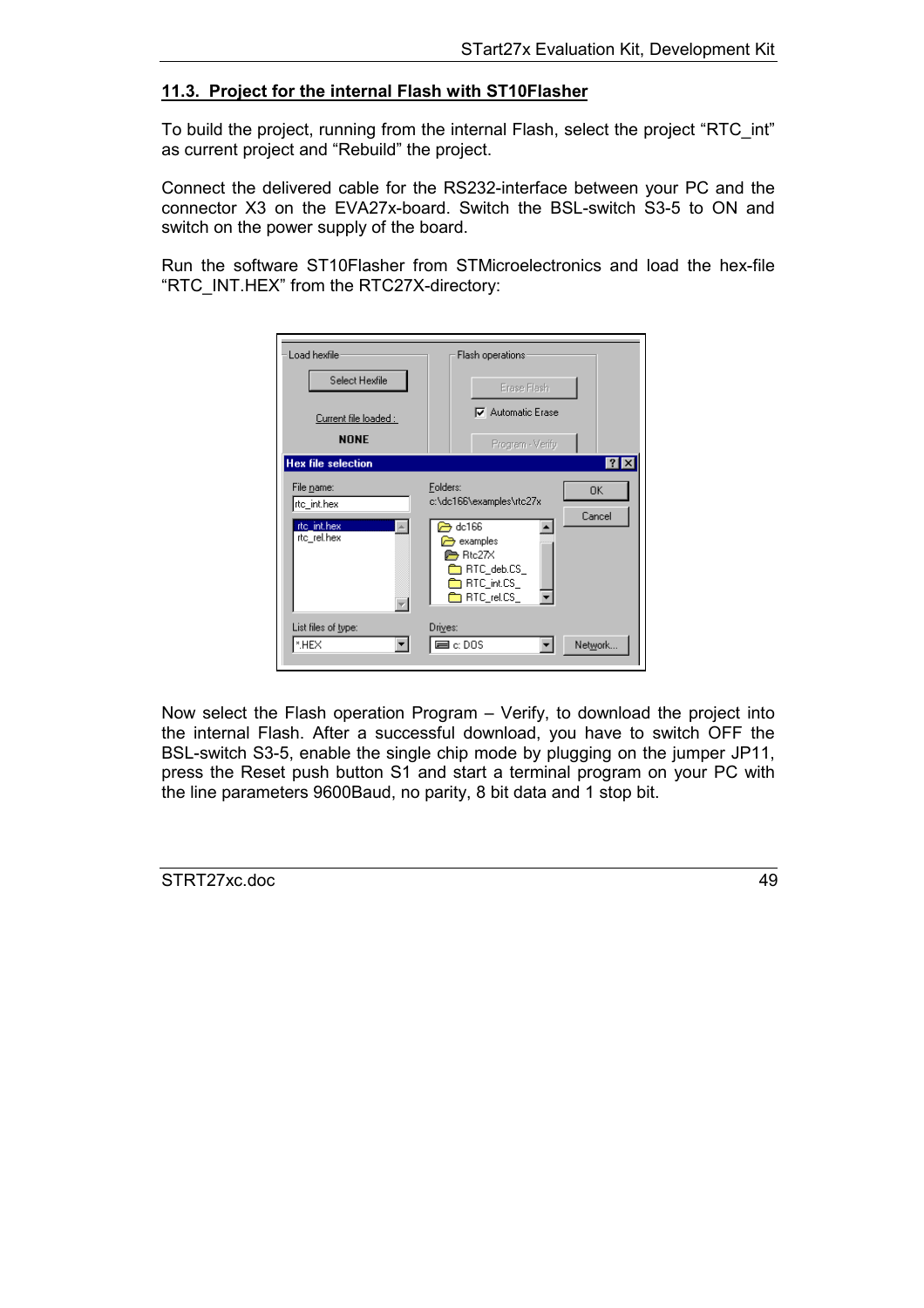#### <span id="page-49-0"></span>**11.4. Project for the internal Flash with UDE**

To build the project, running from the internal Flash, select the project "RTC\_int" as current project and "Rebuild" the project.

Connect the delivered cable for the RS232-interface between your PC and the connector X3 on the EVA27x-board. Switch the BSL-switch S3-5 to ON, enable the single chip mode by plugging on jumper JP11 and switch on the power supply of the board.

Run the software UDE from PLS and load the hex-file "RTC\_INT.OUT" from the RTC27X-directory:



Now select the Flash operation Program, to download the project into the internal Flash. After a successful download, you have to switch OFF the BSLswitch S3-5, press the Reset push button S1 and start a terminal program on your PC with the line parameters 9600Baud, no parity, 8 bit data and 1 stop bit.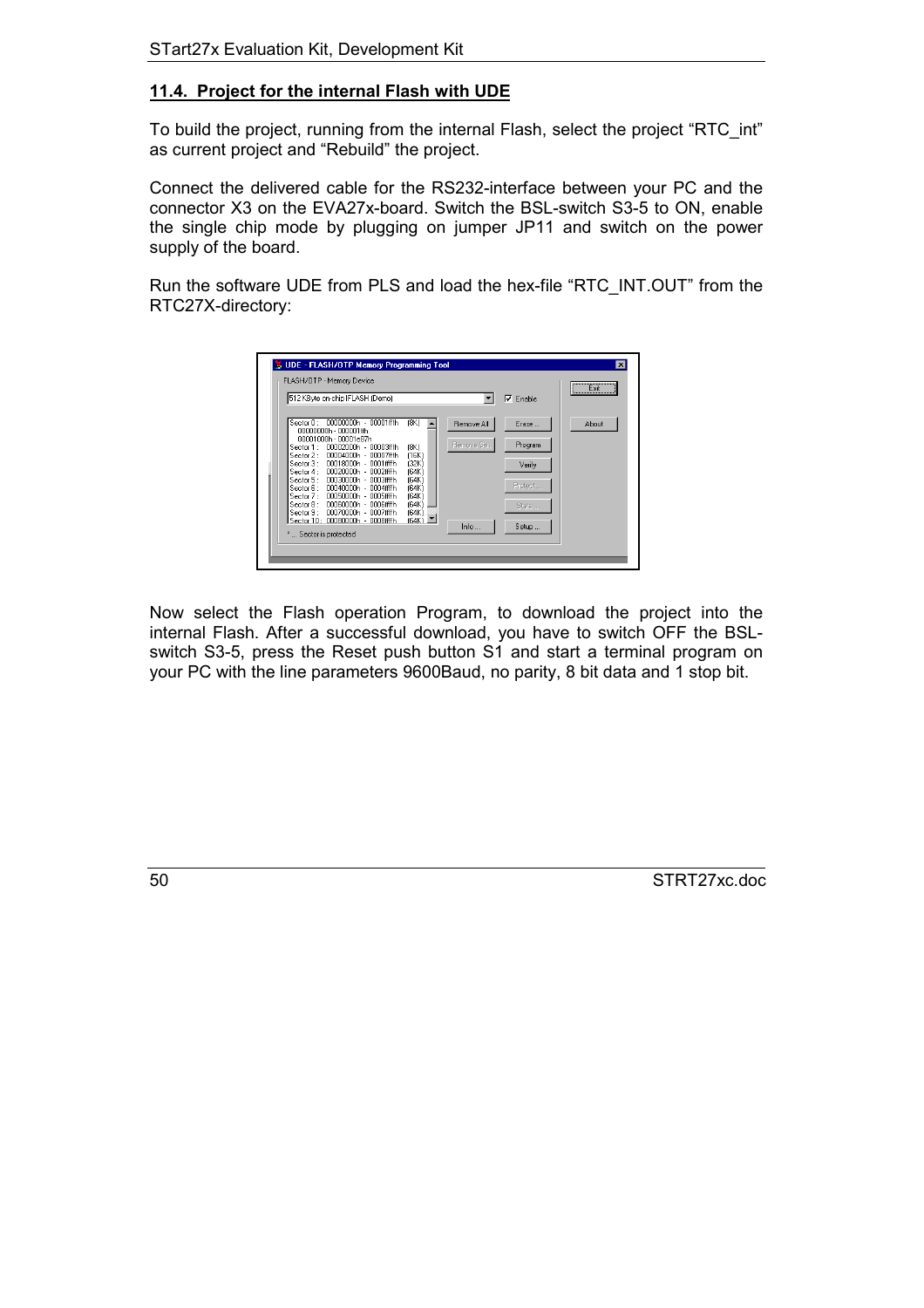# <span id="page-50-0"></span>**12. Building the sample project with the KEIL C-Compiler**

First of all you have to install the Keil C166 Compiler:

Copy the file ek166v427.exe to a free directory on your harddisk and run it to install the Keil Compiler. We recommend to use the default directories and to copy the files from the \TOOLS\FLASH166-directory of the CD-ROM into a directory on your Hard disk, which is known by your system.

Now copy the files from the structure \Keil\... from the CD-ROM to the corresponding directories on your harddisk, remove the "Read-only"-attribute from all of these files.

Before starting to work with the debugger, you have to choose the correct monitor for the debug session:

Run the Keil Compiler and open the project "MONITOR.UV2" from the directory: "\Keil\C166\MONITOR\FORTH\_EVA27x\"

Choose the target "Bootstrap" and rebuild the project. Now you have built the Monitor for the EVA27x-board and you can leave this project

Open the project "RTC27X.UV2" from the directory: "\Keil\C166\EXAMPLES\BOARDS\FORTH\_EVA27x\RTC27X\"

Select RTC27X Debug as target.

| $\sqrt{R}$ RTC27X - $\mu$ Vision2                          |
|------------------------------------------------------------|
| File Edit View Project Debug Peripherals Tools SVCS Wi     |
| 省は日旬 太阳尼 ユニ 年年ん%                                           |
| 圖圖孟   X   RTC27X_Debug                                     |
| C27X Debug<br>RTC27X Release<br>RTC27X_Debug RTC27X_Intern |
| Source<br>一团 RTC27x.c                                      |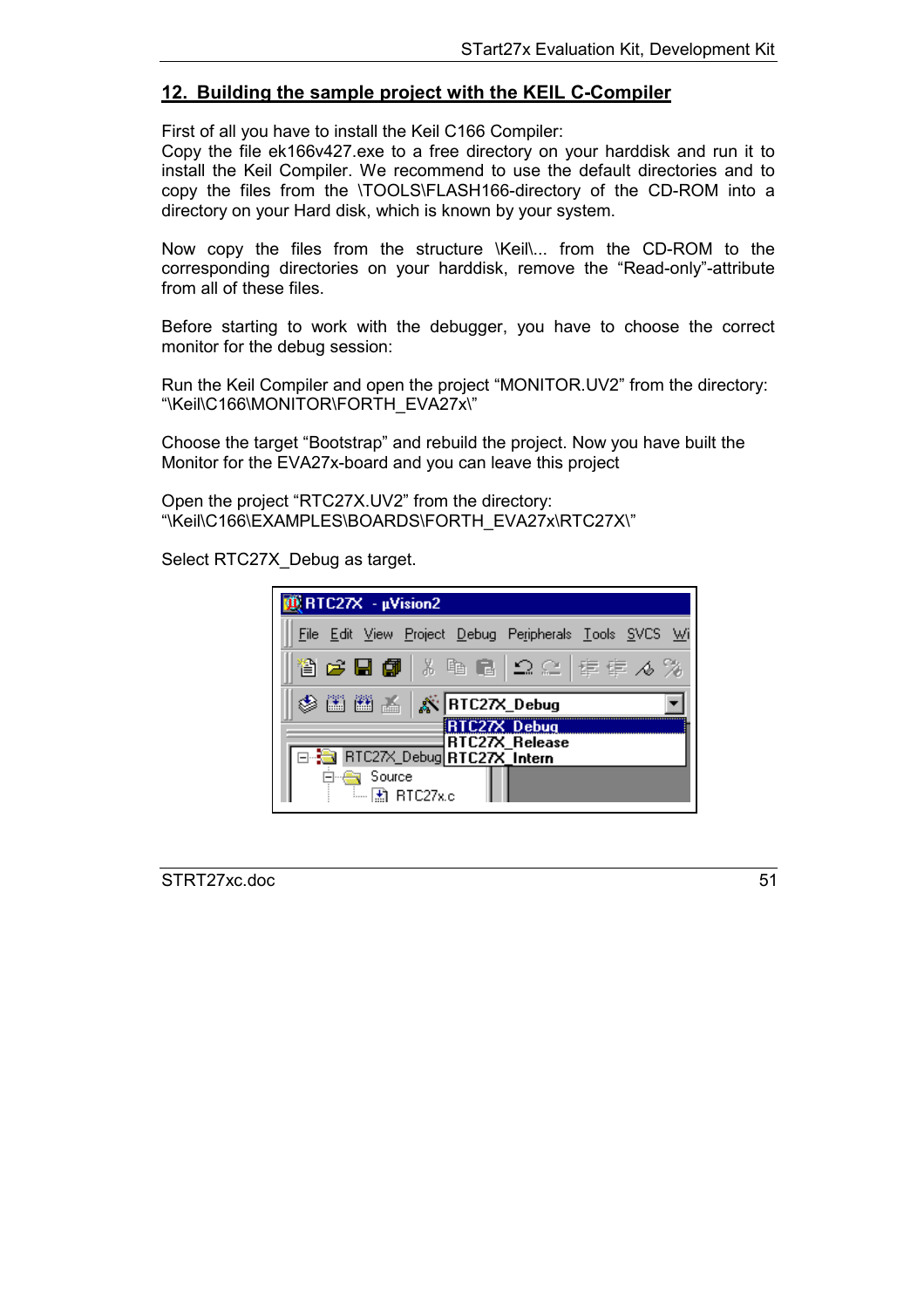#### <span id="page-51-0"></span>**12.1. Project for the debugger**

To build the project for the debugger, select "RTC27X\_Debug" as target and "Rebuild" the project. The results can be found in the directories:

#### \RTC27X\Debug\List and \RTC27X\Debug\Obj

Connect the delivered cable for the RS232-interface between your PC and the connector X3 on the EVA27x-board. Switch the BSL-switch S3-5 to ON, select CS1 for SRAM and switch on the power supply of the board.

To start the debugger, Select Debug -> Start/Stop Debug Session. After the correct download of the project you will see the environment of the debugger. Here you can start the application by choosing the item Go from the menu Debug.

After you have started the application, you will see the output from the target in the serial #1-window.

## **12.2. Project for the external FLASH**

To build the project, running from the external FLASH, select "RTC27X\_Release" as target and "Rebuild" the project. The results can be found in the directories:

\RTC27X\Release\List and \RTC27X\Release\Obj

Connect the delivered cable for the RS232-interface between your PC and the connector X3 on the EVA27x-board. Switch the BSL-switch S3-5 to ON and switch on the power supply of the board.

To make the project ready to download you can either open a DOS-box to start the batch-file "PROG.BAT" in your project-directory, or you can enter the call of the batch-file "PROG.BAT" at "Customize Tools Menu" from the menu Tools:

# **Don't forget to select the option "Run independant" !**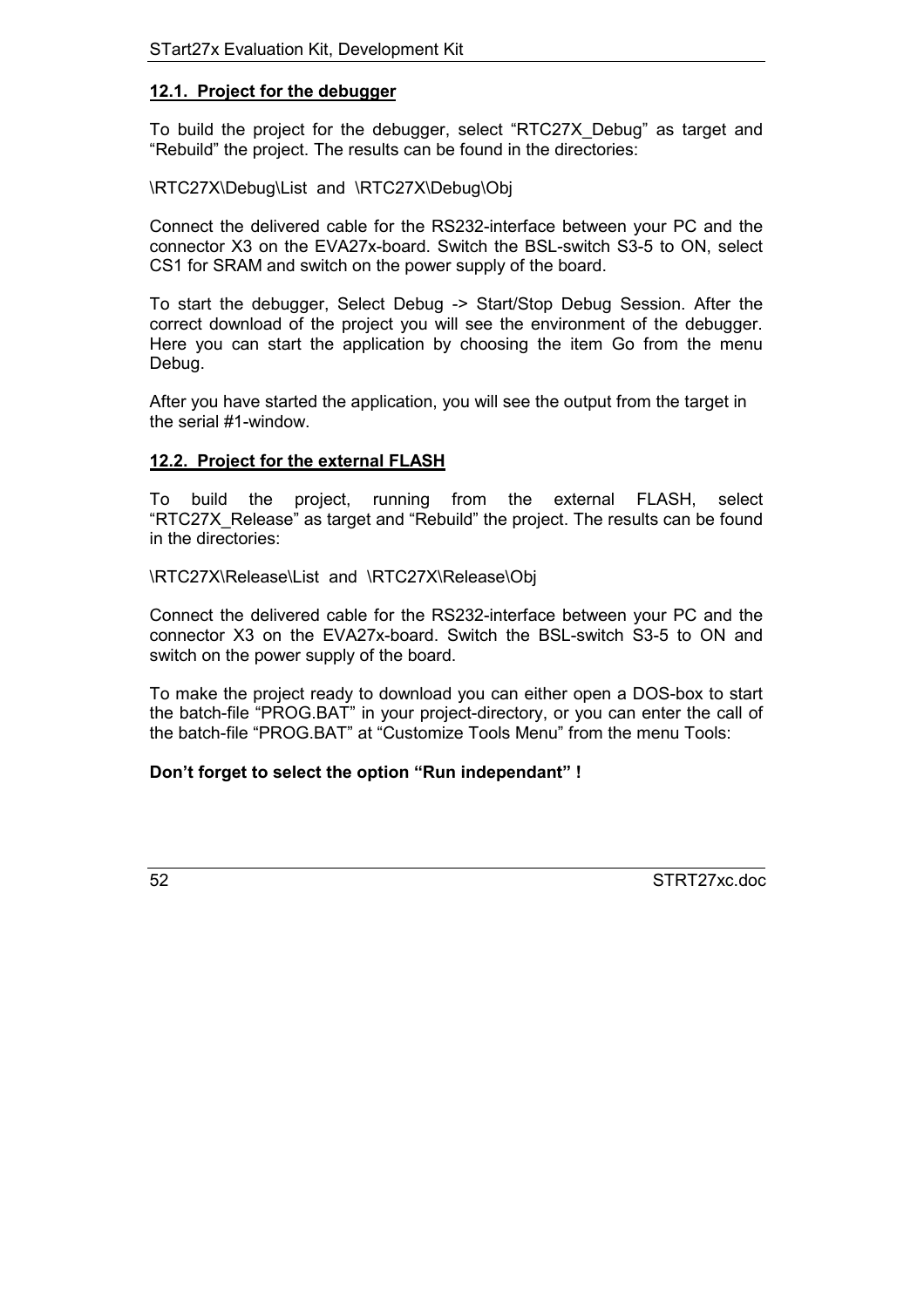| <b>Customize Tools Menu</b>   |                                                        |                                                                   |
|-------------------------------|--------------------------------------------------------|-------------------------------------------------------------------|
|                               | ಿ  ><br>Menu Content:<br><b>PROG</b>                   | 0K<br>Cancel                                                      |
|                               |                                                        | Prompt for Arguments<br>Run Minimized<br>$\nabla$ Run Independant |
| Initial Folder:<br>Arguments: | Command: D:\Keil\C166\EXAMPLES\B0ARDS\F0RTH_EVA27x\Rtc |                                                                   |

The batch-file "PROG.BAT" converts the hex-file of the project into a binary file, which will be downloaded into the external FLASH, by the FLASH166 program.

The batch-file "PROGW.BAT" converts the hex-file of the project into a binary file, which will be downloaded into the external FLASH, by the WINFLASH166 program.

After the correct download, you have to switch OFF the BSL-switch S3-5, press the Reset push button S1 and start a terminal program on your PC with the line parameters 9600Baud, no parity, 8 bit data and 1 stop bit.

At the terminal program you will receive the output from the EVA27x-board.

This project will only run at the development board.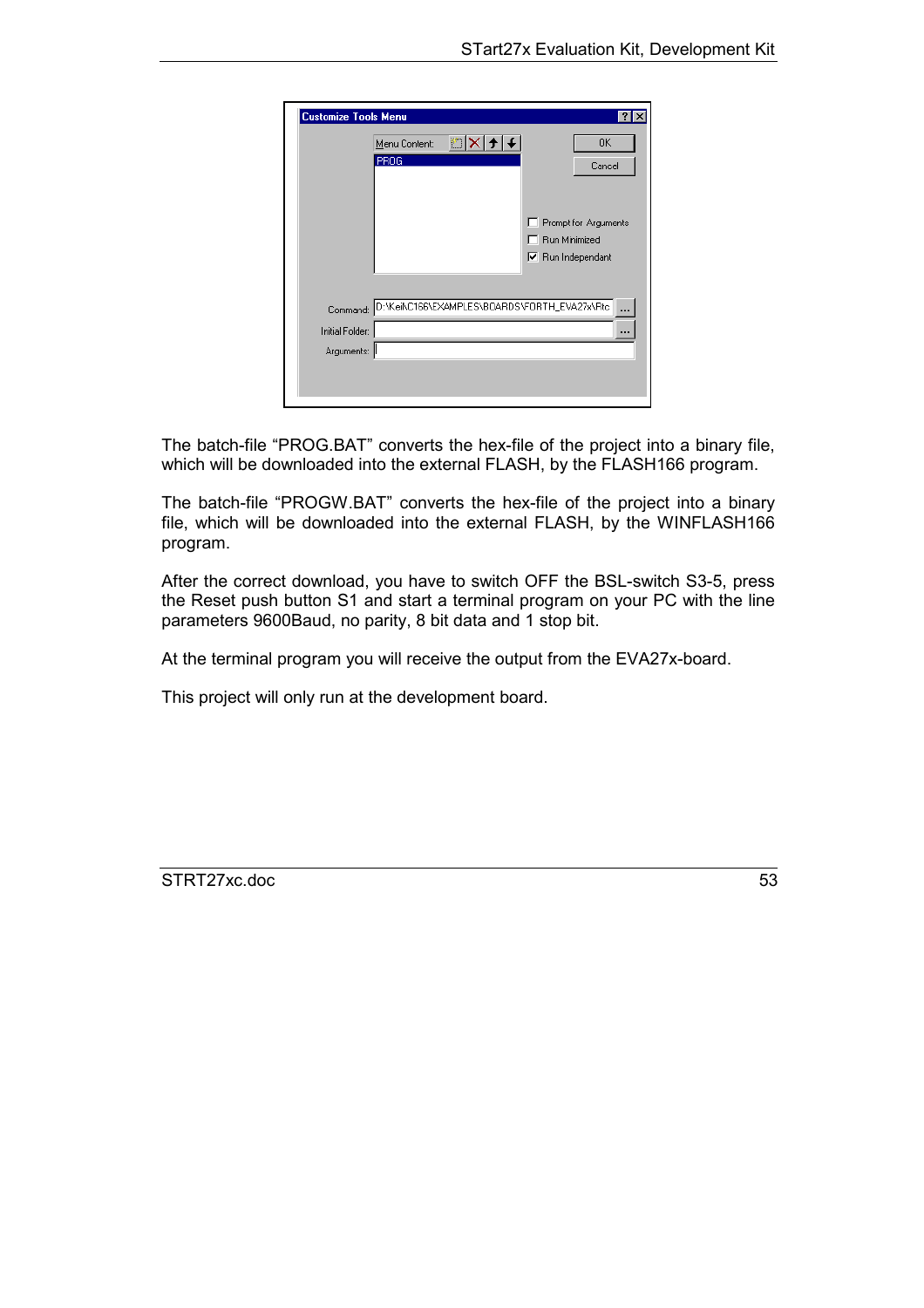## <span id="page-53-0"></span>**12.3. Project for the internal Flash with ST10Flasher**

To build the project, running from the internal Flash, select "RTC27X\_Intern" as target and "Rebuild" the project. The results can be found in the directories:

\RTC27X\Intern\List and \RTC27X\Intern\Obj

Connect the delivered cable for the RS232-interface between your PC and the connector X3 on the EVA27x-board. Switch the BSL-switch S3-5 to ON and switch on the power supply of the board.

Run the software ST10Flasher from STMicroelectronics and load the hex-file "RTC27X.H86" from the Obj-directory:

| Load hexfile                         | Flash operations                                                                                                            |
|--------------------------------------|-----------------------------------------------------------------------------------------------------------------------------|
| Select Hexfile                       | Erase Flash                                                                                                                 |
| Current file loaded :                | <b>▽</b> Automatic Erase                                                                                                    |
| <b>NONE</b>                          | Program - Verify                                                                                                            |
| <b>Hex file selection</b>            | ? x                                                                                                                         |
| File name:<br>RTC27X.H86             | Folders:<br>0K<br>d:\\rtc27x\intern\obj                                                                                     |
| RTC27X.H86                           | Cancel<br><b>EXAMPLES</b><br>$\blacktriangle$<br><b>BOARDS</b><br>FORTH_EVA276<br>$\Rightarrow$ Rtc27X<br>ntern ה⊃<br>⊯ obj |
| List files of <u>t</u> ype:<br>*.HEX | Drives:<br>ta di<br>Network.                                                                                                |

Now select the Flash operation Program – Verify, to download the project into the internal Flash. After a successful download, you have to switch OFF the BSL-switch S3-5, enable the single chip mode by plugging on jumper JP11, press the Reset push button S1 and start a terminal program on your PC with the line parameters 9600Baud, no parity, 8 bit data and 1 stop bit.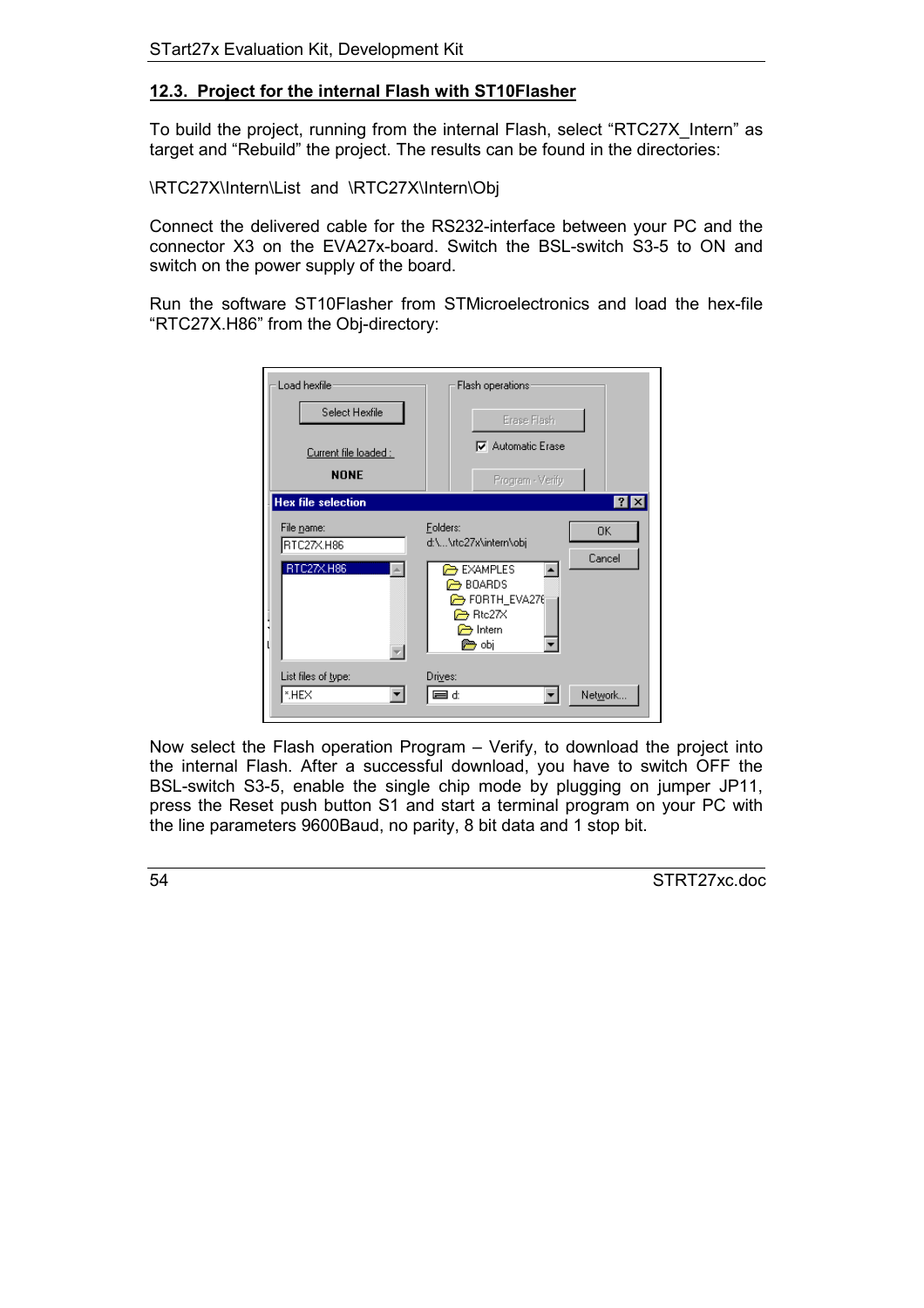#### <span id="page-54-0"></span>**12.4. Project for the internal Flash with UDE**

To build the project, running from the internal Flash, select "RTC27X\_Intern" as target and "Rebuild" the project. The results can be found in the directory:

\RTC27X\Intern\List and \RTC27X\Intern\Obj

Connect the delivered cable for the RS232-interface between your PC and the connector X3 on the EVA27x-board. Switch the BSL-switch S3-5 to ON, enable the single chip mode by plugging on jumper JP11 and switch on the power supply of the board.

Run the software UDE from PLS and load the hex-file "RTC27X.H86" from the Obj-directory:

| 512 KByte on-chip IFLASH (Demo)                                                    |                                 |             | Enable<br>⊽ | Exit<br>-------------------------- |
|------------------------------------------------------------------------------------|---------------------------------|-------------|-------------|------------------------------------|
| Sector 0:<br>00000000h - 00001fffh<br>00000000h - 000001ffh                        | [8K]                            | Remove All  | Erase       | About                              |
| 00001000h - 00001e87h                                                              |                                 | Remove Sel. | Program     |                                    |
| Sector 1:<br>$00002000h -$<br>00003fffh<br>$00004000h -$<br>Sector 2:<br>00007fffh | [8K]<br>[16K]                   |             |             |                                    |
| $00018000h -$<br>Sector 3:<br>0001ffffh                                            | (32K)                           |             | Verify      |                                    |
| $00020000h -$<br>Sector 4:<br>0002fffh                                             | [64K]                           |             |             |                                    |
| 00030000h ·<br>Sector 5:<br>0003fffh<br>Sector 6:<br>00040000h -<br>0004ffffh      | (64K)<br>[64K]                  |             | Protect     |                                    |
| Sector 7:<br>00050000h -<br>0005ffffh                                              | 164K)                           |             |             |                                    |
| Sector 8:<br>00060000h -<br>0006ffffh                                              | (64K)                           |             | State       |                                    |
| 00070000h -<br>Sector 9:<br>0007ffffh<br>Sector 10 : 00080000h -<br>0008fffh       | (64K)<br>$(64K)$ $\blacksquare$ |             |             |                                    |
|                                                                                    |                                 | Info        | Setup       |                                    |

Now select the Flash operation Program, to download the project into the internal Flash. After a successful download, you have to switch OFF the BSLswitch S3-5, press the Reset push button S1 and start a terminal program on your PC with the line parameters 9600Baud, no parity, 8 bit data and 1 stop bit.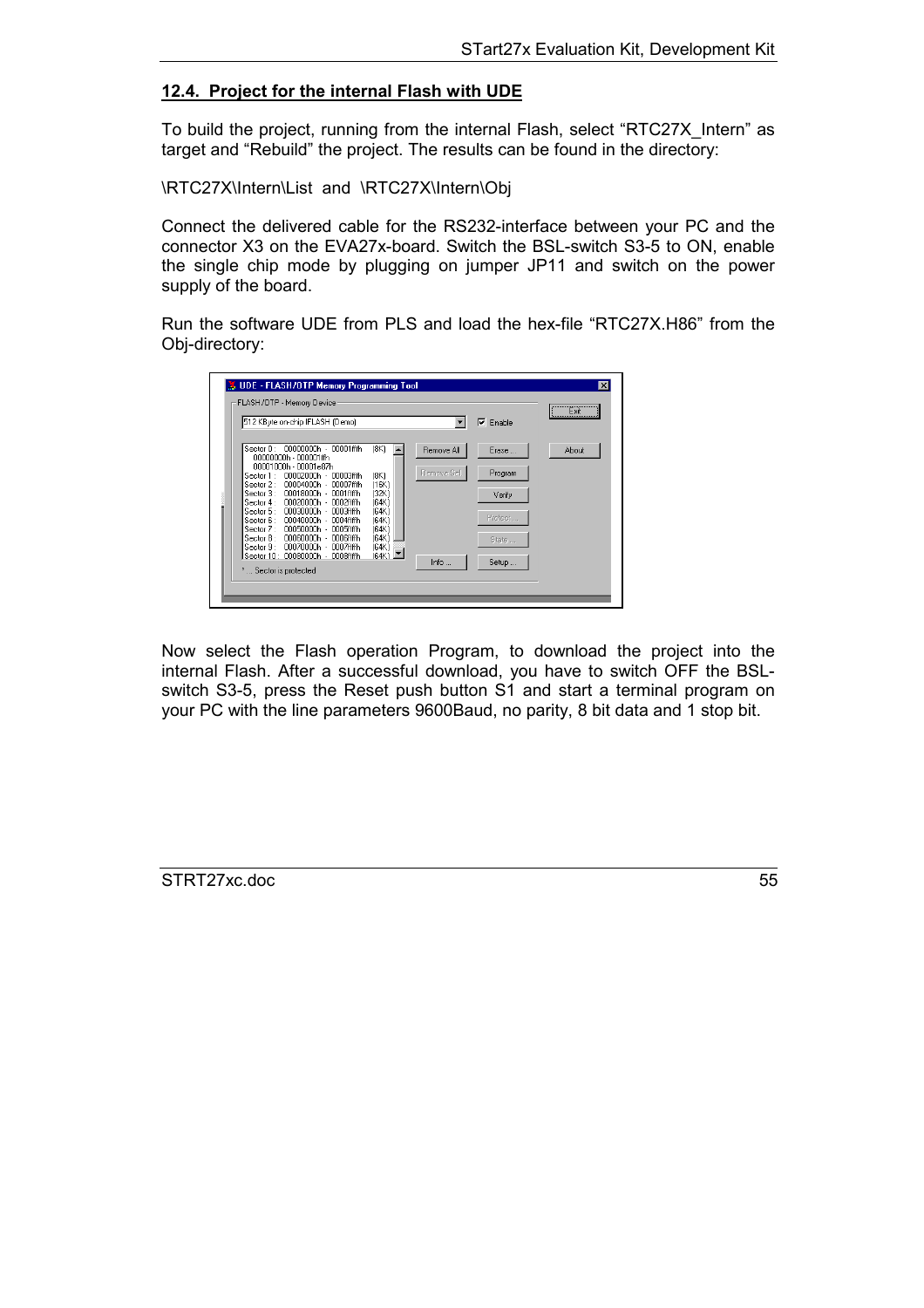# <span id="page-55-0"></span>**13. Know-how for handling ST10F27x IDEs**

There is no general way how to handle IDEs to get fast and good results but we can give some useful hints to avoid mistakes.

There are a few differences in handling projects for debugging the application and for making a release version for the ROM (Flash).

**For a debug session**, you need a RAM or ROM monitor. This is a small program which initializes registers and provides functions in order to make your hardware able to communicate with a debugger, usually via serial line. The most important point is, that the registers for RAM memory are set to a correct value by the monitor, because the remote debugger loads your application into RAM and has to modify it for setting breakpoints. The configuration for the Keil monitor can be found in the project MONITOR.UV2 and the configuration for the Tasking monitor can be found, when opening the file \DC166\ETC\EVA27x.CFG

A RAM monitor is loaded via bootstrap loader, the ROM monitor has to be programmed into the ROM (Flash) and is automatically activated after RESET. This Evaluation Kit works mainly with RAM monitors because the download time is so short that a direct start from ROM yields no advantages.

Please make sure that your application doesn't overwrite the monitor in the RAM!

**For a release session**, you have to link a "start-up" to your application, which is automatically started after RESET. The start-up is usually an assembler program, linked to your application (Keil example **RTC27X\_Release**: Start276.a66), or is automatically generated via the project settings (Tasking example **RTC** rel). The memory settings for linker/locator has to match with the start-up settings! I.e., if you set the address selection register for RAM to 100 000h and locate your data to 10 000h your program won't run.

Generally, the start-up initializes your hardware. Please check the settings for memory access times for RAM and ROM (Flash) to avoid your hardware running slower than it could. **If you have any questions, please don't hesitate to contact the technical support of FS FORTH-SYSTEME!**